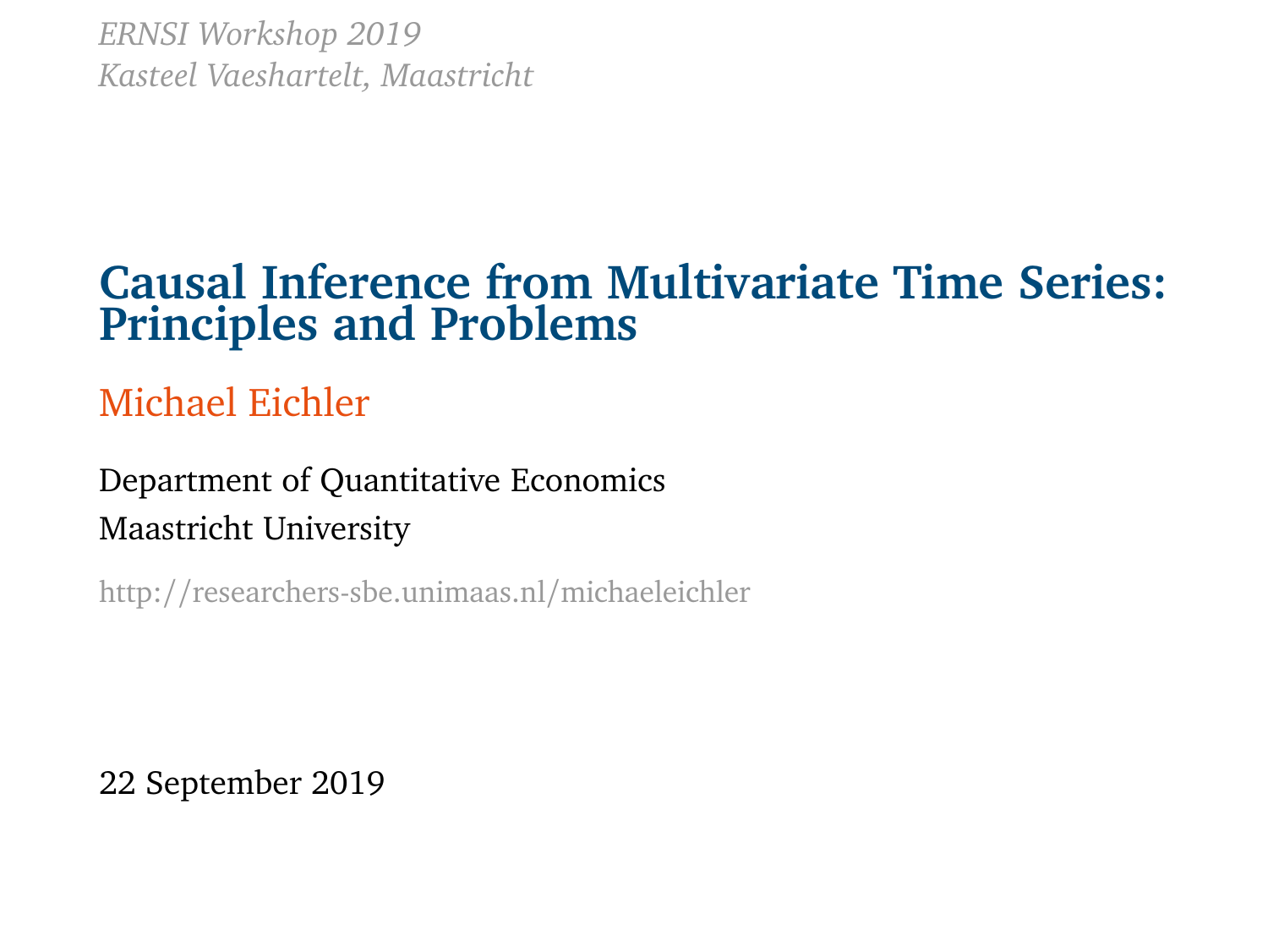# **Outline**

#### • **Causality concepts**

- Graphical representation
	- Definition
	- Markov properties
	- Extension: systems with latent variables
- Causal learning
	- Basic principles
	- Identification from empirical relationships
- Non-Markovian constraints
	- Trek-separation in graphs
	- Tetrad representation theorem
	- Testing for tetrad constraints
- Open problems and conclusions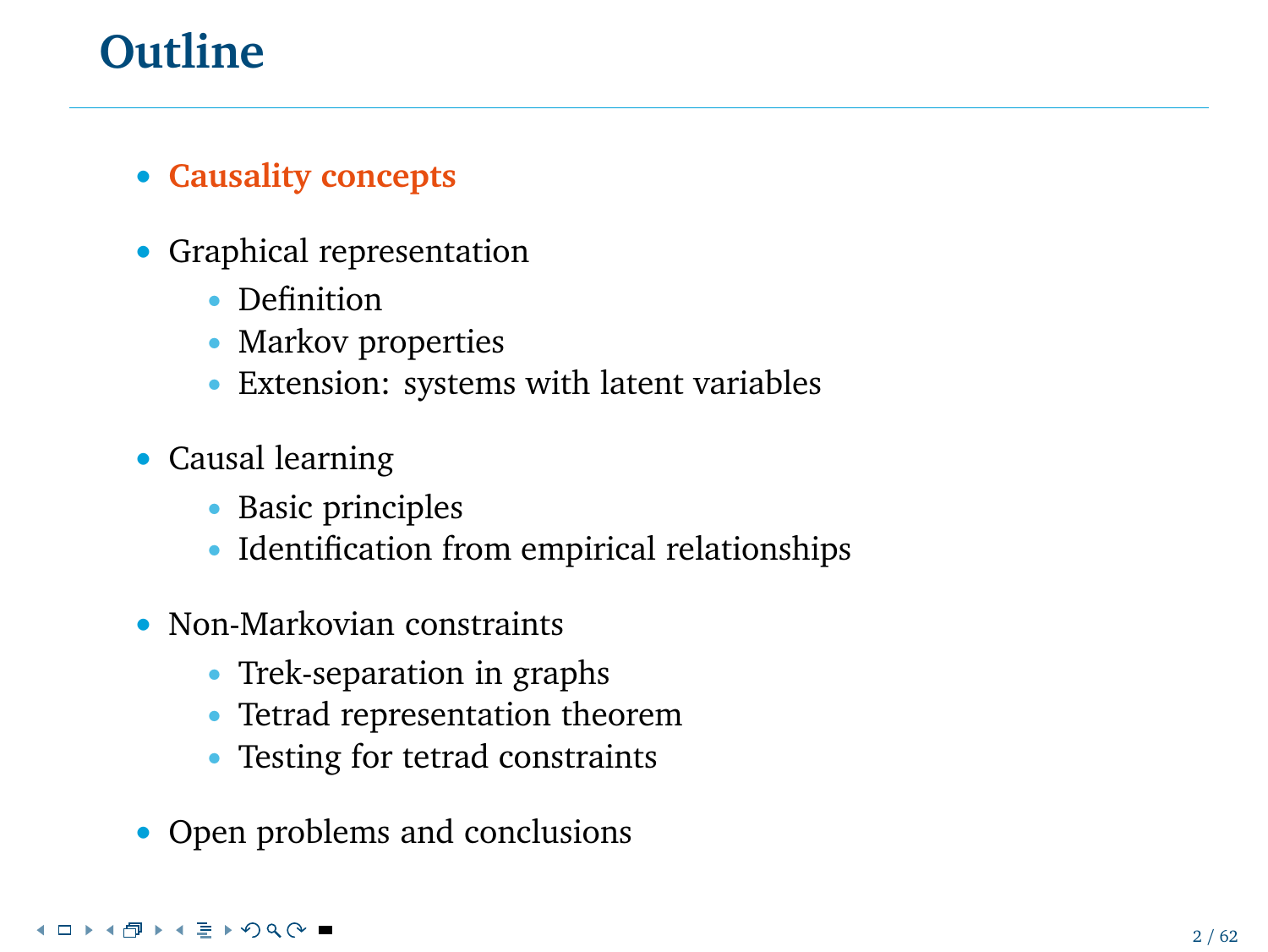## **Concepts of causality for time series**

#### **If** *X* **precedes** *Y* **then** *X* **is the cause of** *Y***?**

We consider two variables *X* and *Y* measured at discrete times  $t \in \mathbb{Z}$ :

$$
X = (X_t)_{t \in \mathbb{Z}}, \quad Y = (Y_t)_{t \in \mathbb{Z}}.
$$

**Question:** When is it justified to say that *X* causes *Y*?

**Various approaches:**

- Intervention causality (Pearl, 1993; Eichler & Didelez 2007, 2010)
- Structural causality (White and Lu, 2010)
- Granger causality (Granger, 1967, 1980, 1988)
- Sims causality (Sims, 1972)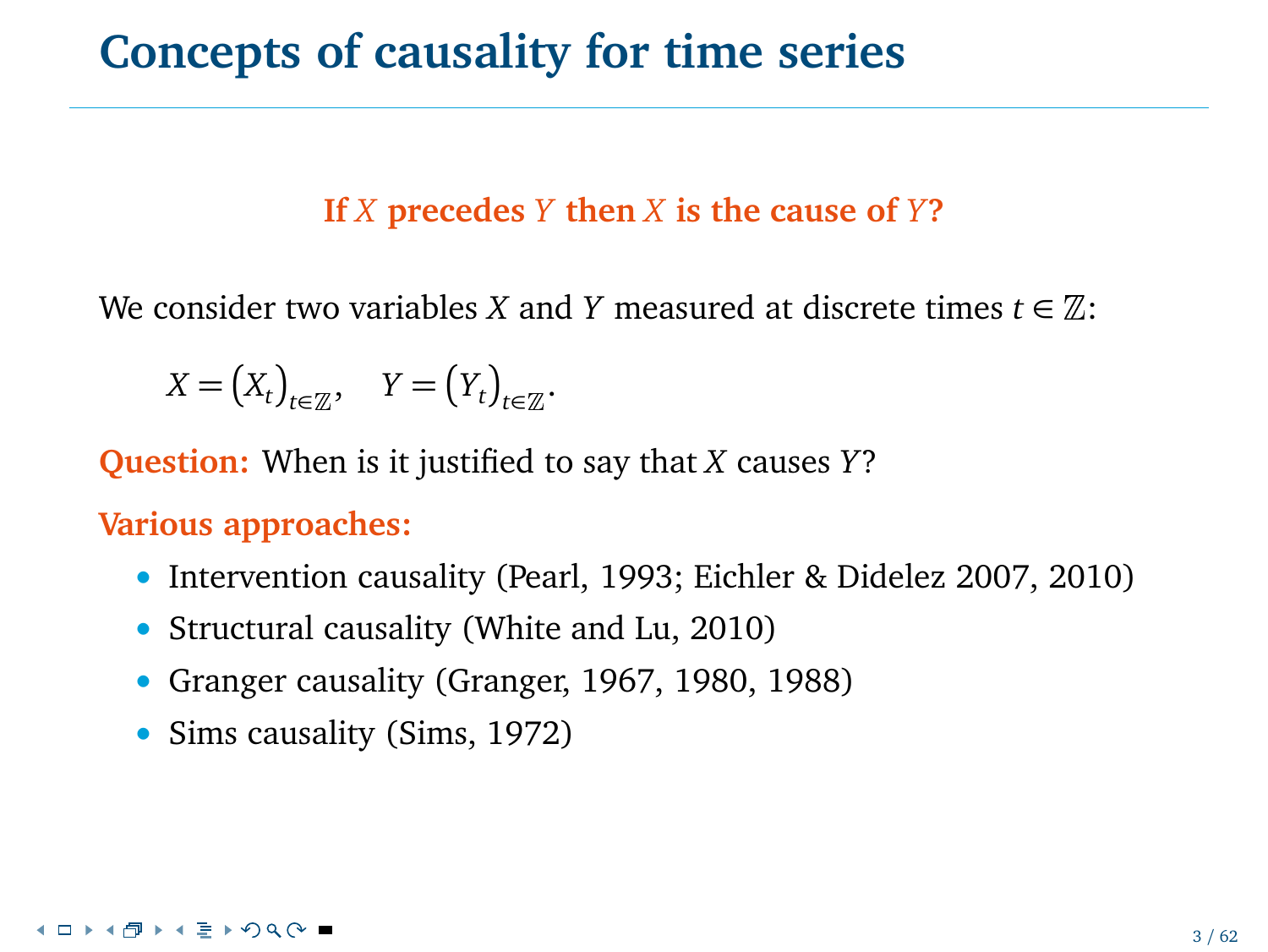**Idea:** consider primitive interventions

- sets value of target variable *X<sup>t</sup>* to specified value *x* ∗
- yields new probability distribution  $\mathbb{P}^*(\cdot) = \mathbb{P}(\cdot | \text{do}(X_t = x^*))$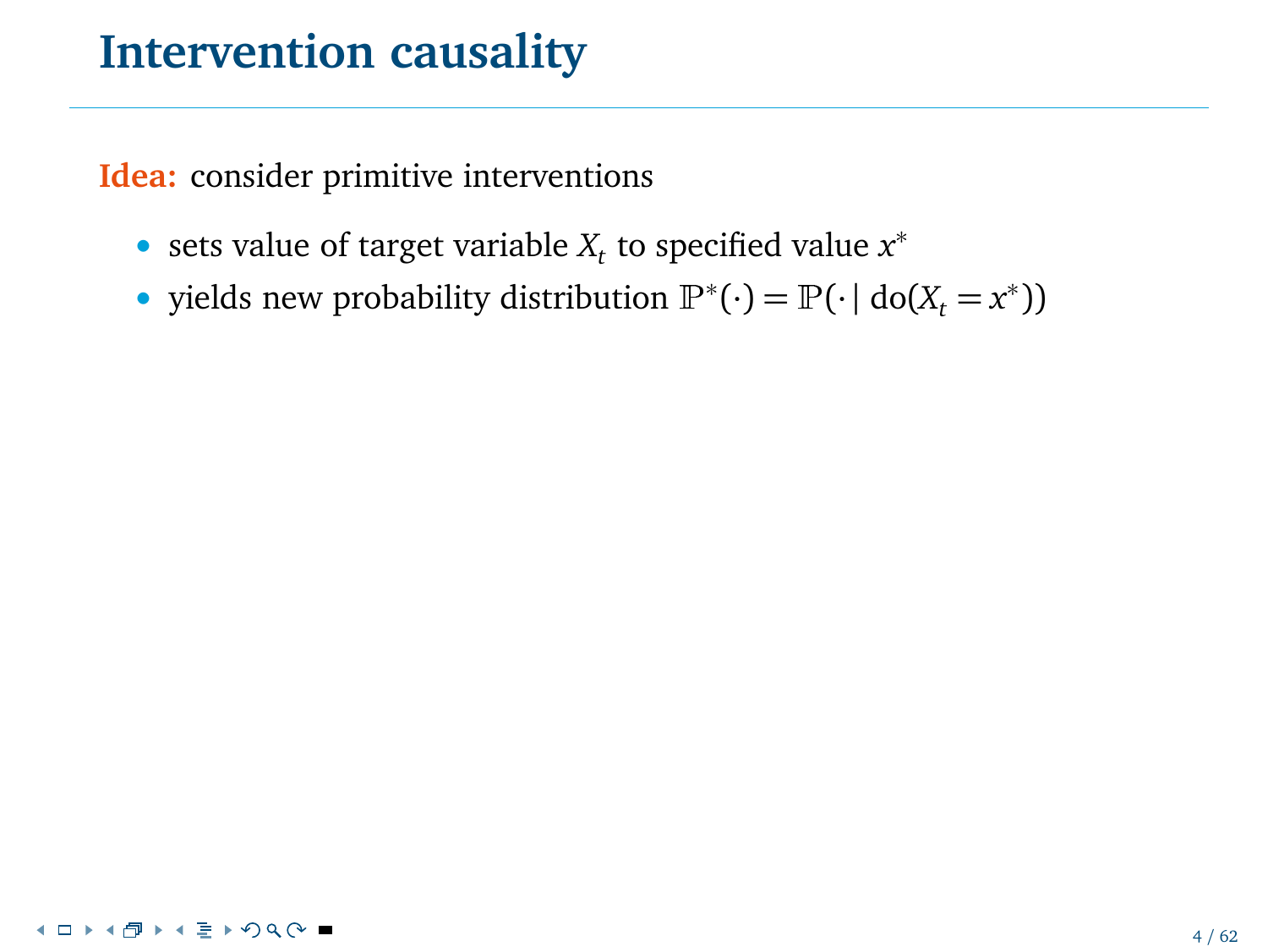**Idea:** consider primitive interventions

- sets value of target variable *X<sup>t</sup>* to specified value *x* ∗
- yields new probability distribution  $\mathbb{P}^*(\cdot) = \mathbb{P}(\cdot | \text{do}(X_t = x^*))$

*Observational regime* <sup>P</sup>

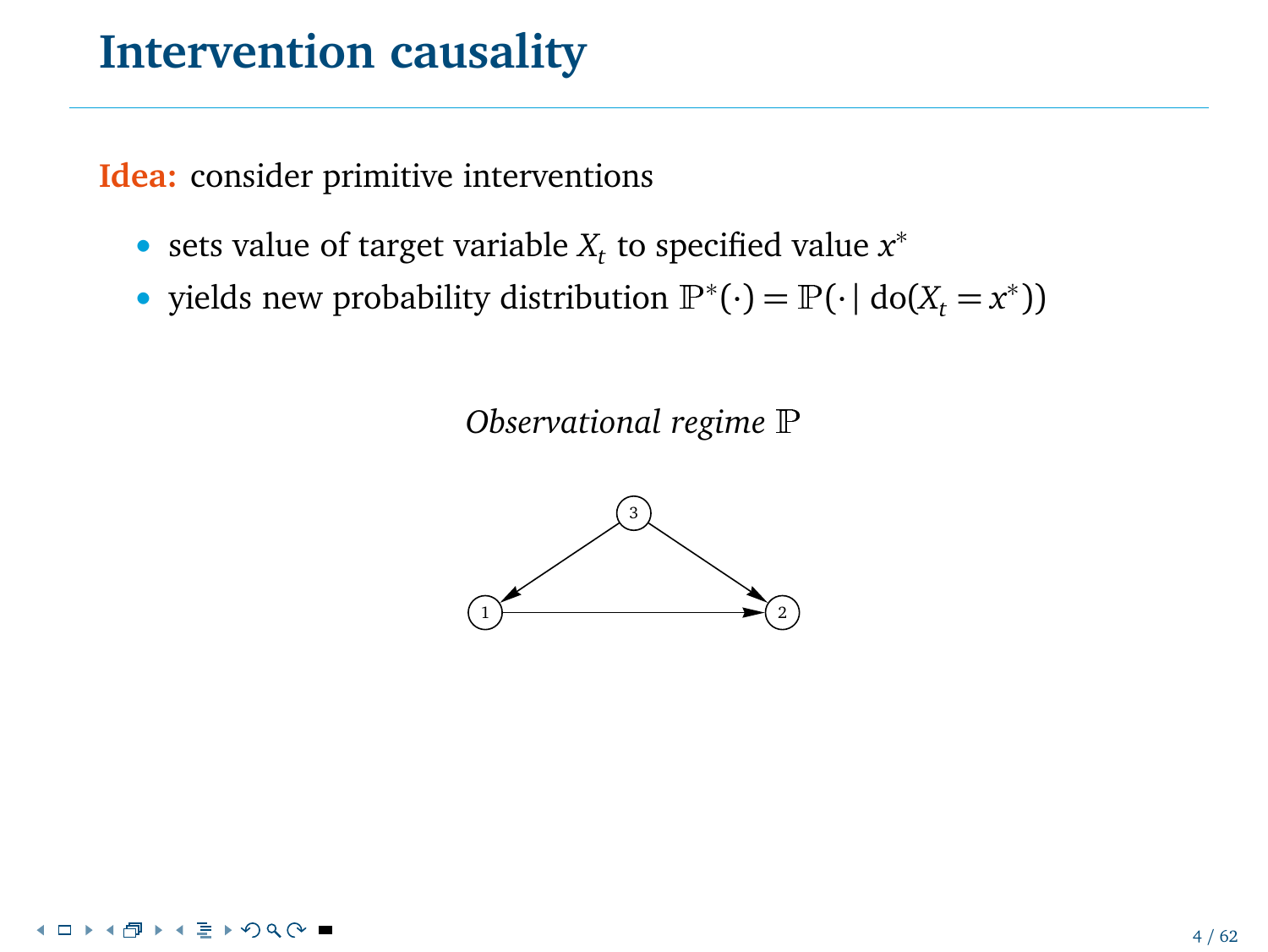**Idea:** consider primitive interventions

- sets value of target variable *X<sup>t</sup>* to specified value *x* ∗
- yields new probability distribution  $\mathbb{P}^*(\cdot) = \mathbb{P}(\cdot | \text{do}(X_t = x^*))$

*Intervention regime*  $\mathbb{P}^*$ 

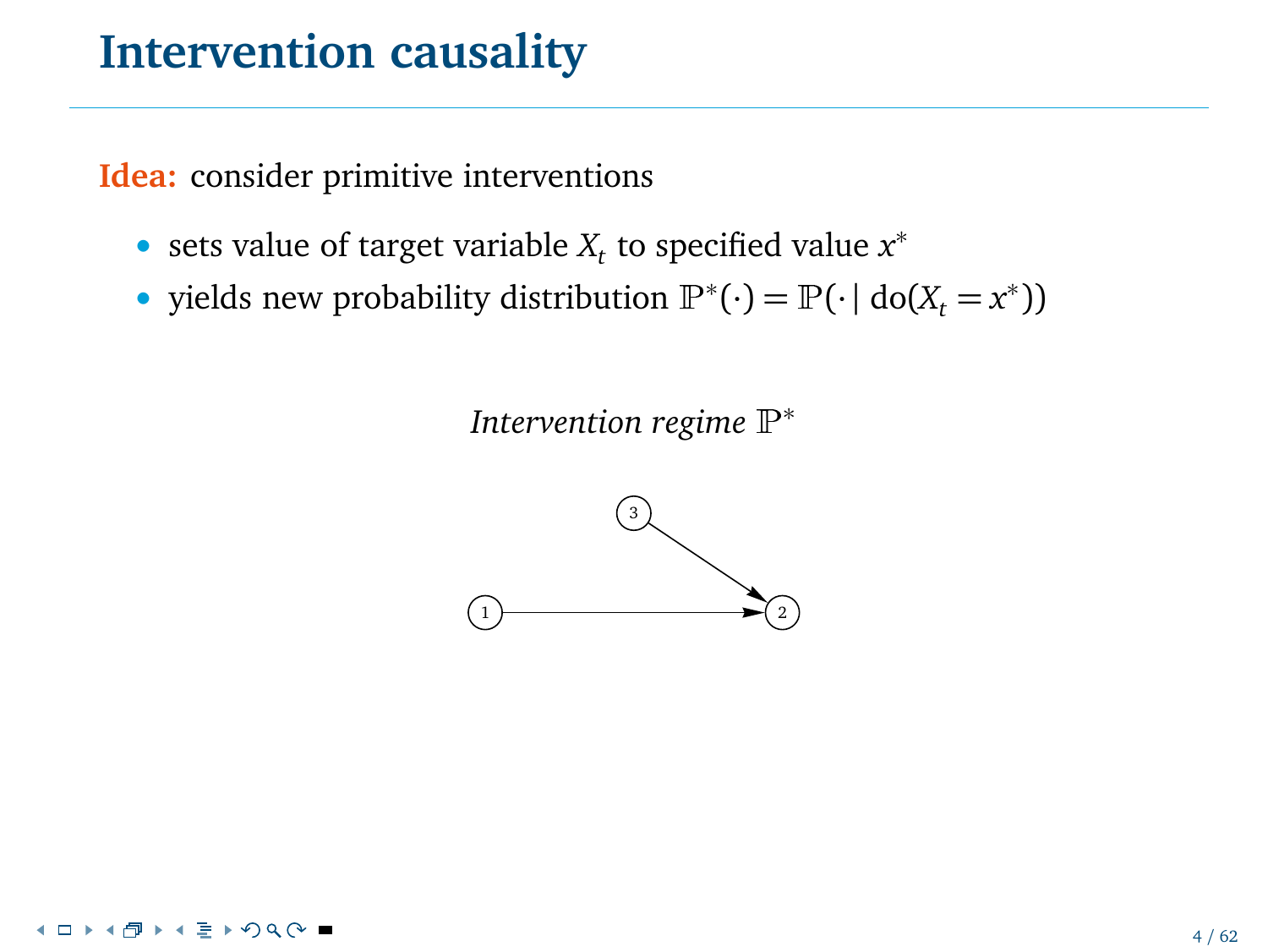**Question:** relation between *interventional* and *observational regimes*? *Notation:*  $V_t = (X_t, Y_t, Z_t)$  and  $V^t = \{V_s | s \le t\}.$ 

• distributions of  $X^{t-1}$ ,  $Y^t$ ,  $Z^t$ 

$$
\mathbb{P}(A \mid \text{do}(X_t = x^*)) = \mathbb{P}(A) \qquad \forall A \in \sigma\{X^{t-1}, Y^t, Z^t\}
$$

• conditional distributions of  $V_{t+1}, \ldots, V_{t'}$  given  $V^t$ 

$$
\mathbb{P}(A \mid \mathbf{V}^t, \mathrm{do}(X_t = X^*)) = \mathbb{P}(A \mid \mathbf{V}^t) \qquad \forall A \in \sigma \{ \mathbf{V}^{t+h} \} \forall h > 0
$$

• distribution of *X<sup>t</sup>*

$$
\mathbb{P}(X_t = x \mid \text{do}(X_t = x^*)) = 1_{\{x = x^*\}}
$$

*Note:* this is an assumption about the nature of the primitive intervention and about the process  $V_t$  (sufficiently rich).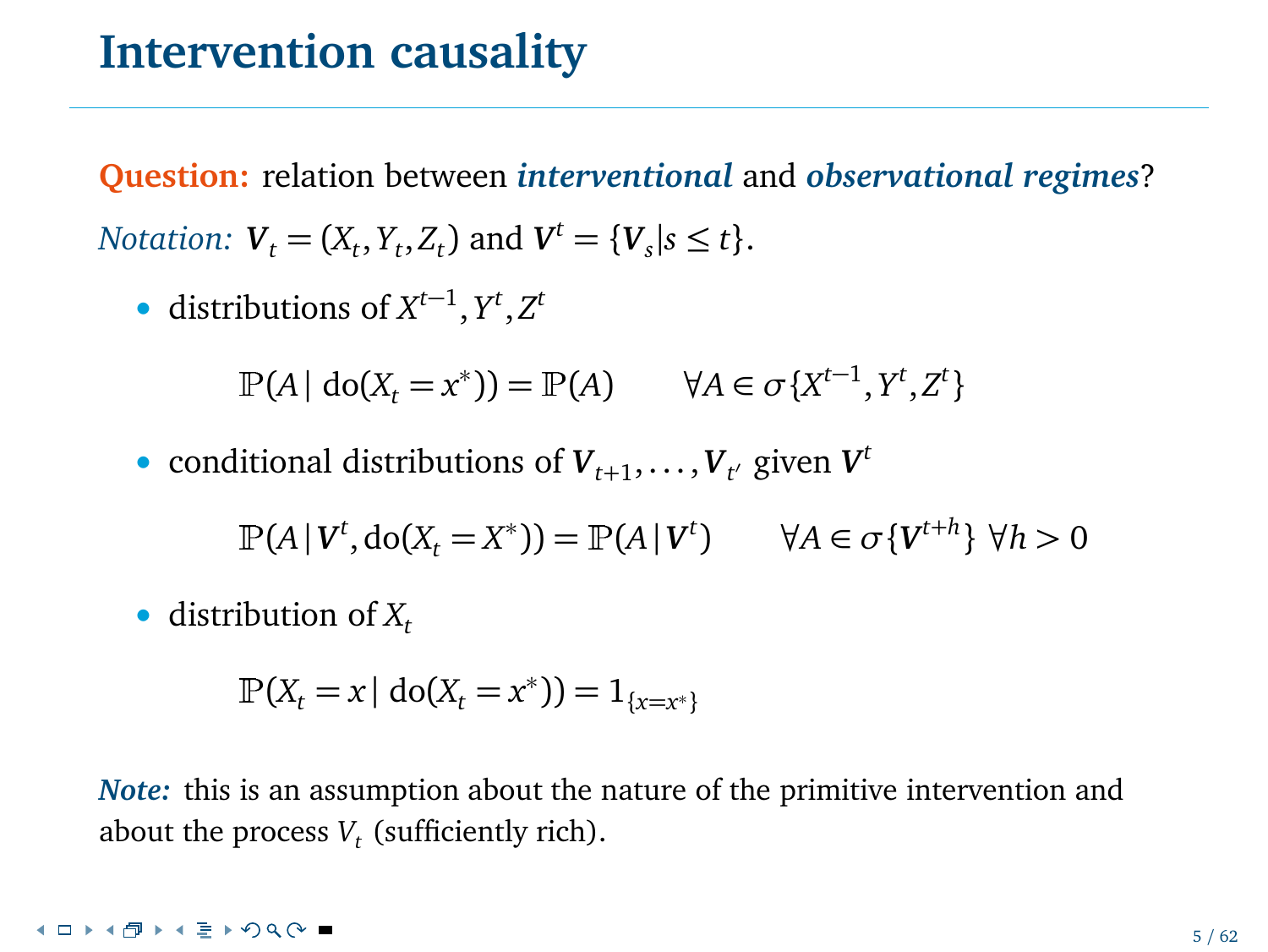Average causal effect of setting  $X_t = x^*$  on  $Y_{t'}$ 

$$
ACE_{x^*} = \mathbb{E}(Y_{t'} | \text{do}(X_t = x^*)) - \mathbb{E}(Y_{t'})
$$

**Noncausality:**  $X_t$  has no causal effect on  $Y_{t'}$  if

 $\mathbb{P}(Y_{t'} | \text{do}(X_t = x^*)) = \mathbb{P}(Y_{t'})$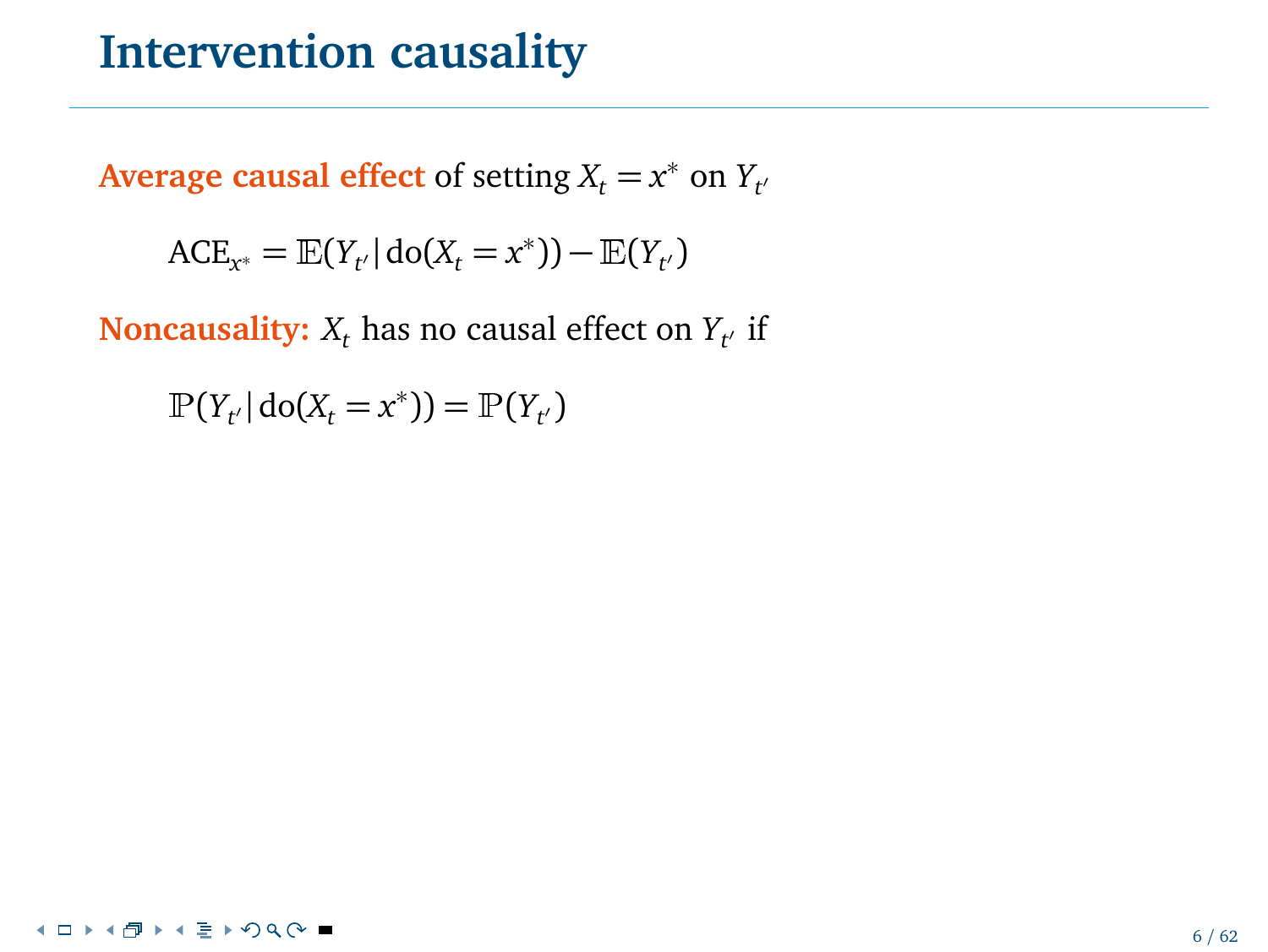## **Structural causality**

 $\boldsymbol{Assumption: X_t}$  and  $Y_t$  structurally generated by

$$
X_t = q_{x,t}(X^{t-1}, Y^{t-1}, Z^{t-1}, U_{x,t})
$$
  

$$
Y_t = q_{y,t}(X^{t-1}, Y^{t-1}, Z^{t-1}, U_{y,t})
$$

#### **Direct structural causality:**

*X* does not directly structurally cause *Y* if

$$
q_{y,t}(x^{t-1}, y^{t-1}, z^{t-1}, u_{y,t}) = q_{y,t}(y^{t-1}, z^{t-1}, u_{y,t}).
$$

#### **Relation to intervention causality:**

If *X* does not directly structurally cause *Y* then

$$
\mathbb{P}(Y_{t+1} | \text{do}(X_t = x^*)) = \mathbb{P}(Y_{t+1})
$$

**≮ロト⊀母ト⊀ ミトのQ ⊙ ■**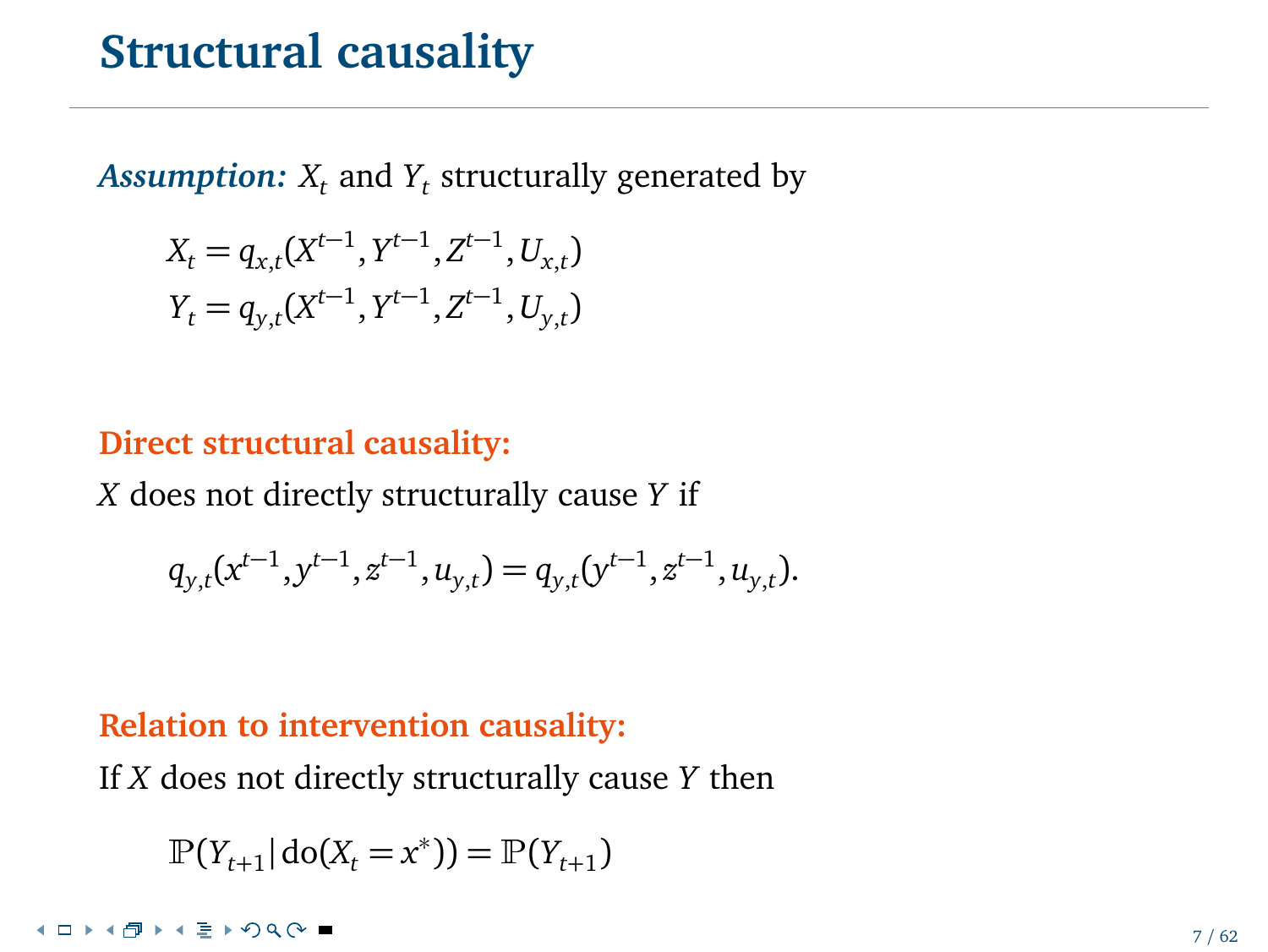Two fundamental princples:

- The cause precedes its effect in time.
- The causal series contains special information about the series being caused that is not available otherwise.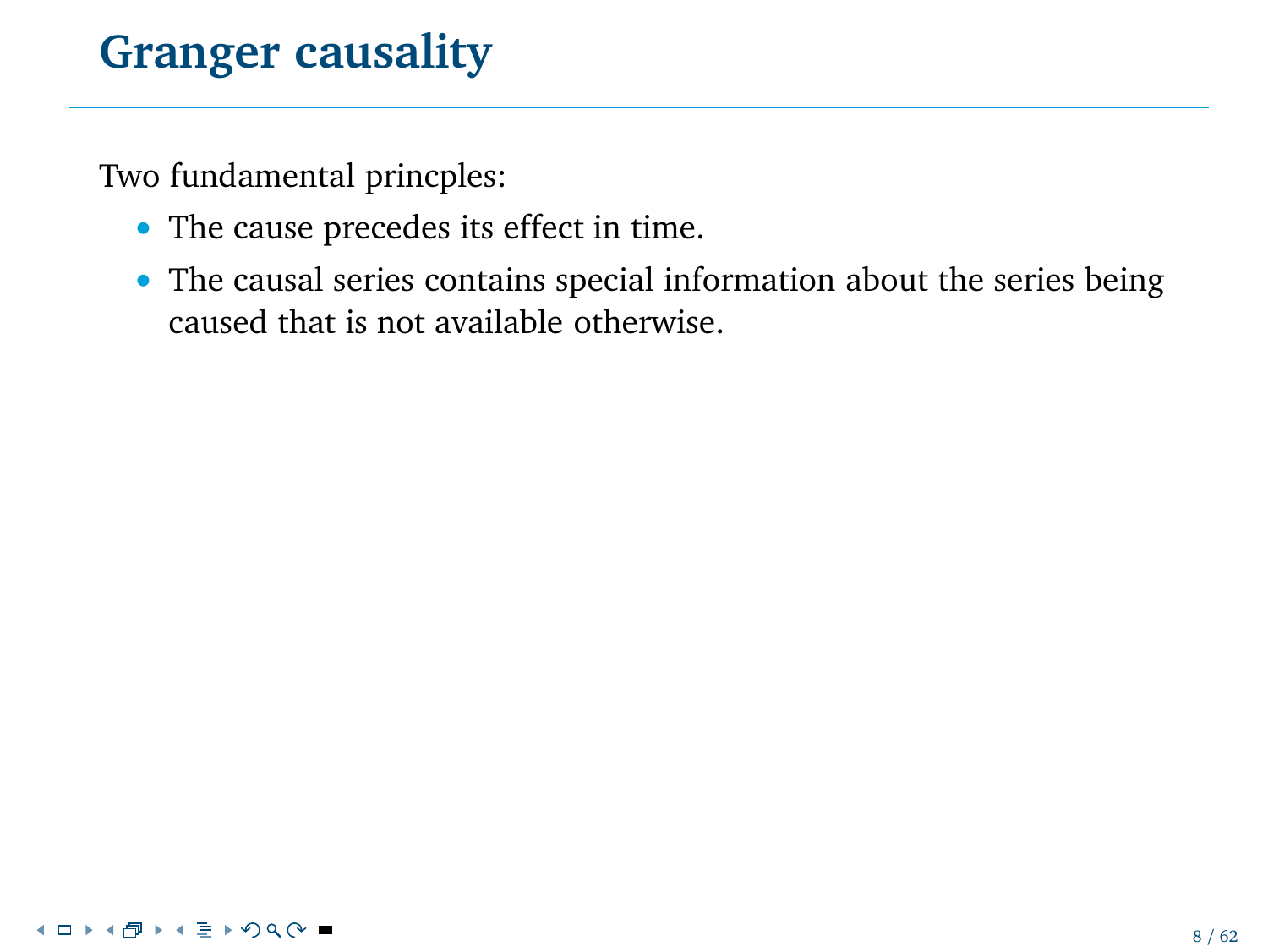Two fundamental princples:

- The cause precedes its effect in time.
- The causal series contains special information about the series being caused that is not available otherwise.

This leads us to consider two information sets:

- $\mathcal{F}^*(t)$  all information in the universe up to time *t*
- F <sup>∗</sup> −*X* (*t*) this information except the values of *X*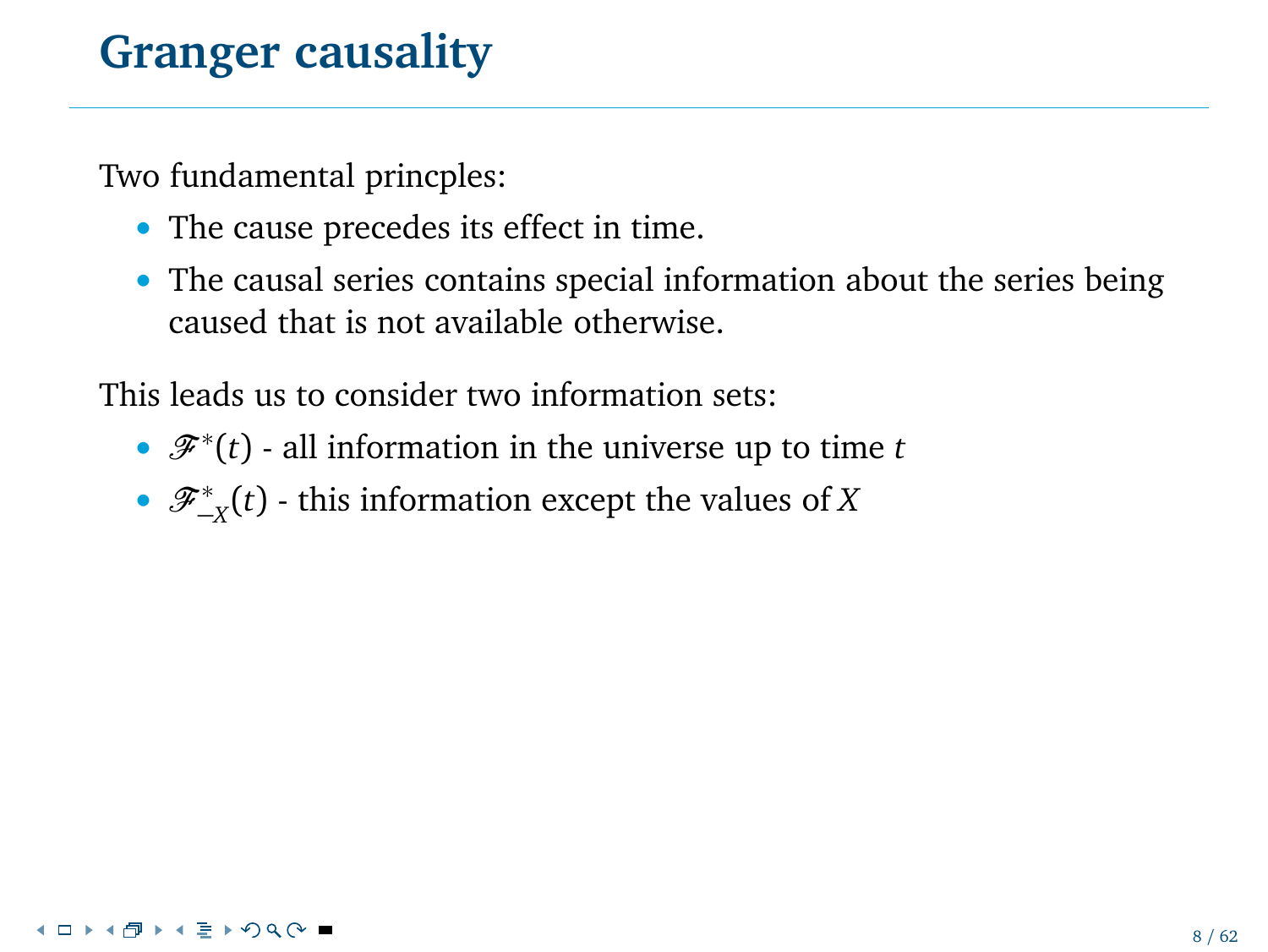Two fundamental princples:

- The cause precedes its effect in time.
- The causal series contains special information about the series being caused that is not available otherwise.

This leads us to consider two information sets:

- $\mathcal{F}^*(t)$  all information in the universe up to time *t*
- F <sup>∗</sup> −*X* (*t*) this information except the values of *X*

**Granger's definition of causality** (Granger 1969, 1980) We say that *Y* causes *X* if the probability distributions of

- $X_{t+1}$  given  $\mathscr{F}^*(t)$  and
- $X_{t+1}$  given  $\mathscr{F}^*_{-Y}(t)$

are different.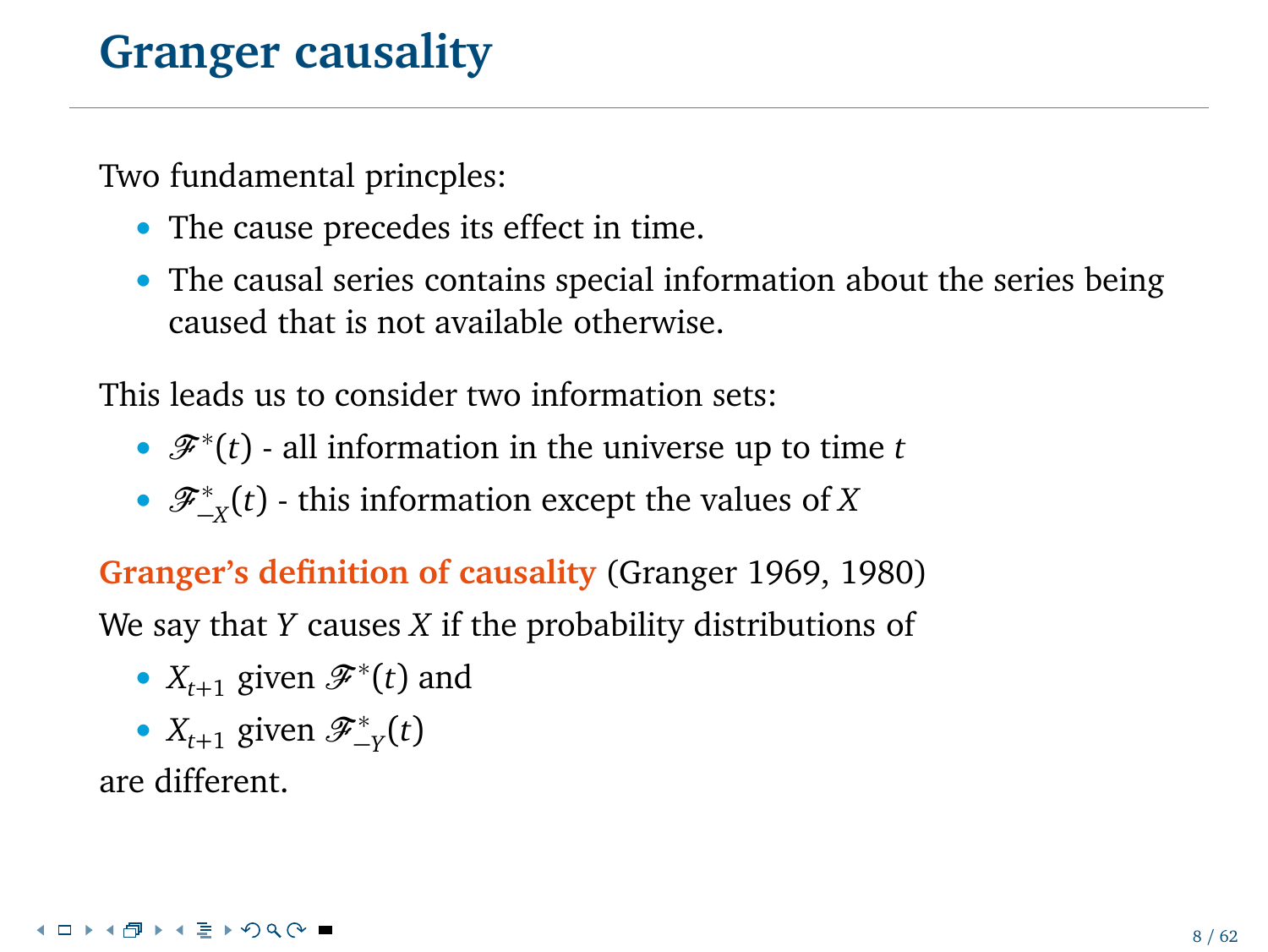#### **Granger causality Relation to direct structural causality**

Suppose that  $V_t$  satisfies

 $Y_{t+1} \perp \!\!\! \perp \mathscr{F}^*_t | V^t$ 

Then

• *X* does not directly structurally cause *Y* implies

• *X* does not Granger cause *Y*

The converse is not true:  $U_{i,t} \sim \mathcal{N}(0, 1)$ 

$$
Y_t = q_t(X_{t-1}, U_{1,t}, U_{2,t}) = \frac{X_{t-1}}{\sqrt{1 + X_{t-1}^2}} U_{1,t} + \frac{1}{\sqrt{1 + X_{t-1}^2}} U_{2,t},
$$

*Note:* this causal relationship cannot be tested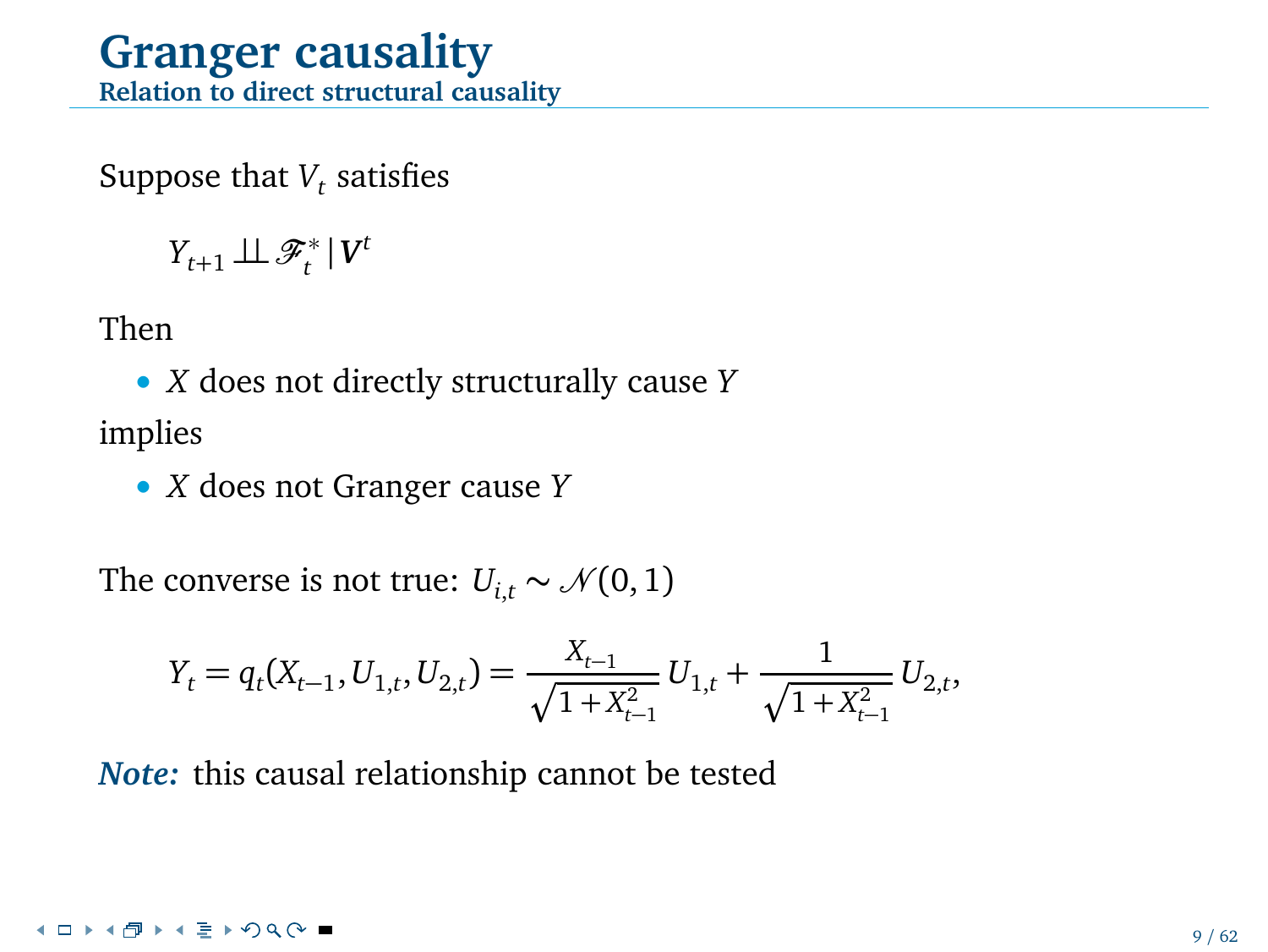### **Granger causality Relation to intervention causality**

Suppose that  $\boldsymbol{V}_t$  satisfies

 $Y_{t+1} \perp \!\!\! \perp \mathscr{F}^*_t | V^t$ 

Then

• *X* does not Granger cause *Y* implies

• 
$$
\mathbb{P}(Y_{t+1} | \text{do}(X_t = x^*)) = \mathbb{P}(Y_{t+1})
$$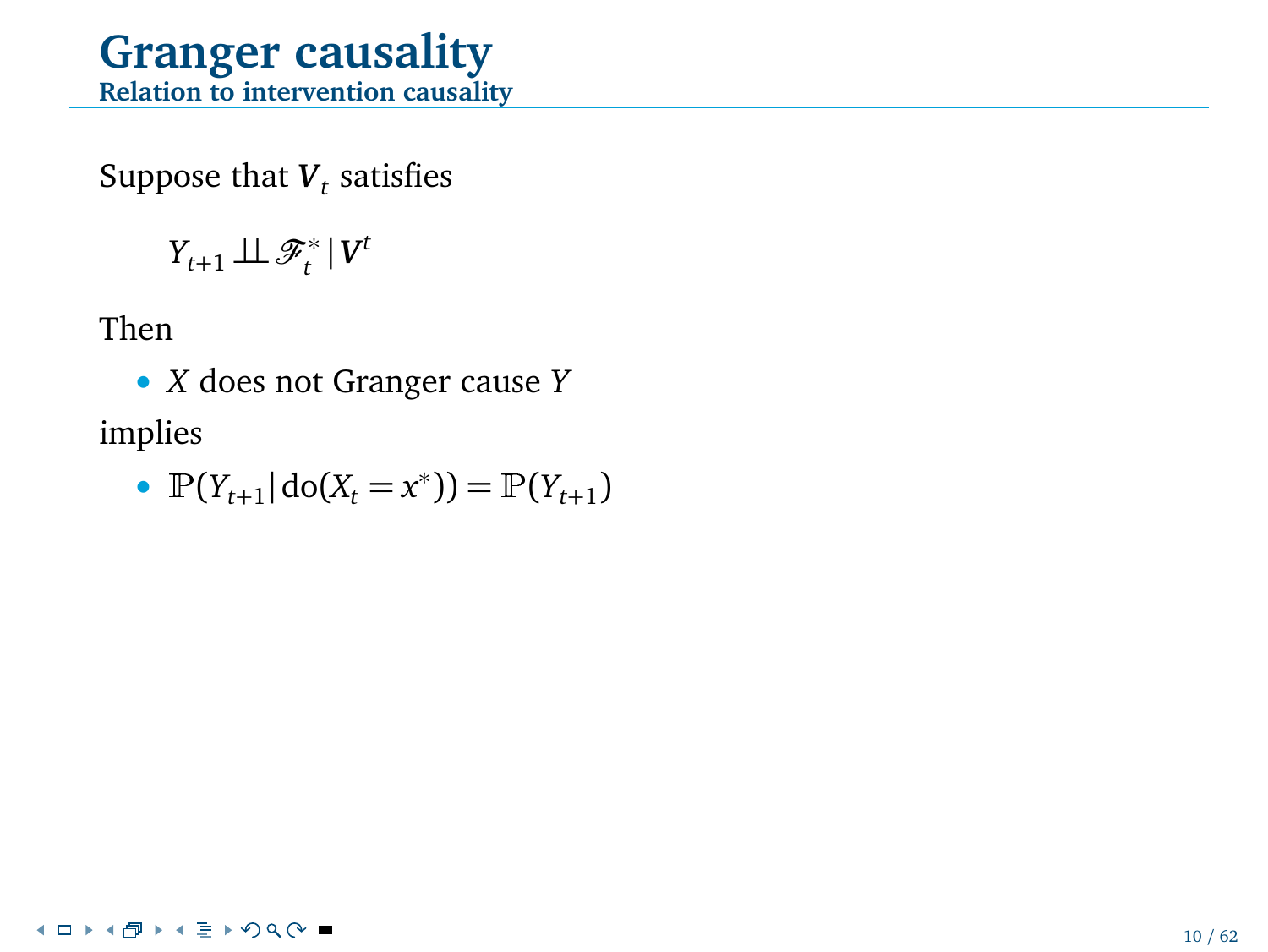**Problem:** The definition cannot be used with actual data.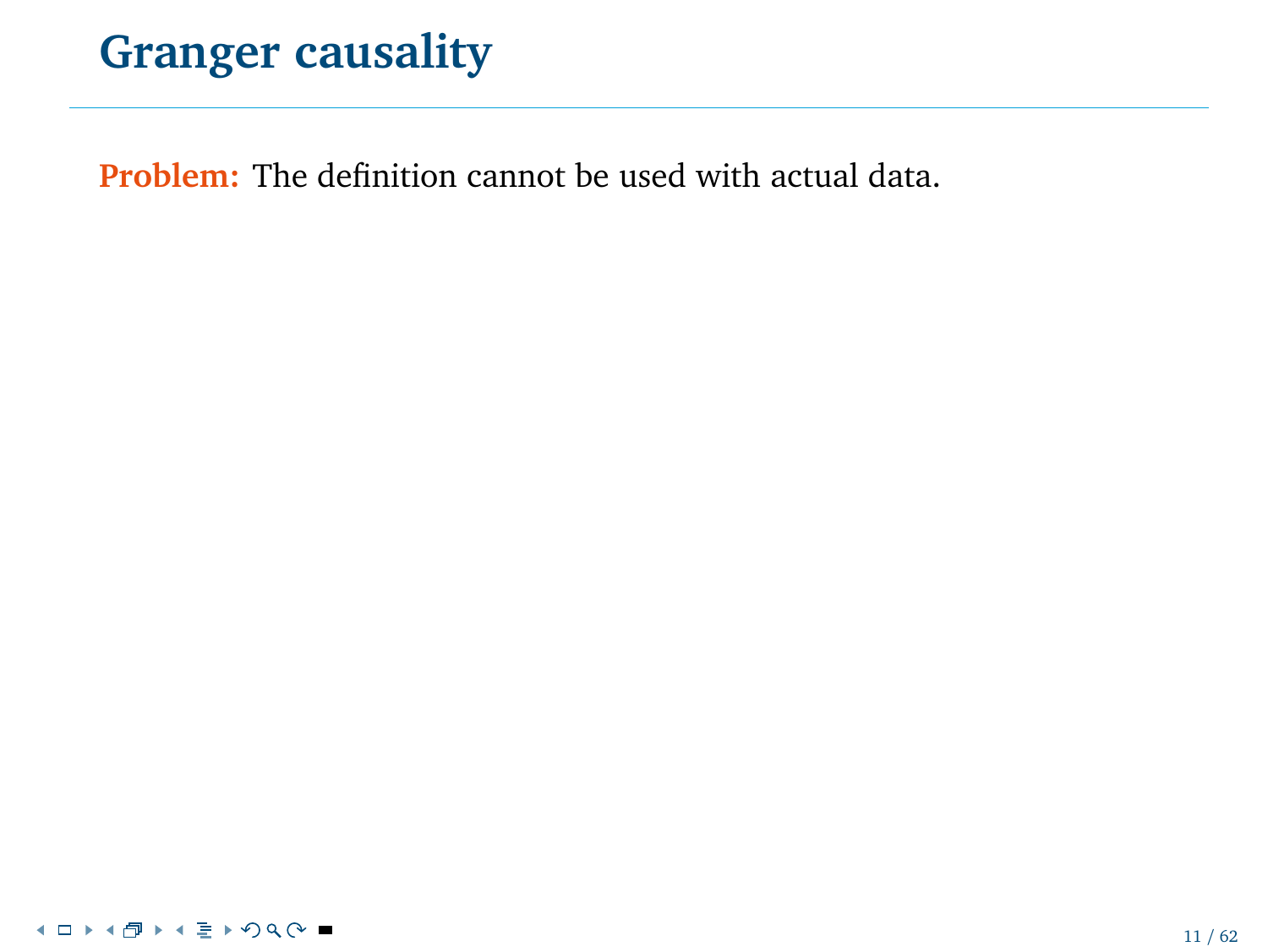**Problem:** The definition cannot be used with actual data.

Suppose data consist of multivariate time series  $V = (X, Y, Z)$  and let

- {*X t* } information given by *X* up to time *t*
- similarly for *Y* and *Z*

#### **Definition: Granger non-causality**

• *X* is *Granger-noncausal* for *Y* with respect to *V* if

 $Y_{t+1} \perp X^t | Y^t, Z^t$ .

• Otherwise we say that *X Granger-causes Y* with respect to *V*.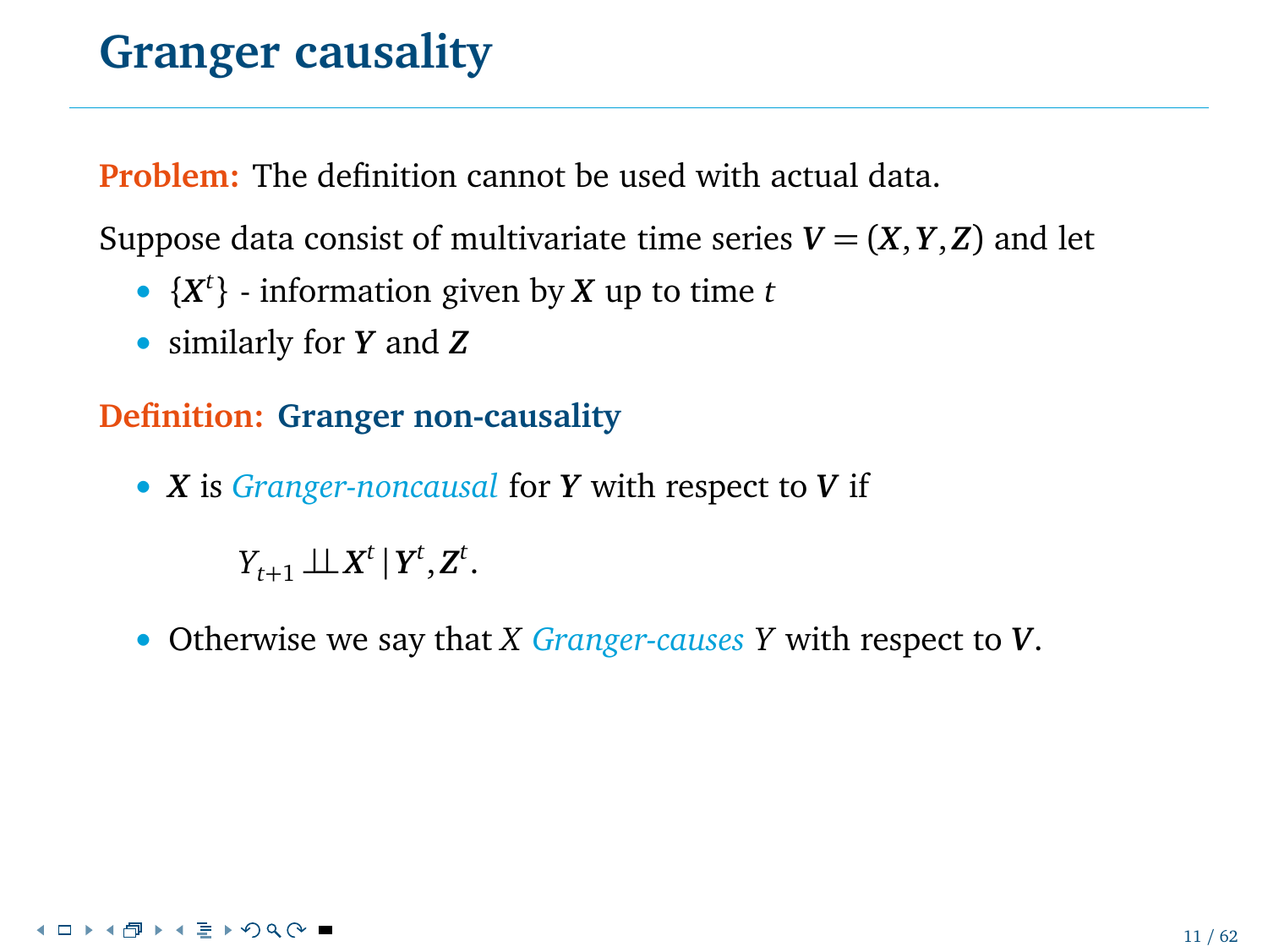**Problem:** The definition cannot be used with actual data.

Suppose data consist of multivariate time series  $V = (X, Y, Z)$  and let

- {*X t* } information given by *X* up to time *t*
- similarly for *Y* and *Z*

### **Definition: Granger non-causality**

• *X* is *Granger-noncausal* for *Y* with respect to *V* if

 $Y_{t+1} \perp X^t | Y^t, Z^t$ .

• Otherwise we say that *X Granger-causes Y* with respect to *V*.

Additionally:

• *X* and *Y* are said to be *contemporaneously independent* w.r.t. *V* if

$$
X_{t+1} \perp \!\!\! \perp Y_{t+1} \,|\, \bm{V}^t
$$

**≮ロト⊀母ト⊀ ミトのQ ⊙ ■**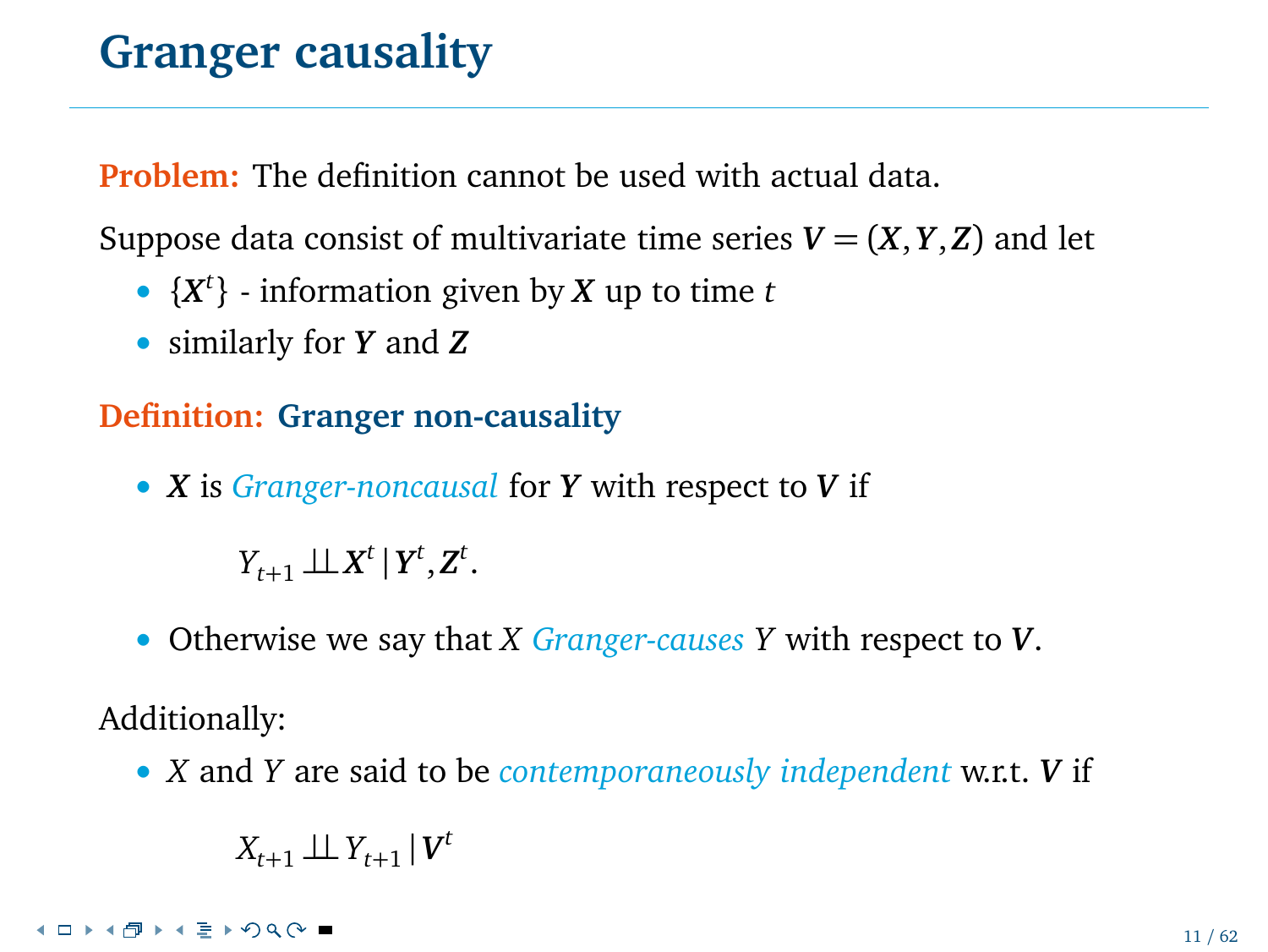# **Sims causality**

#### **Definition: Sims non-causality**

*X* does not Sims-cause *Y* with respect to  $V = (X, Y, Z)$  if

 $Y^{t+h} \perp \!\!\! \perp X_t | X^{t-1}, Y^t, Z^t$  for all  $h > 0$ 

#### *Note:*

- Granger causality is a concept of direct causality
- Sims causality is a concept of total causality (direct and indirect pathways)

The following statistics are measures for Sims causality:

- impulse response function (time and frequency domain)
- direct transfer function (DTF)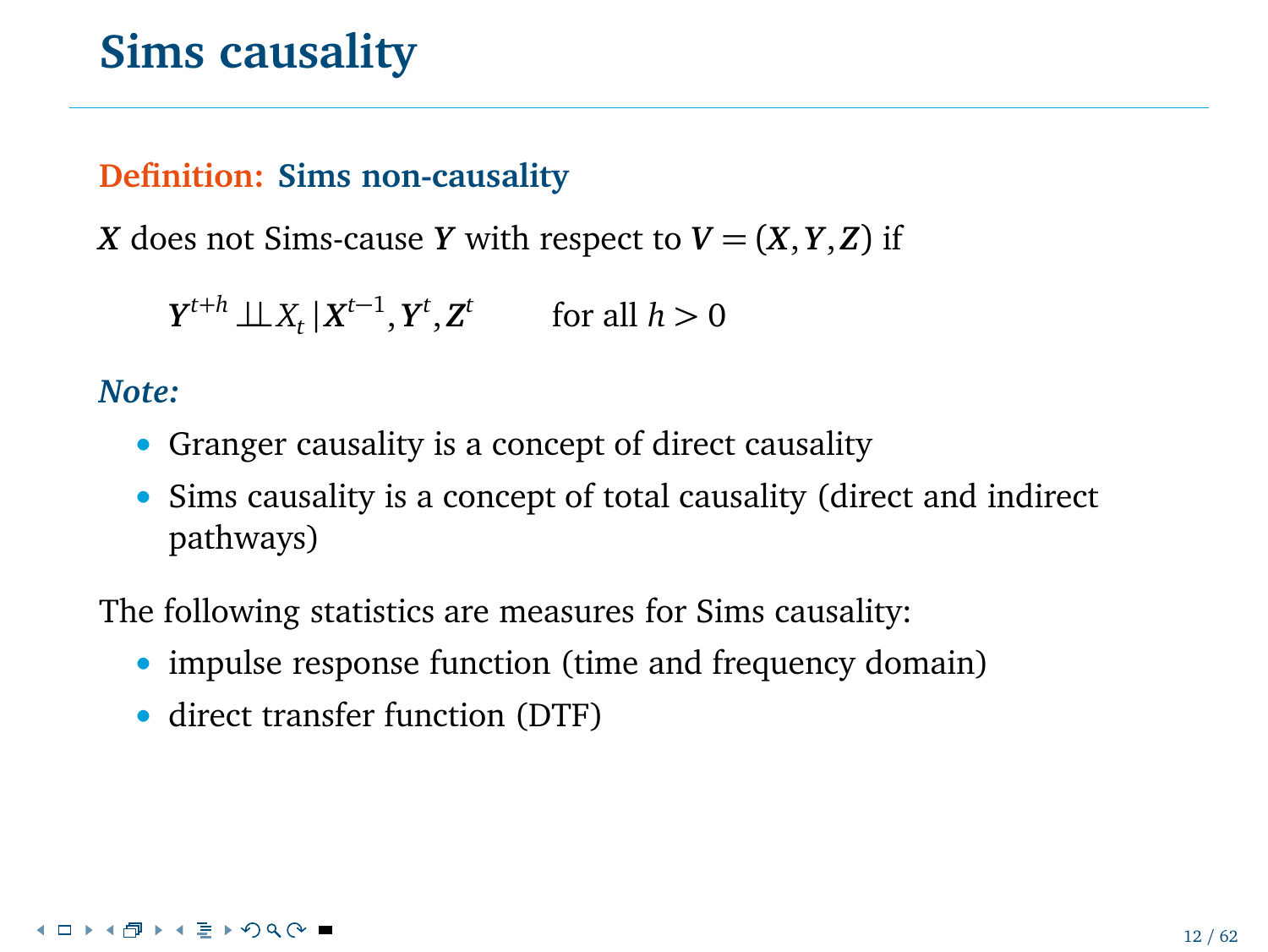**Granger causality:** single lag



*Y*<sub>*t*+1</sub> ⊥*X*<sub>*t*−*k*</sub> |  $Y^t$ ,  $Z^t$ ,  $X^t$  \{ $X_{t-k}$ for all  $k \geq 0$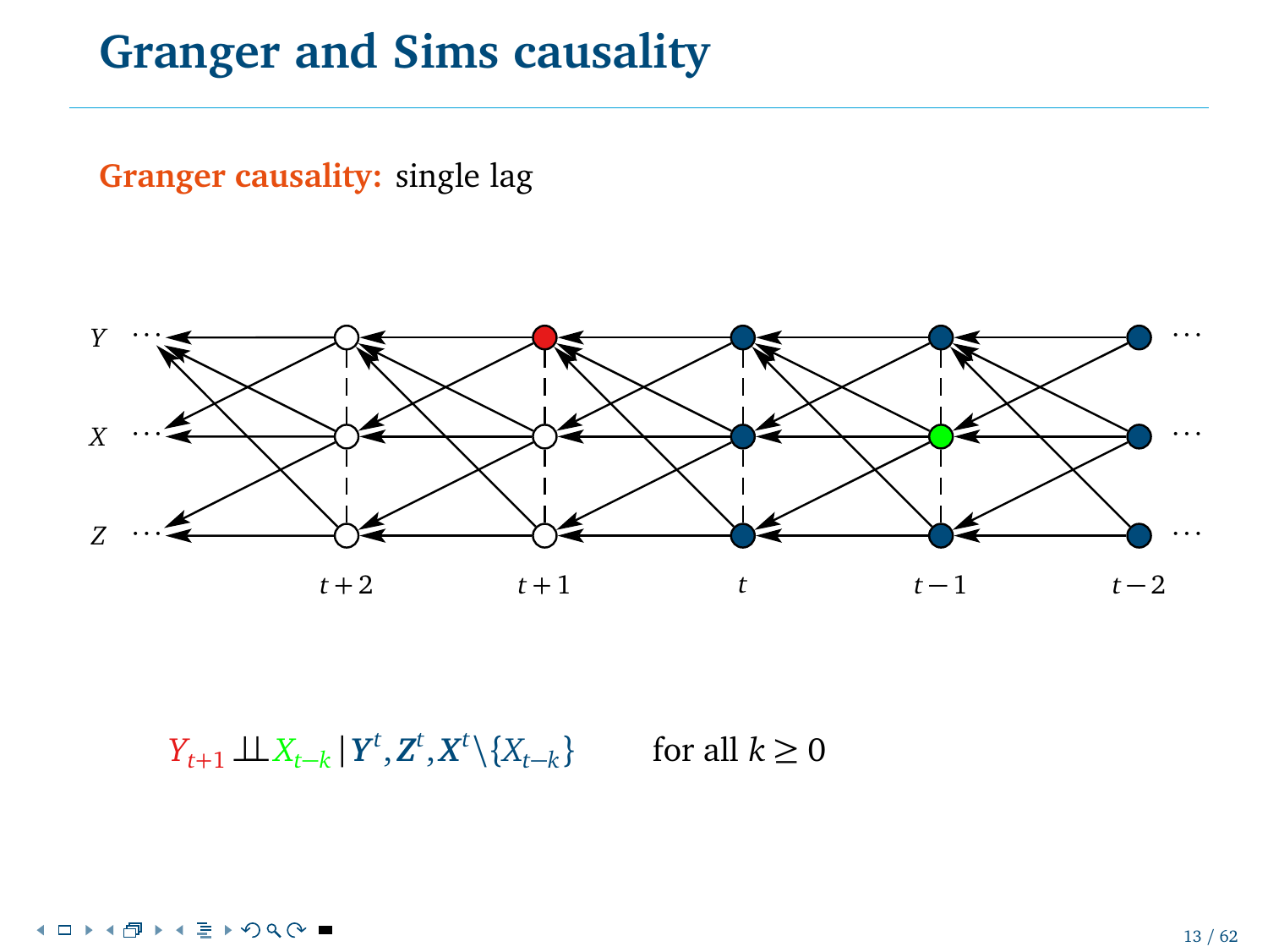**Granger causality:** all lags



 $Y_{t+1} \perp \!\!\! \perp X^t \, | \, Y^t, Z^t$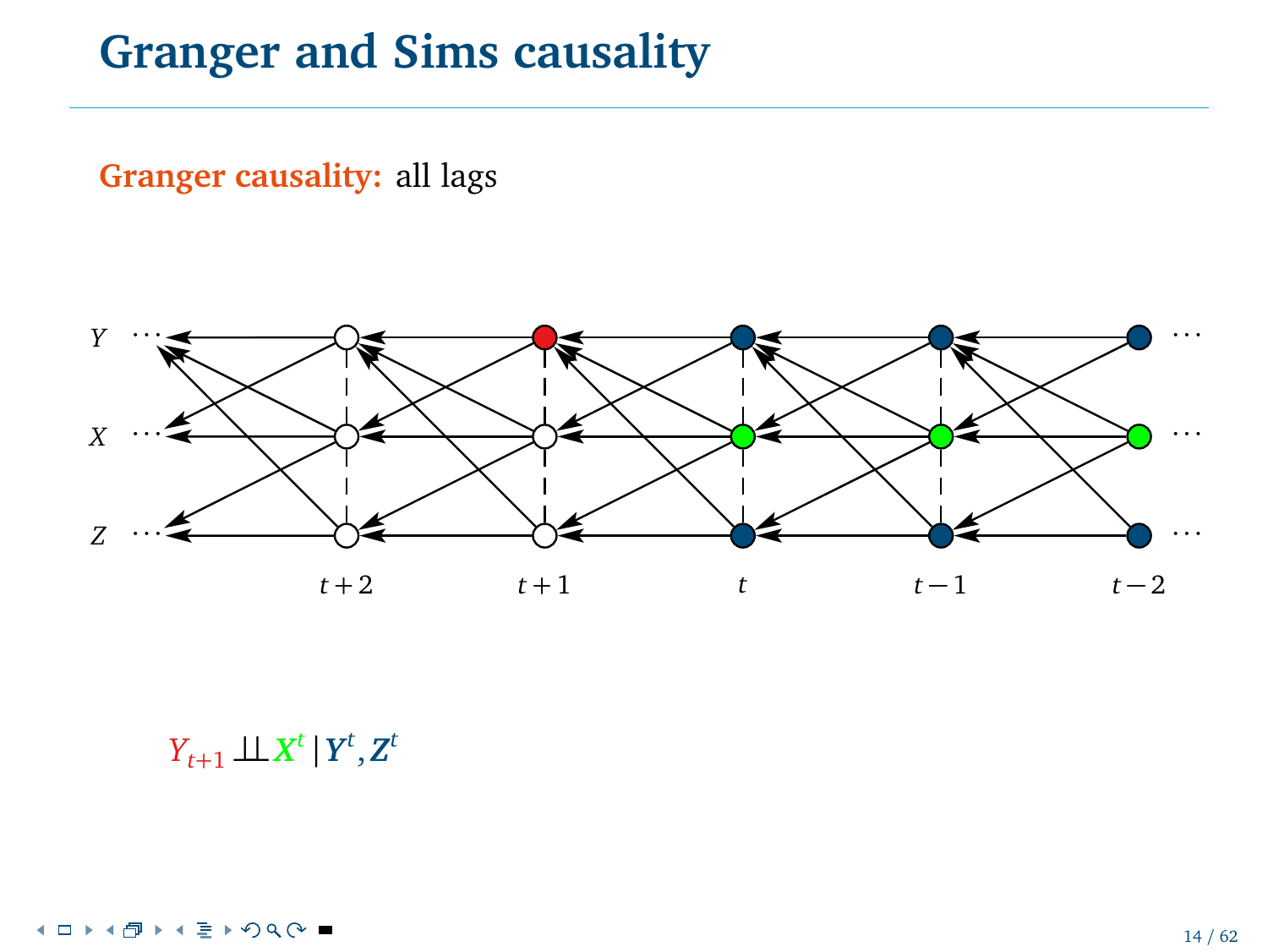**Sims causality:** single lag



 $Y_{t+h} \perp \!\!\! \perp X_t | Y^{t+h-1}, Z^t, X^{t-1}$  for all  $h > 0$ 

4 0 8 @ ▶ ◀ 重 ▶ ⊙ Q ⊙ ■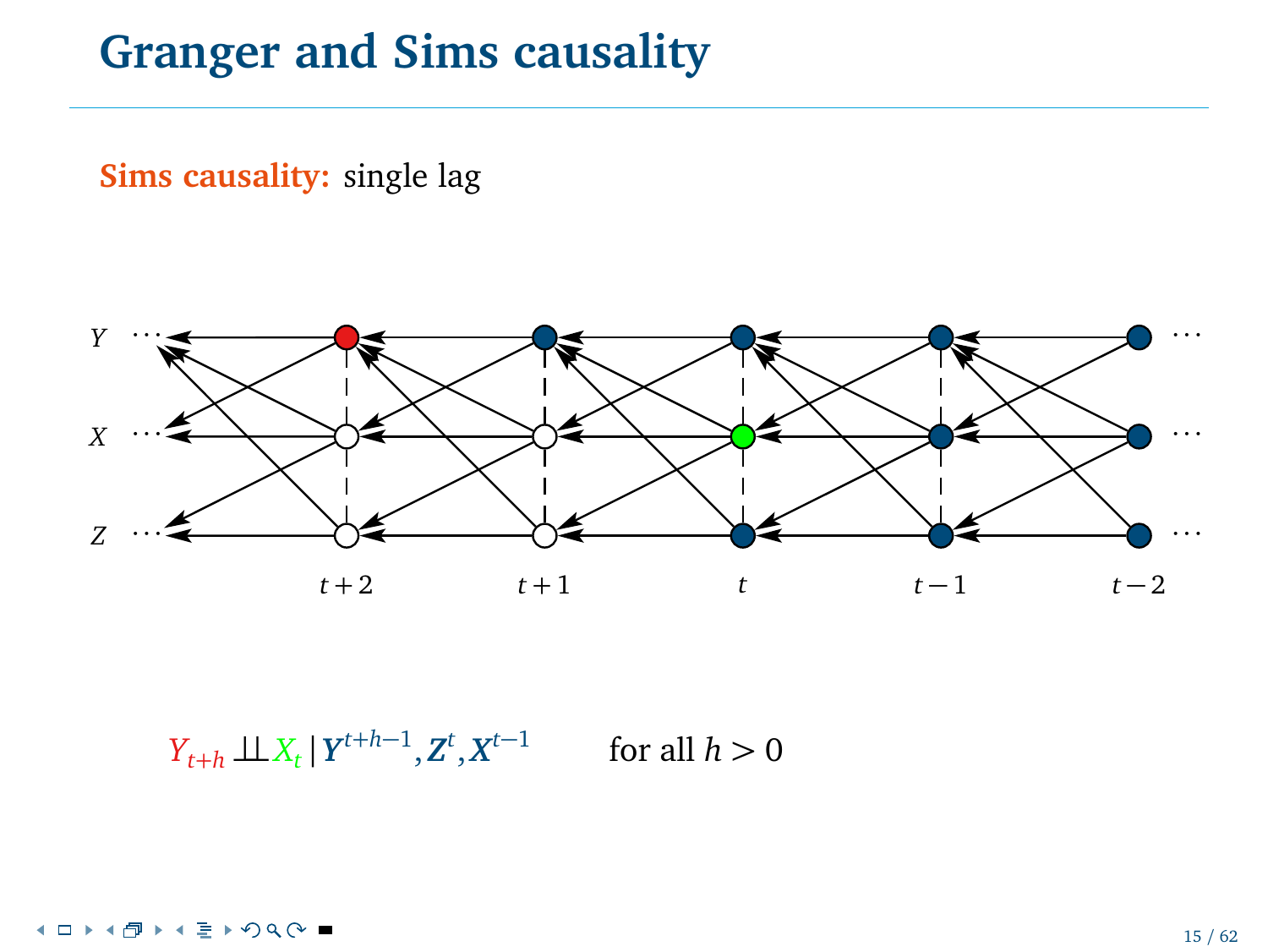**Sims causality:** all lags



 $Y^{t+h}$   $\perp \!\!\! \perp X_t \,|\, Y^t, Z^t, X^{t-1}$ for all  $h > 0$ 

4 0 8 @ ▶ ◀ 重 ▶ ⊙ Q ⊙ ■ ×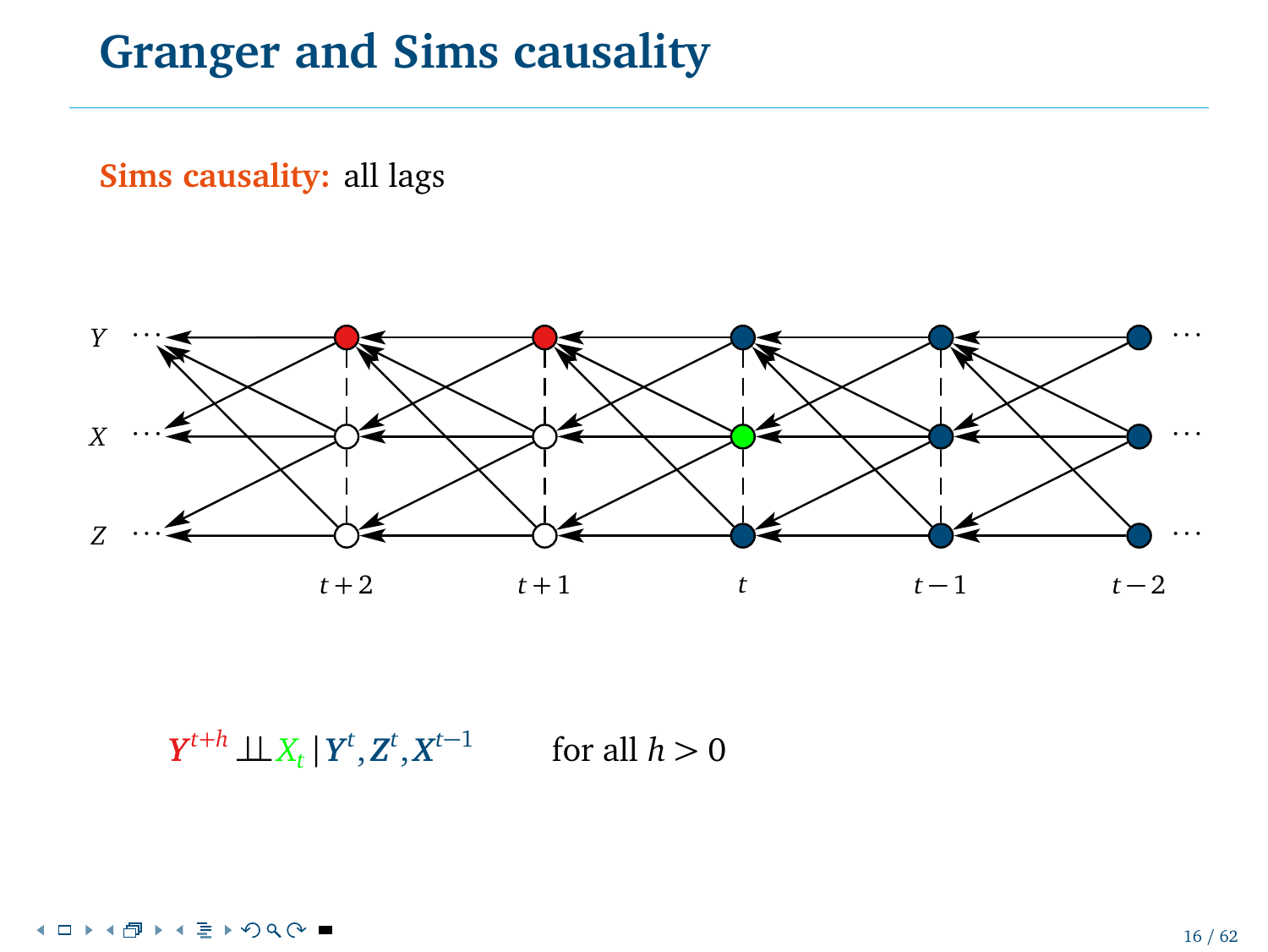## **Vector autoregressive processes**

Let *X* be a multivariate stationary Gaussian time series with vector autoregressive representation

$$
X_t = \sum_{k=1}^{\infty} A_k X_{t-k} + \varepsilon_t
$$

#### **Granger non-causality in VAR models:**

The following are equivalent:

•  $X_b$  does not Granger cause  $X_a$  with respect to  $X$ ;

• 
$$
A_{ab,k} = 0
$$
 for all  $k \in \mathbb{N}$ .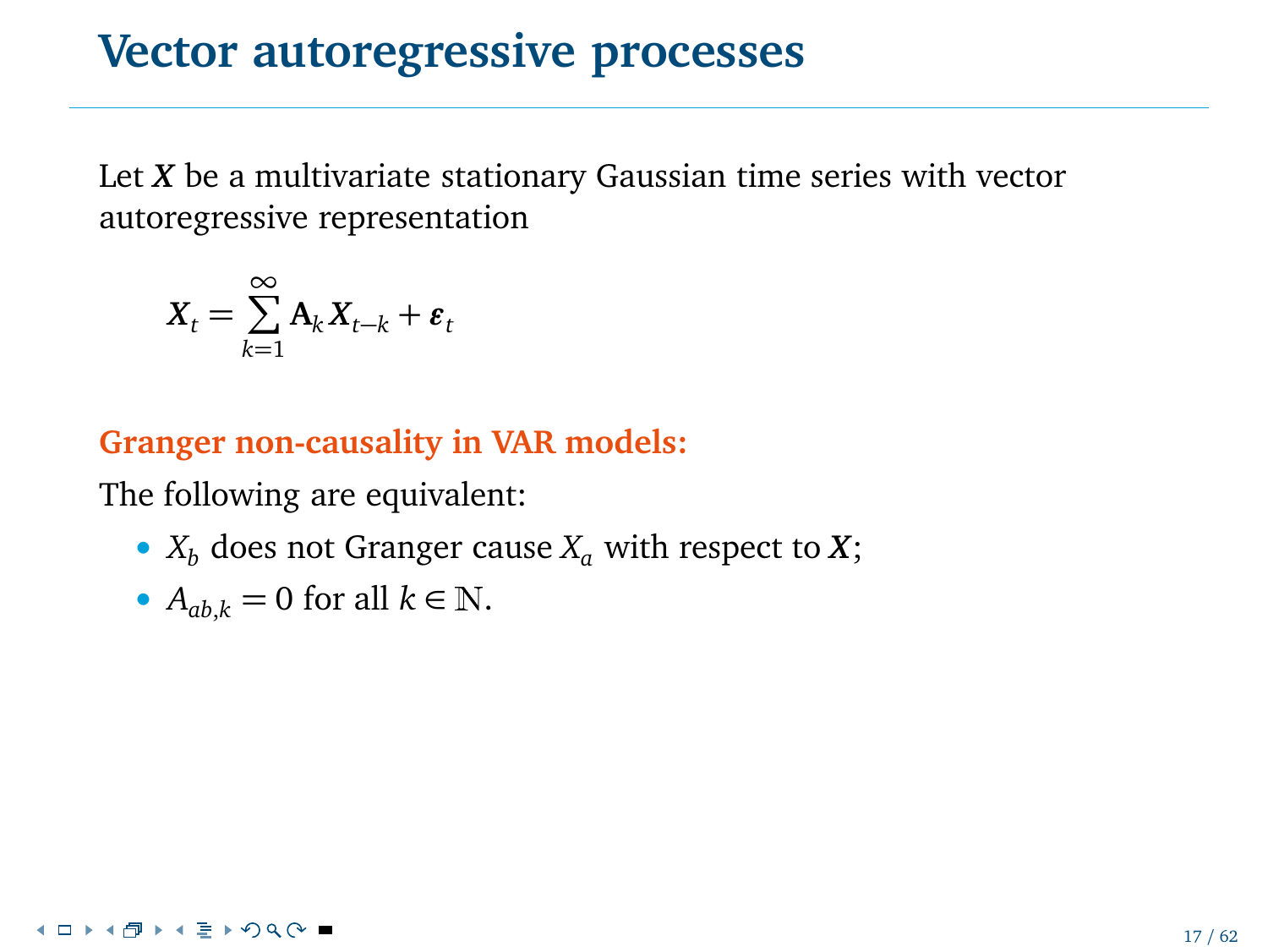## **Vector autoregressive processes**

Let *X* be a multivariate stationary Gaussian time series with vector autoregressive representation

$$
X_t = \sum_{k=1}^{\infty} \mathbf{A}_k X_{t-k} + \varepsilon_t = \sum_{k=0}^{\infty} \mathbf{B}_k \varepsilon_{t-k}
$$

**Granger non-causality in VAR models:**

The following are equivalent:

- $X_b$  does not Granger cause  $X_a$  with respect to  $X$ ;
- $A_{ab,k} = 0$  for all  $k \in \mathbb{N}$ .

#### **Sims non-causality in VAR models:**

The following are equivalent:

- $X_b$  does not Sims cause  $X_a$  with respect to  $X$ ;
- $B_{ab,k} = 0$  for all  $k \in \mathbb{N}$ .

#### **≮ロト⊀母ト⊀ ミトのQ ⊙ ■**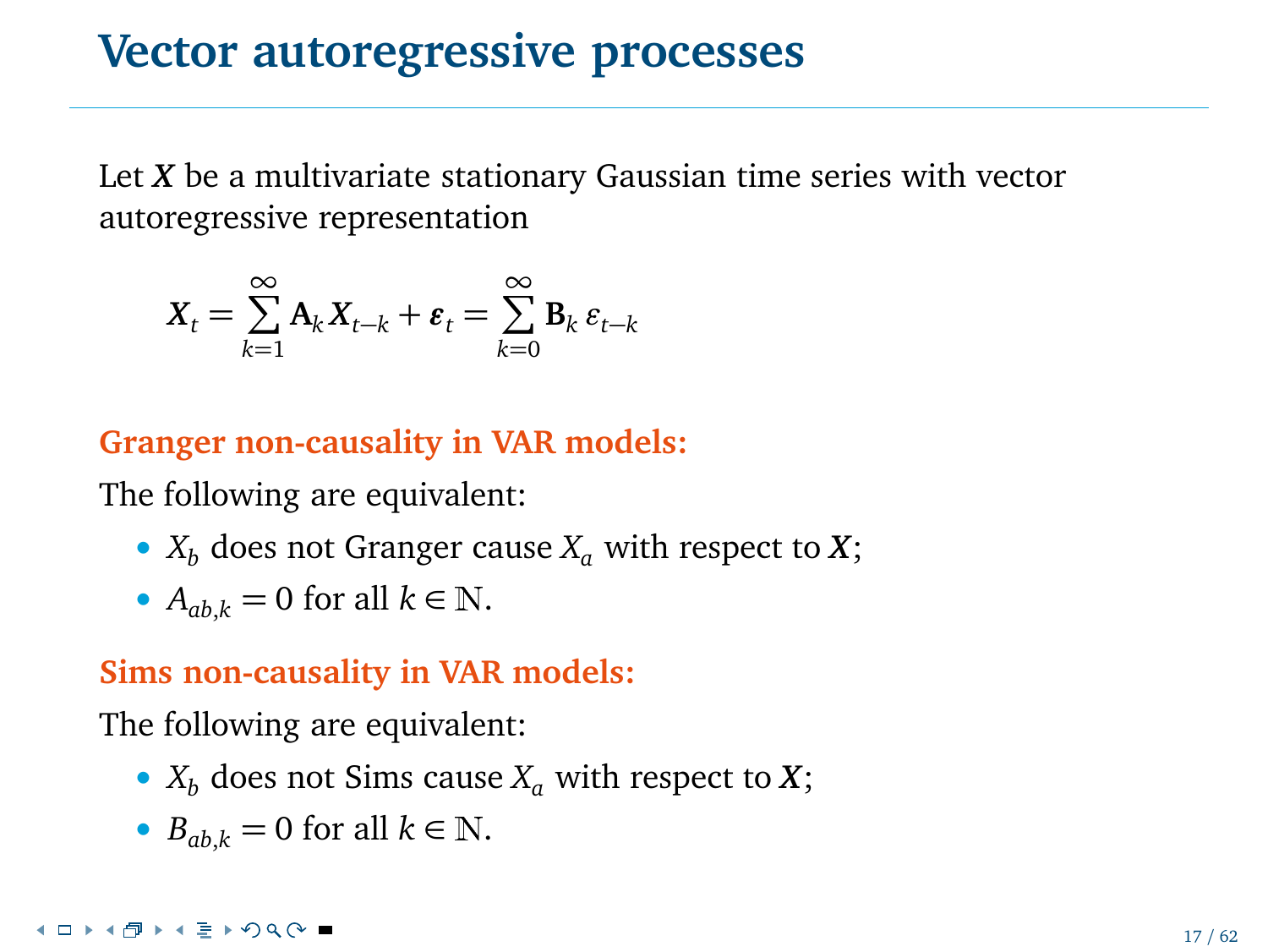# **Outline**

- Causality concepts
- **Graphical representation**
	- Definition
	- Markov properties
	- Extension: systems with latent variables
- Causal learning
	- Basic principles
	- Identification from empirical relationships
- Non-Markovian constraints
	- Trek-separation in graphs
	- Tetrad representation theorem
	- Testing for tetrad constraints
- Open problems and conclusions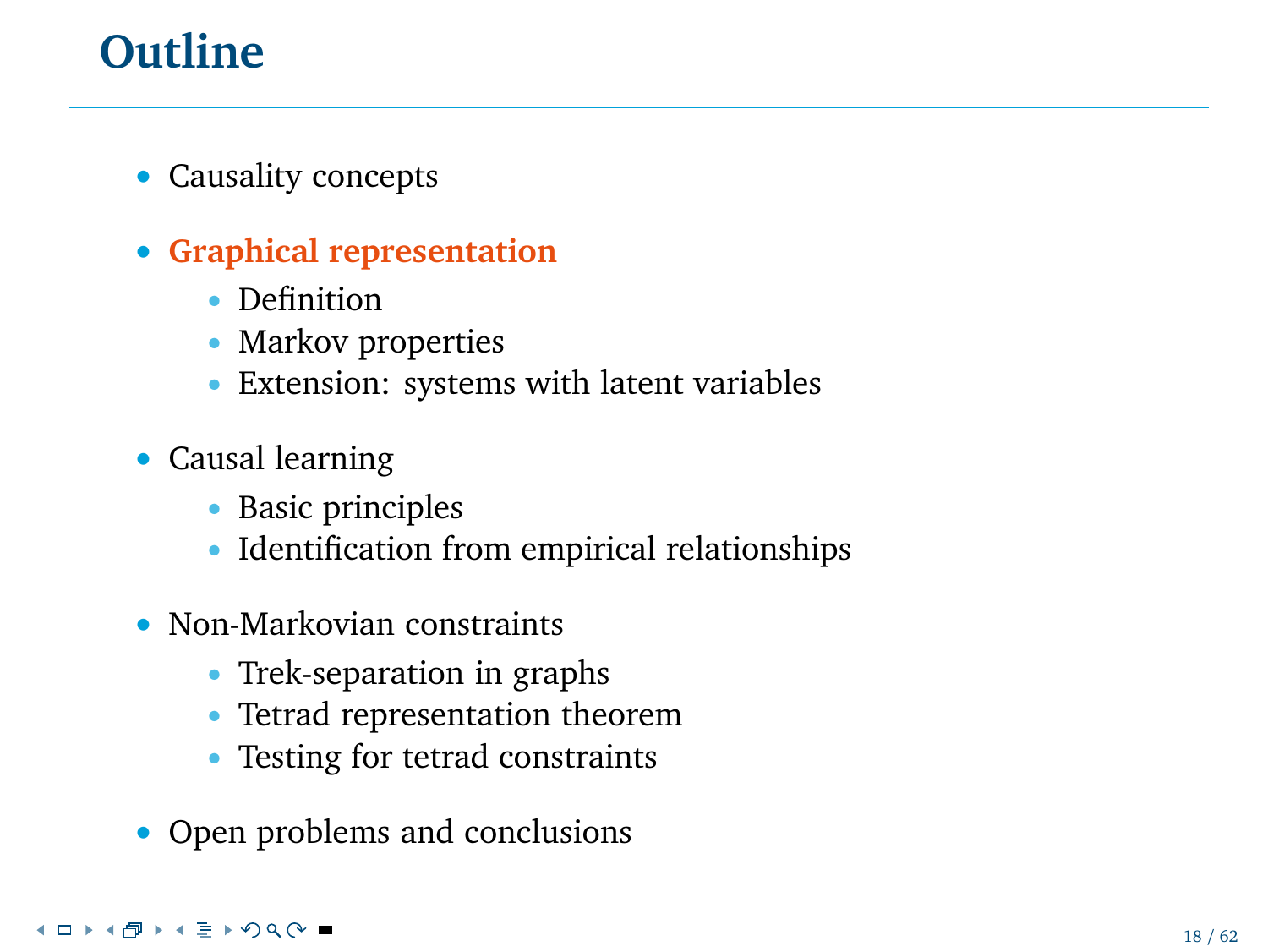**Basic idea:** use graphs to encode conditional independences among variables

- nodes/vertices represent variables
- missing edge between two nodes implies conditional independence of the two variables

#### **Application to time series:**

- treat each variable at each time separately  $(\rightsquigarrow$  time series chain graphs)
- treat each series as one variables (only one node in the graph)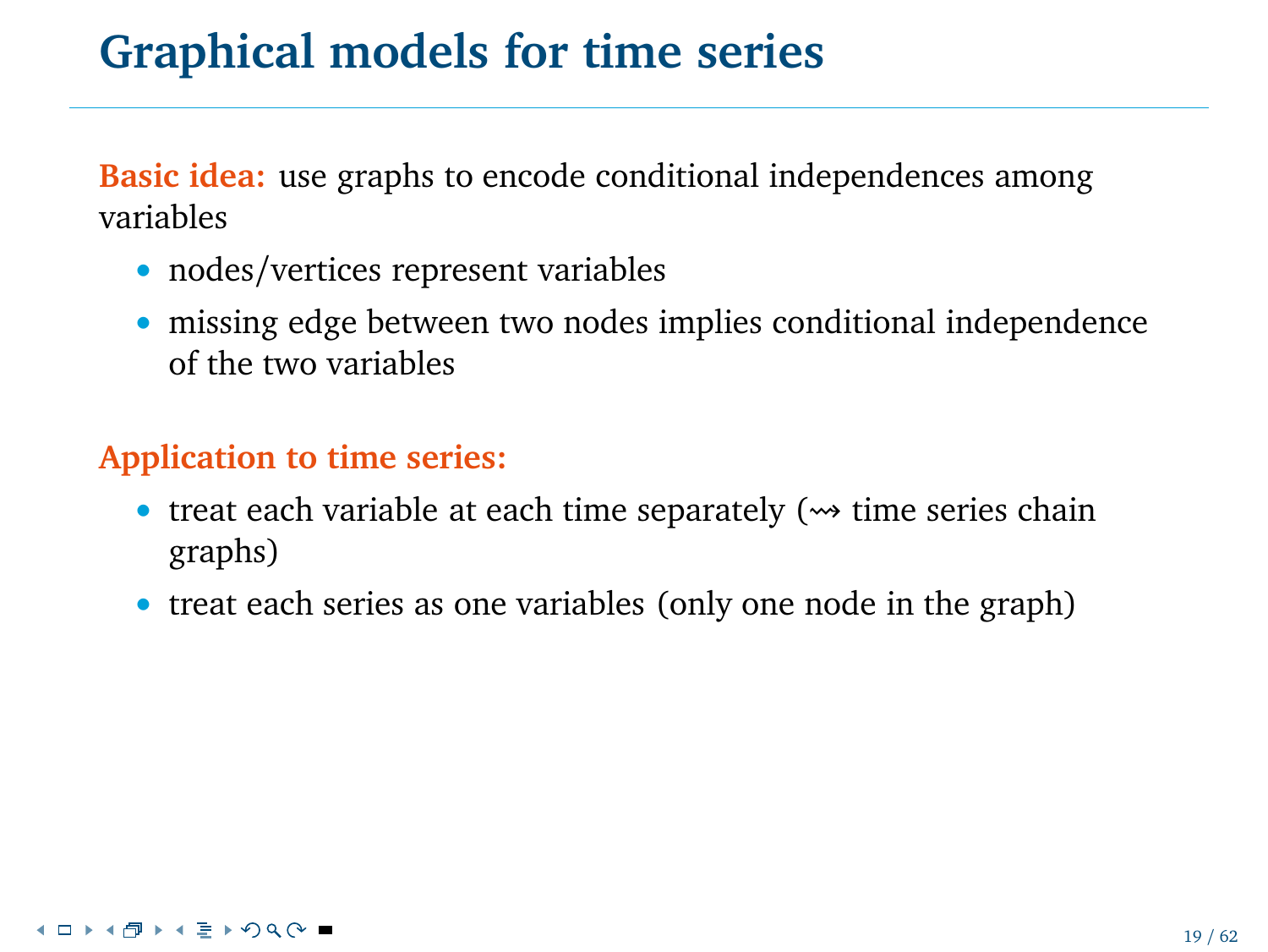**Granger causality graphs (Eichler 2007)**

**Idea:** represent Granger-causal relations in *X* by *mixed graph G*:

• vertices  $v \in V$  represent the variables (time series)  $X_v$ ;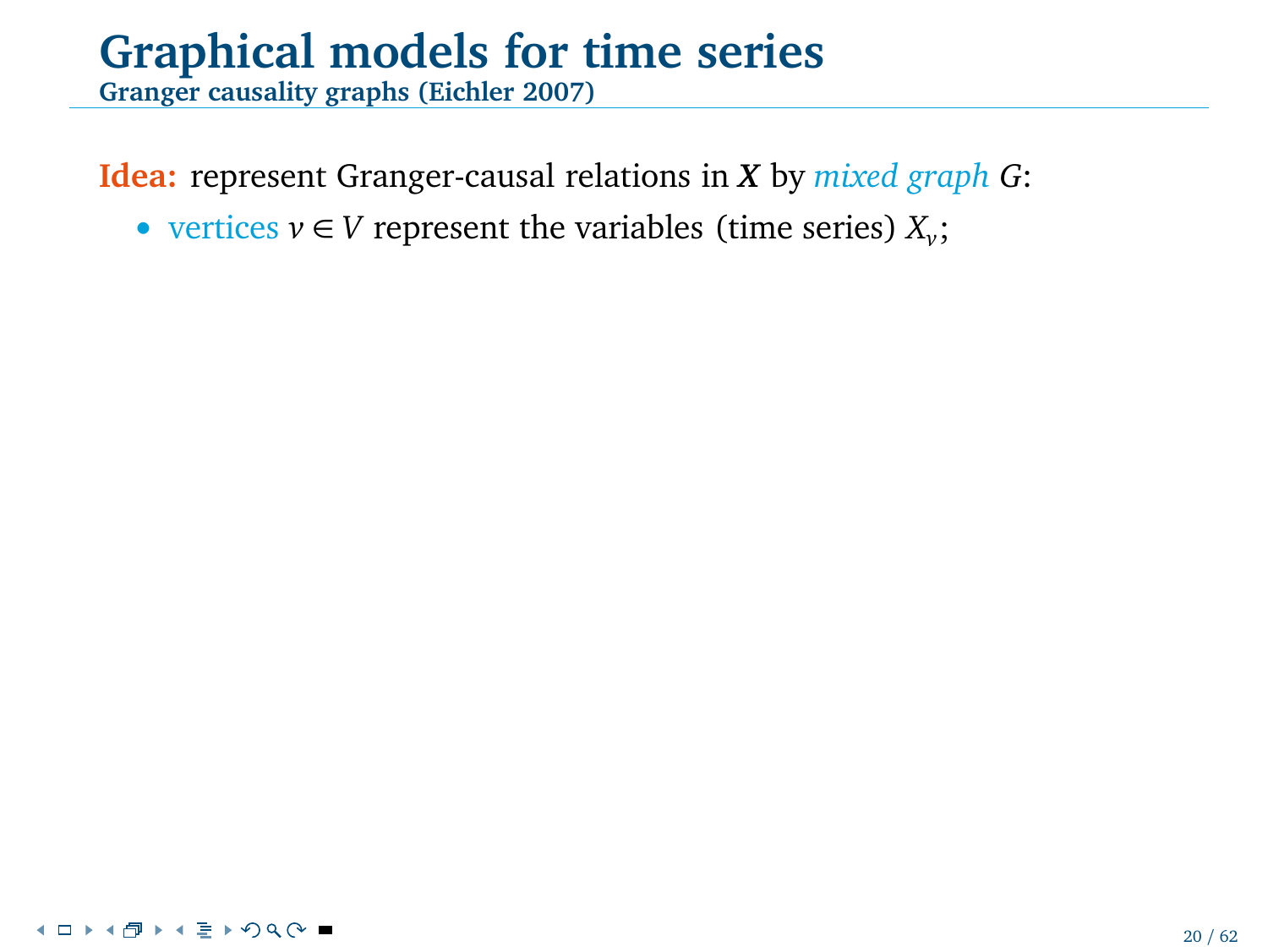**Granger causality graphs (Eichler 2007)**

**Idea:** represent Granger-causal relations in *X* by *mixed graph G*:

- vertices  $v \in V$  represent the variables (time series)  $X_v$ ;
- directed edges between the vertices indicate Granger-causal relationships;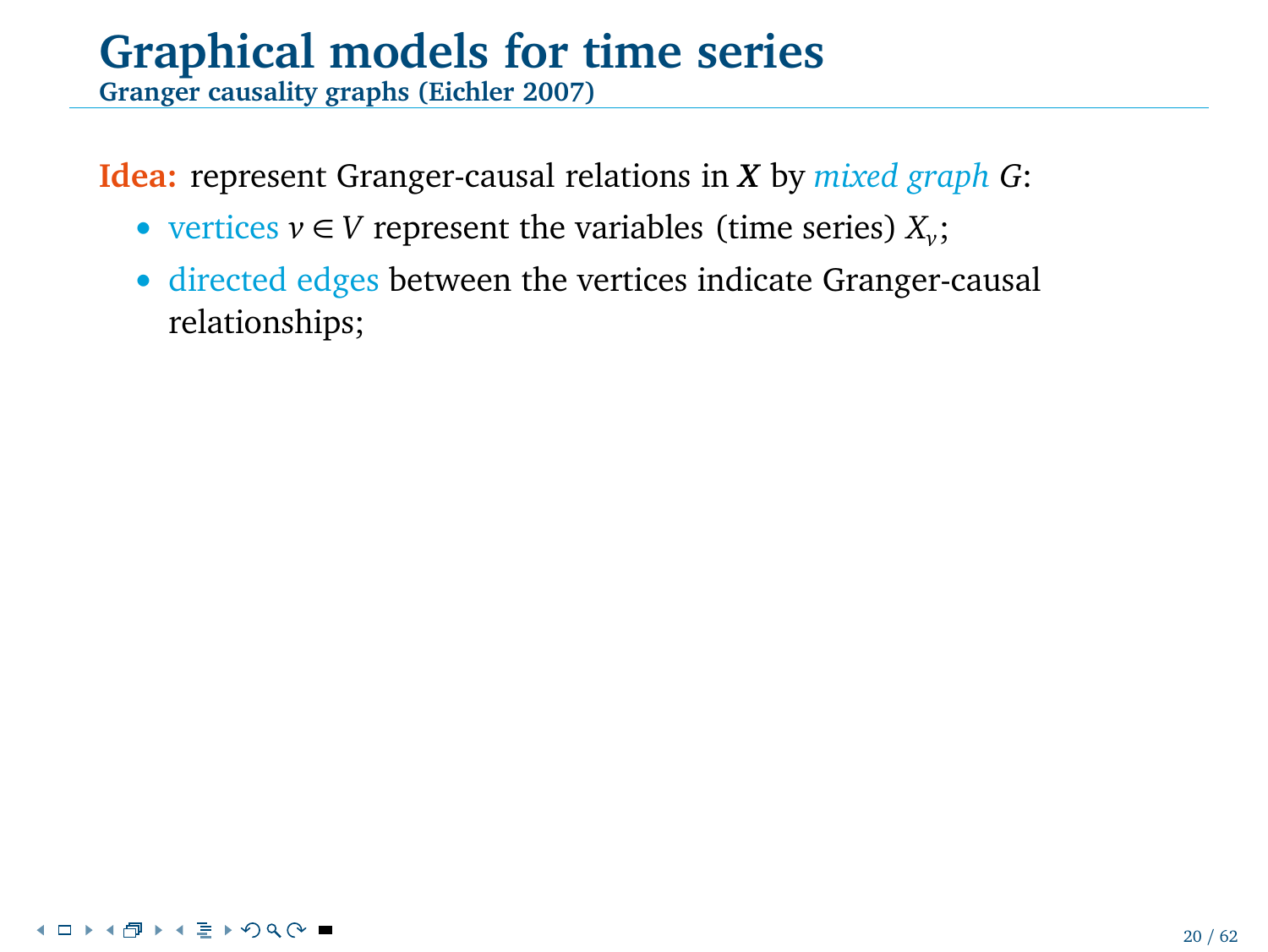**Granger causality graphs (Eichler 2007)**

**Idea:** represent Granger-causal relations in *X* by *mixed graph G*:

- vertices  $v \in V$  represent the variables (time series)  $X_v$ ;
- directed edges between the vertices indicate Granger-causal relationships;
- additionally undirected (dashed) edges indicate contemporaneous associations.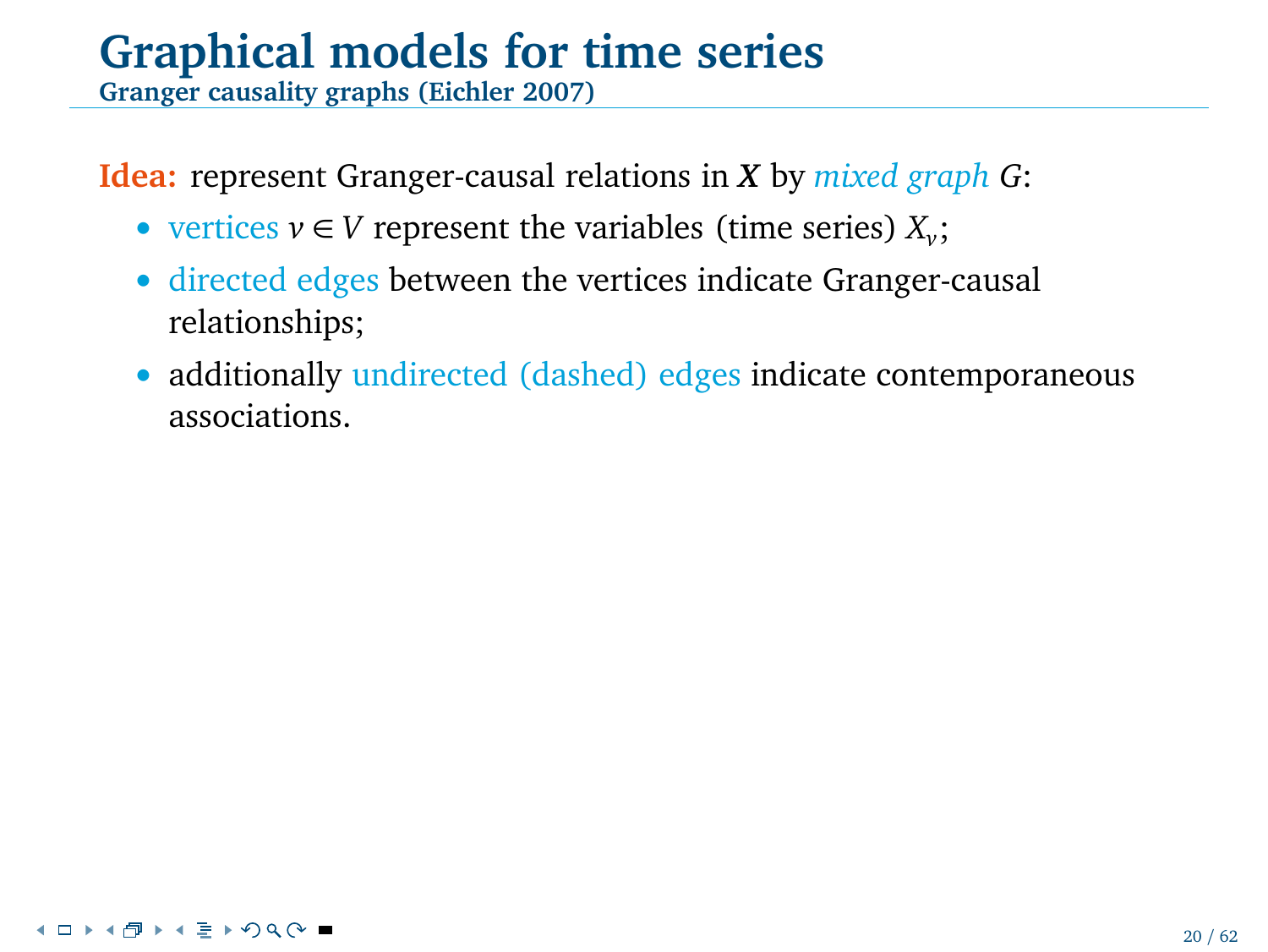**Granger causality graphs (Eichler 2007)**

**Example:** consider five-dimensional autoregressive process  $X_V$ 

$$
X_t = f(X_{t-1}) + \varepsilon_t
$$

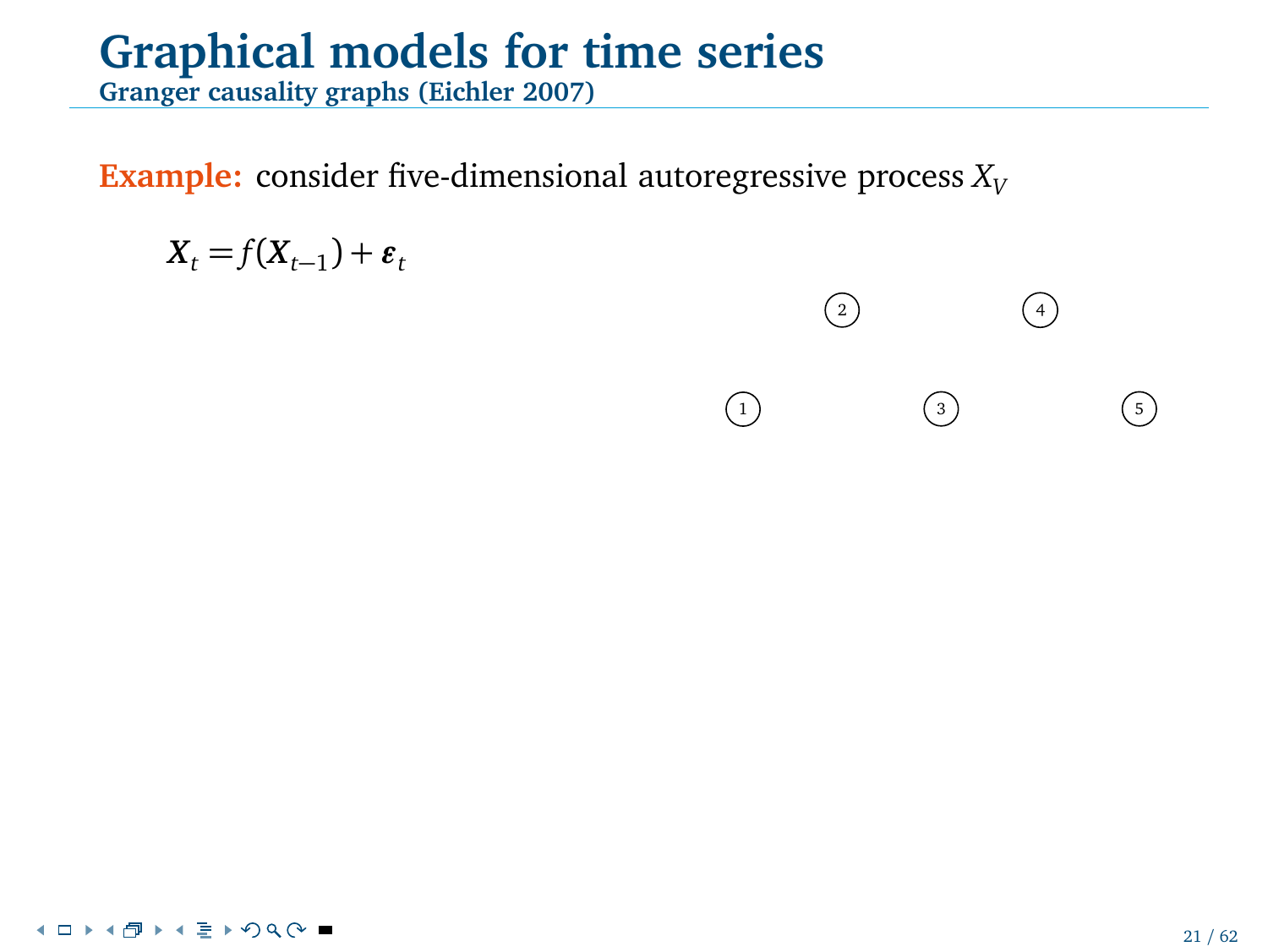**Granger causality graphs (Eichler 2007)**

**Example:** consider five-dimensional autoregressive process  $X_V$ 

$$
X_t = f(X_{t-1}) + \varepsilon_t
$$



2 4

• 
$$
X_{1,t} = f_1(X_{3,t-1}) + \varepsilon_{1,t}
$$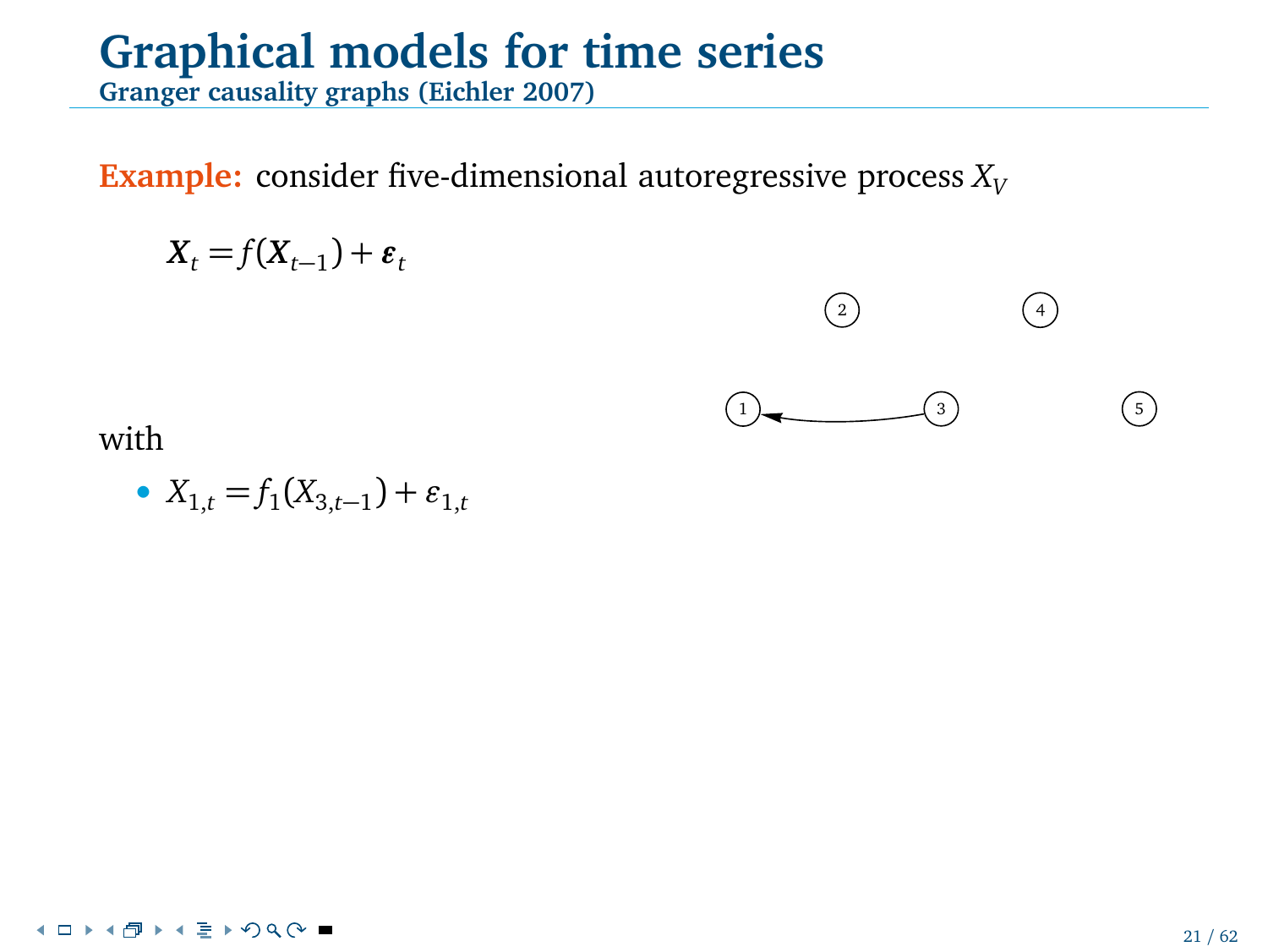**Granger causality graphs (Eichler 2007)**

**Example:** consider five-dimensional autoregressive process  $X_V$ 

$$
X_t = f(X_{t-1}) + \varepsilon_t
$$





• 
$$
X_{1,t} = f_1(X_{3,t-1}) + \varepsilon_{1,t}
$$

• 
$$
X_{2,t} = f_2(X_{4,t-1}) + \varepsilon_{2,t}
$$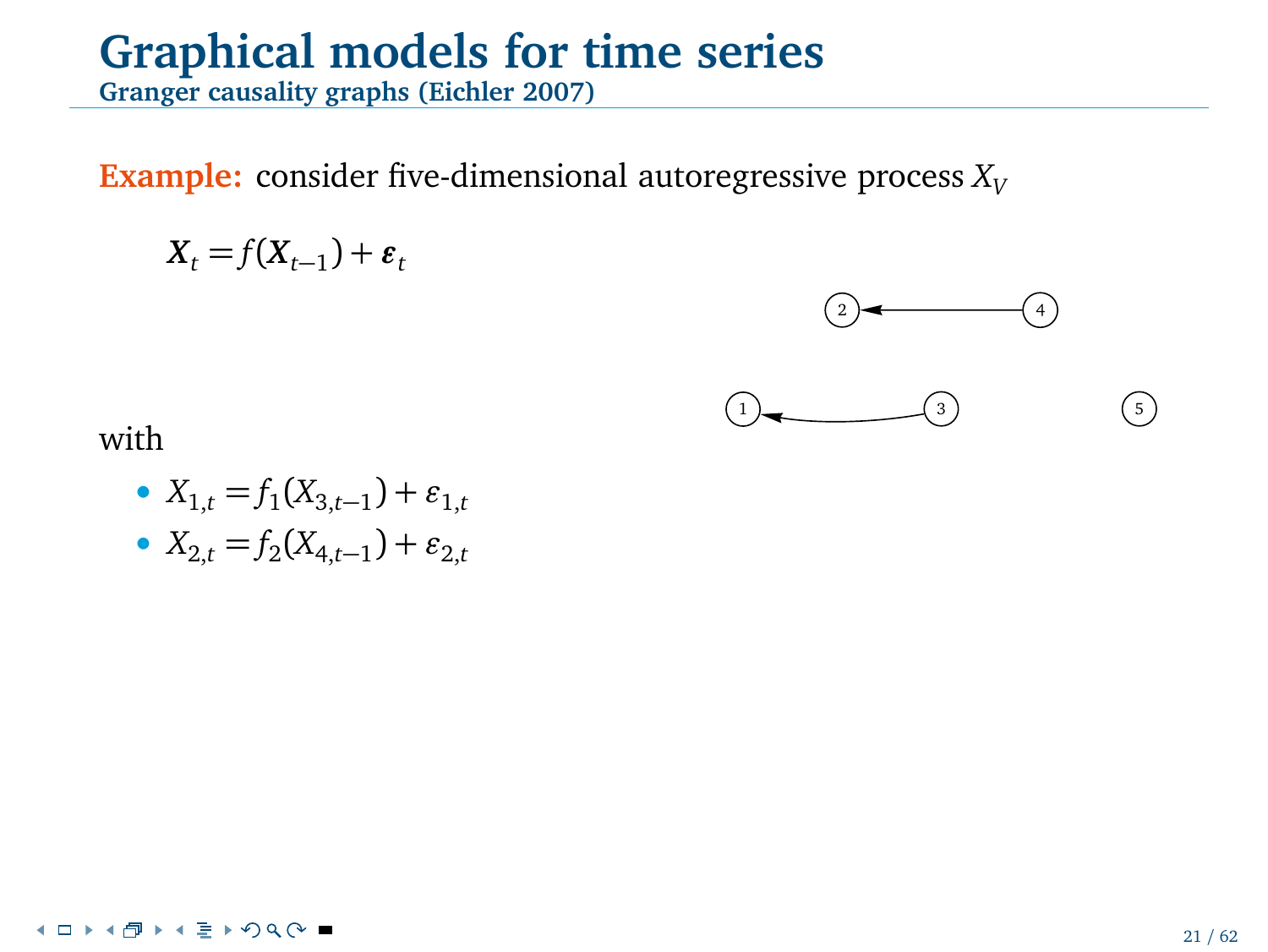**Granger causality graphs (Eichler 2007)**

**Example:** consider five-dimensional autoregressive process  $X_V$ 

$$
X_t = f(X_{t-1}) + \varepsilon_t
$$



- $X_{1,t} = f_1(X_{3,t-1}) + \varepsilon_{1,t}$
- $\bullet$  *X*<sub>2,*t*</sub> = *f*<sub>2</sub>(*X*<sub>4,*t*−1</sub>) + *ε*<sub>2,*t*</sub>
- $X_{3,t} = f_3(X_{1,t-1}, X_{2,t-1}) + \varepsilon_{3,t}$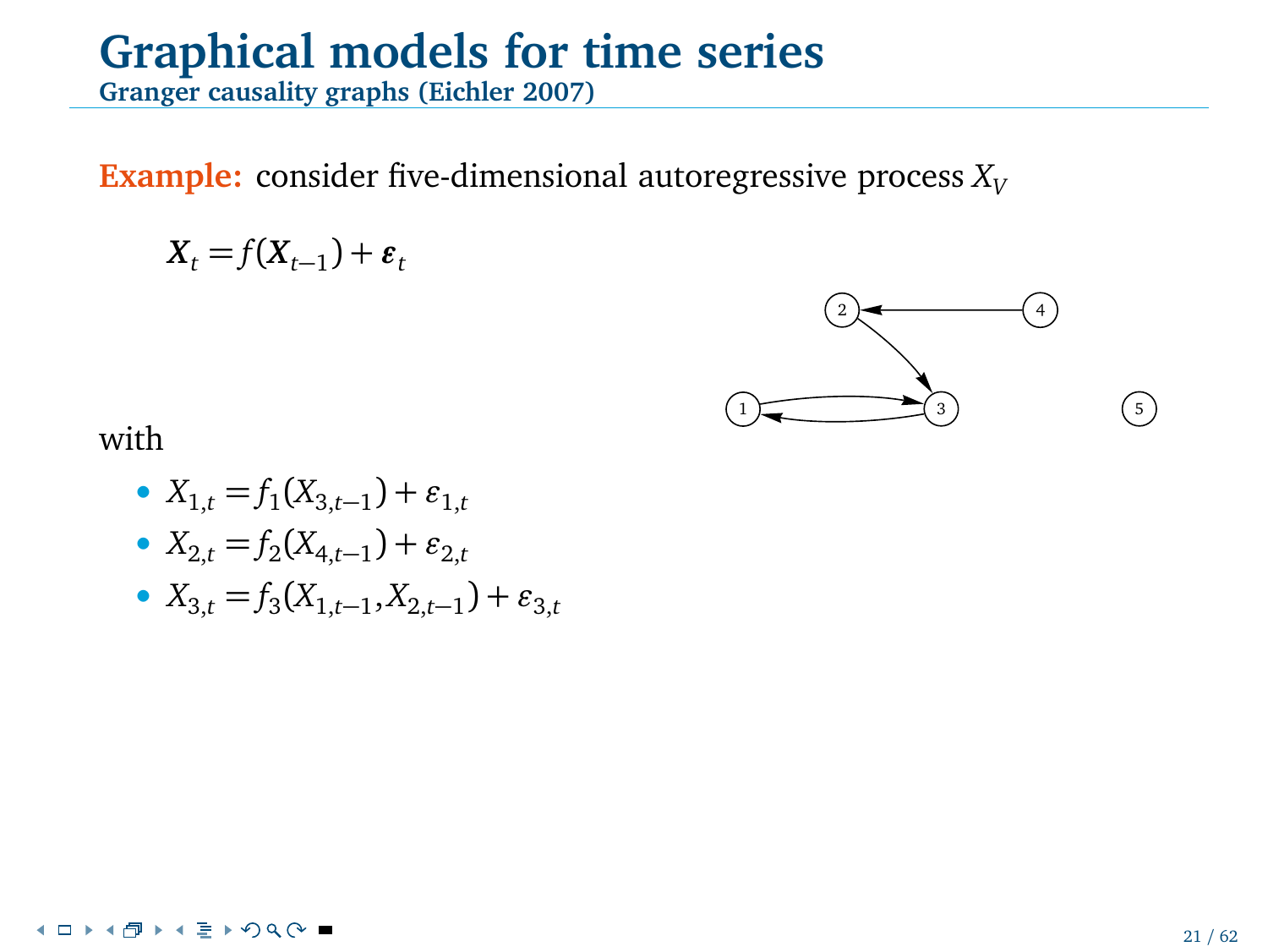**Granger causality graphs (Eichler 2007)**

**Example:** consider five-dimensional autoregressive process  $X_V$ 

$$
X_t = f(X_{t-1}) + \varepsilon_t
$$



with

- $X_{1,t} = f_1(X_{3,t-1}) + \varepsilon_{1,t}$
- $\bullet$  *X*<sub>2,*t*</sub> = *f*<sub>2</sub>(*X*<sub>4,*t*−1</sub>) + *ε*<sub>2,*t*</sub>
- $X_{3,t} = f_3(X_{1,t-1}, X_{2,t-1}) + \varepsilon_{3,t}$
- $\bullet$  *X*<sub>4,*t*</sub> = *f*<sub>4</sub>(*X*<sub>3,*t*−1</sub>, *X*<sub>5,*t*−1</sub>) + *ε*<sub>4,*t*</sub>

#### **∢□▶४ਗ਼▶∢**⋐▶⊙Q⊙■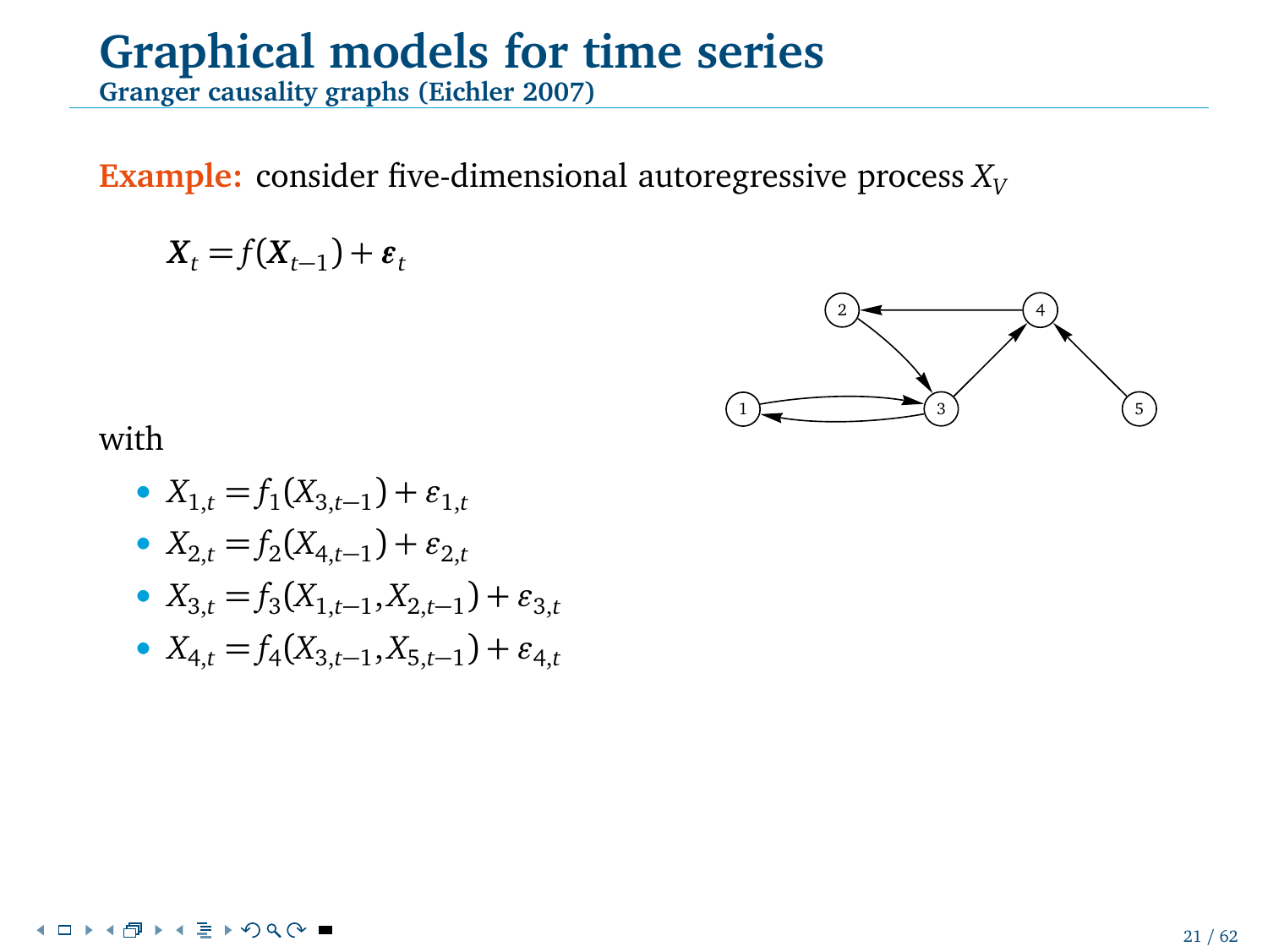**Granger causality graphs (Eichler 2007)**

**Example:** consider five-dimensional autoregressive process  $X<sub>V</sub>$ 

$$
X_t = f(X_{t-1}) + \varepsilon_t
$$



with

- $X_{1,t} = f_1(X_{3,t-1}) + \varepsilon_{1,t}$
- $\bullet$  *X*<sub>2,*t*</sub> = *f*<sub>2</sub>(*X*<sub>4,*t*−1</sub>) + *ε*<sub>2,*t*</sub>
- $X_{3,t} = f_3(X_{1,t-1}, X_{2,t-1}) + \varepsilon_{3,t}$
- $\bullet$  *X*<sub>4,*t*</sub> = *f*<sub>4</sub>(*X*<sub>3,*t*−1</sub>, *X*<sub>5,*t*−1</sub>) + *ε*<sub>4,*t*</sub>
- $X_{5,t} = f_5(X_{3,t-1}) + \varepsilon_{5,t}$

#### **≮ロト⊀母ト⊀ ミトのQ ⊙ ■**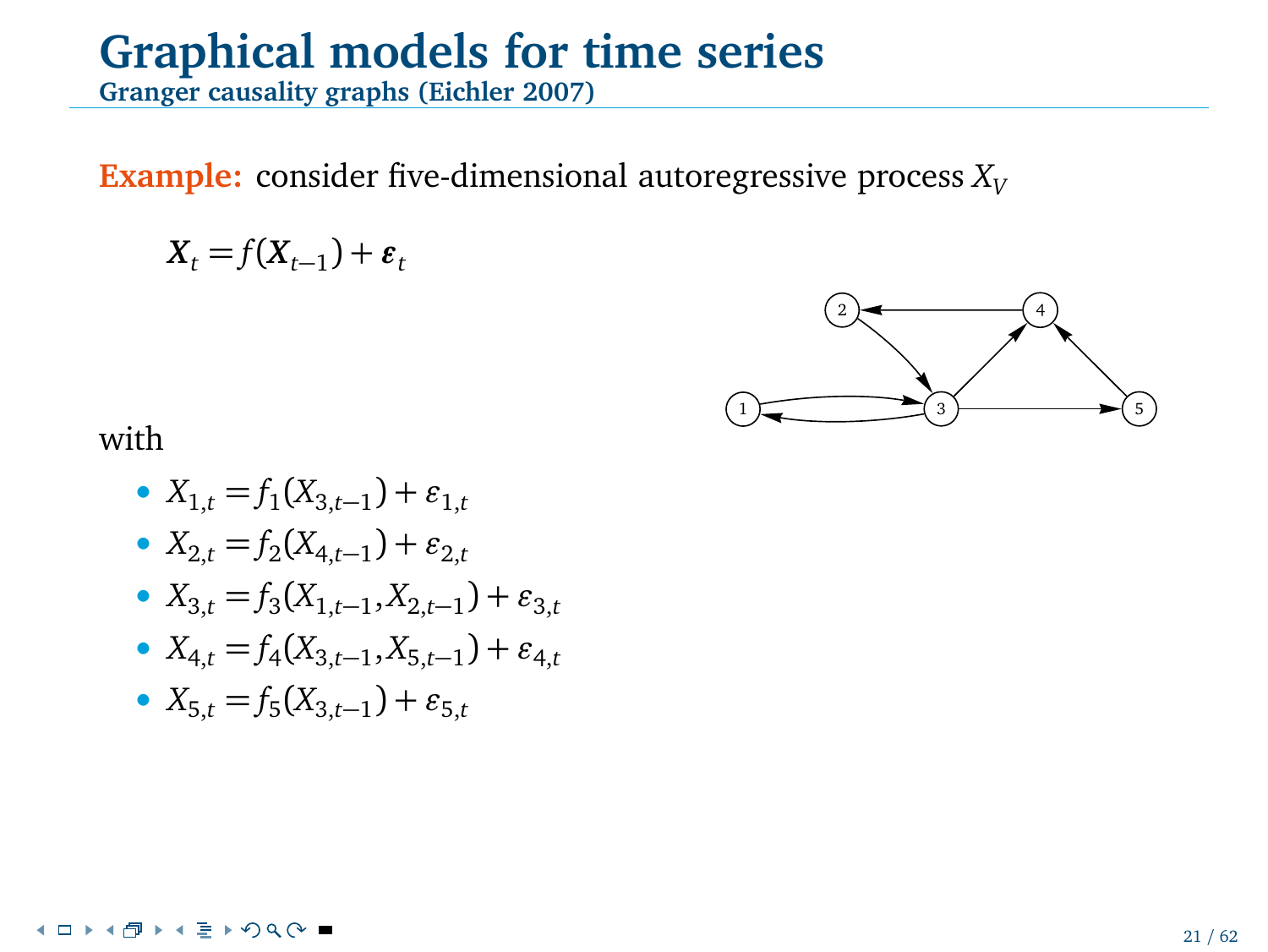**Granger causality graphs (Eichler 2007)**

**Example:** consider five-dimensional autoregressive process  $X_V$ 

$$
X_t = f(X_{t-1}) + \varepsilon_t
$$



- $X_{1,t} = f_1(X_{3,t-1}) + \varepsilon_{1,t}$
- $\bullet$  *X*<sub>2,*t*</sub> = *f*<sub>2</sub>(*X*<sub>4,*t*−1</sub>) + *ε*<sub>2,*t*</sub>
- $X_{3,t} = f_3(X_{1,t-1}, X_{2,t-1}) + \varepsilon_{3,t}$
- $\bullet$  *X*<sub>4,*t*</sub> = *f*<sub>4</sub>(*X*<sub>3,*t*−1</sub>, *X*<sub>5,*t*−1</sub>) + *ε*<sub>4,*t*</sub>
- $X_{5,t} = f_5(X_{3,t-1}) + \varepsilon_{5,t}$
- *ǫ*1,*<sup>t</sup>* , *ǫ*2,*<sup>t</sup>* , *ǫ*3,*<sup>t</sup>* ⊥⊥*ǫ*4,*<sup>t</sup>* , *ǫ*5,*<sup>t</sup>*  $\varepsilon_{4,t} \perp \!\!\! \perp \varepsilon_{5,t}$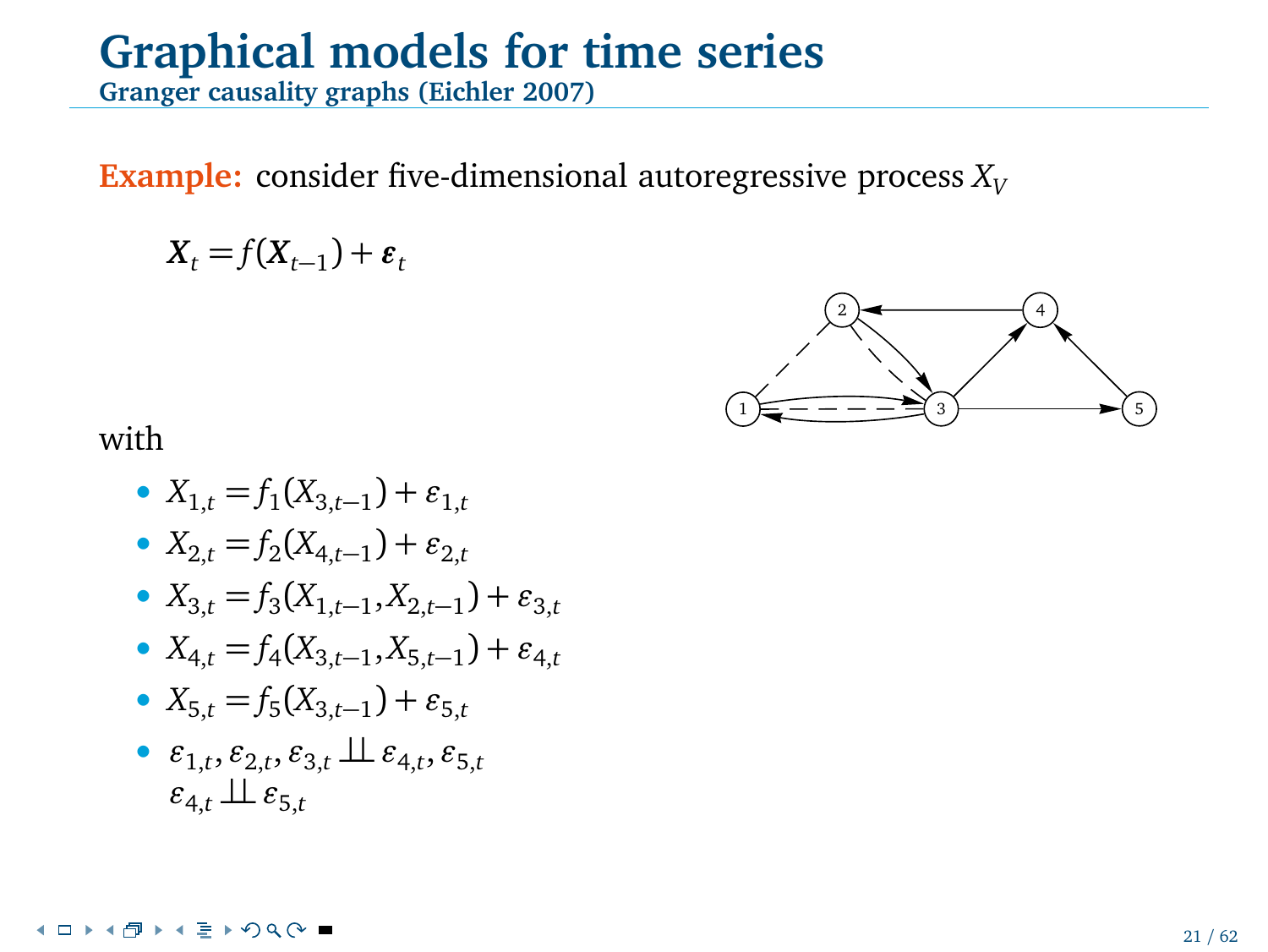**Objective:** derive Granger-causal relationships for  $X_s$ ,  $S \subseteq V$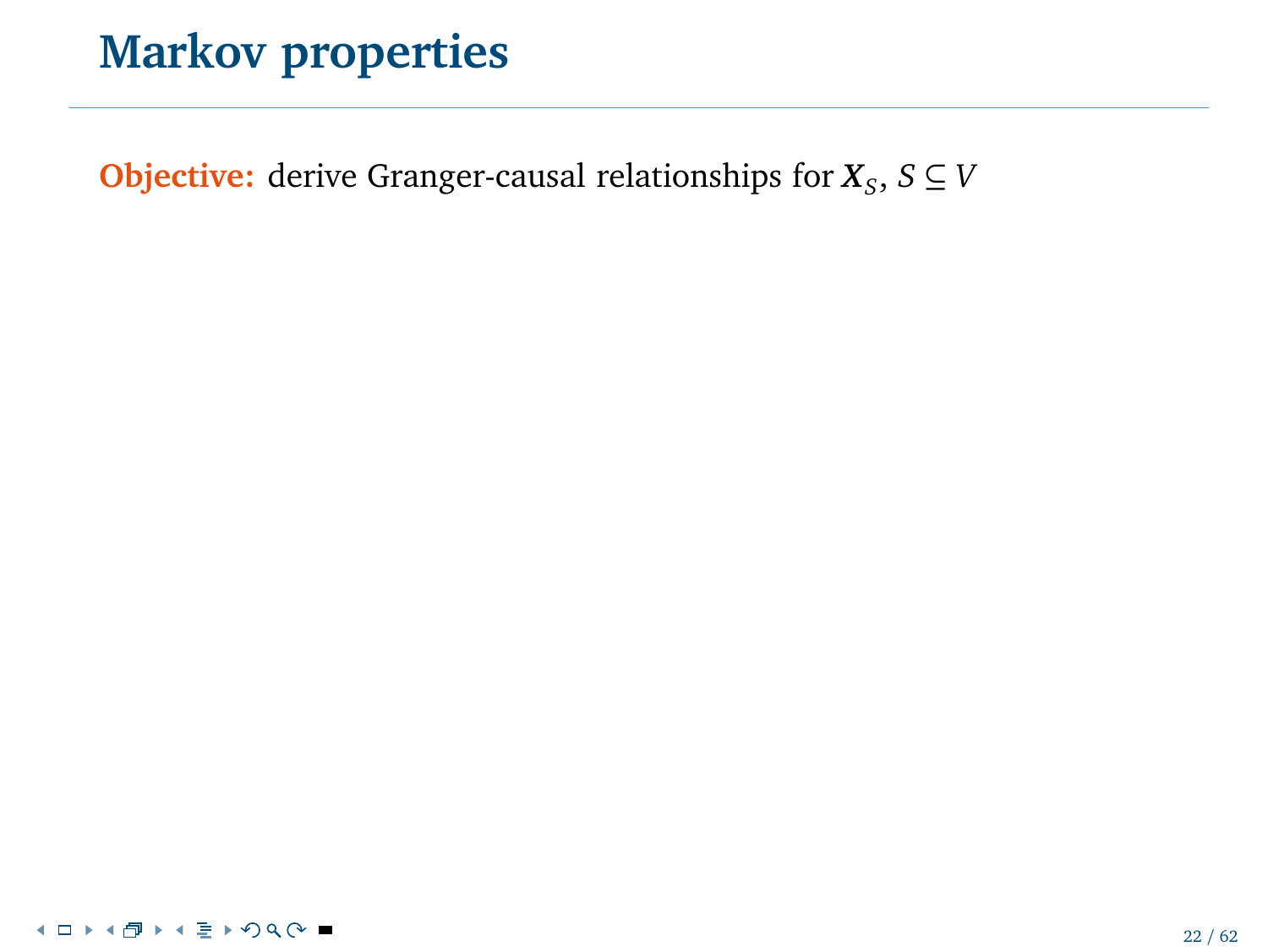**Objective:** derive Granger-causal relationships for  $X_s$ ,  $S \subseteq V$ 

**Idea:** characterize pathways that induce associations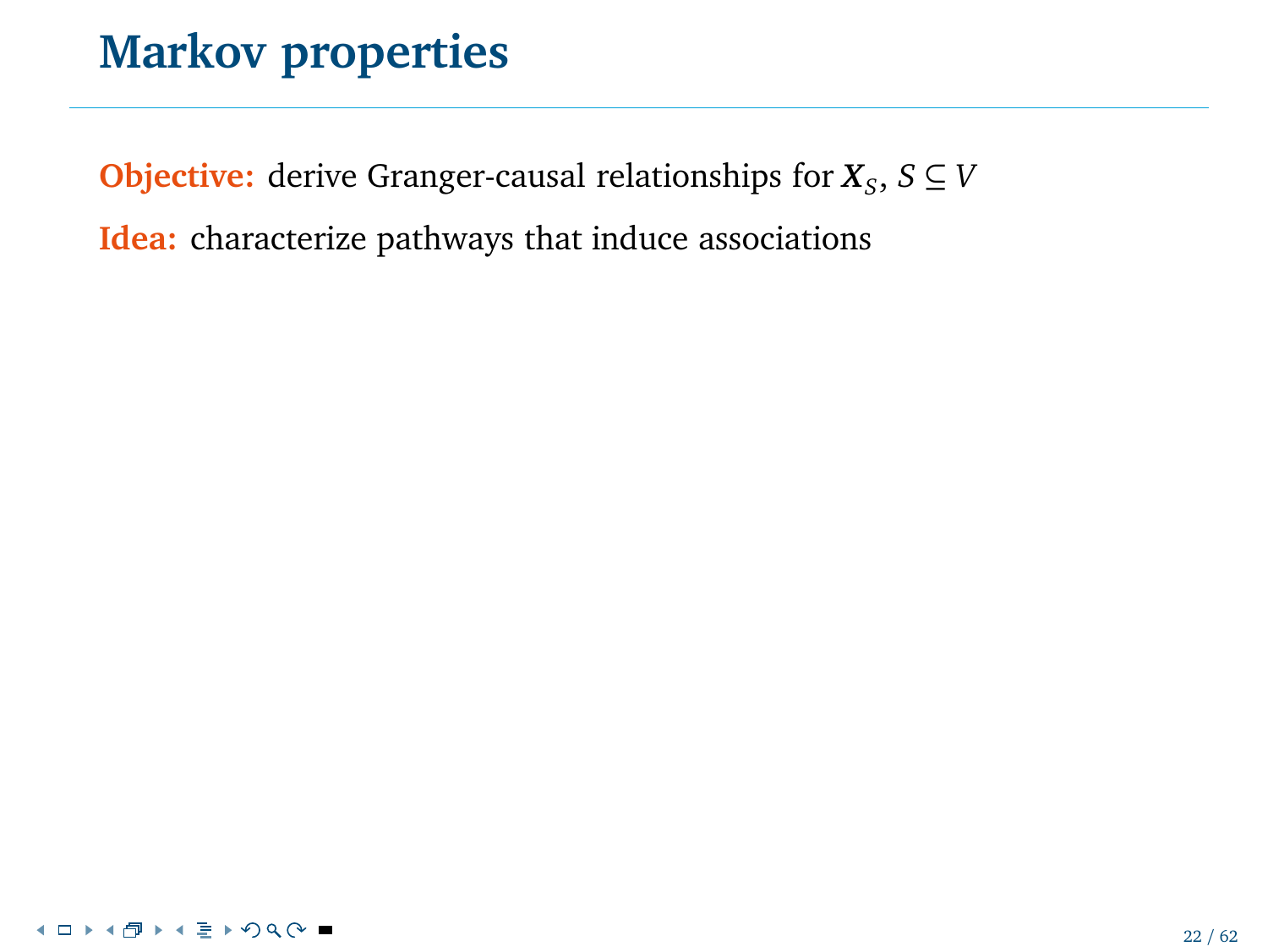**Objective:** derive Granger-causal relationships for  $X_s$ ,  $S \subseteq V$ 

**Idea:** characterize pathways that induce associations

**Tool:** concepts of separation in graphs

- DAGs: d-separation (Pearl 1988)
- mixed graphs: d-separation (Spirtes et al. 1998, Koster 1999) or m-separation (Richardson 2003)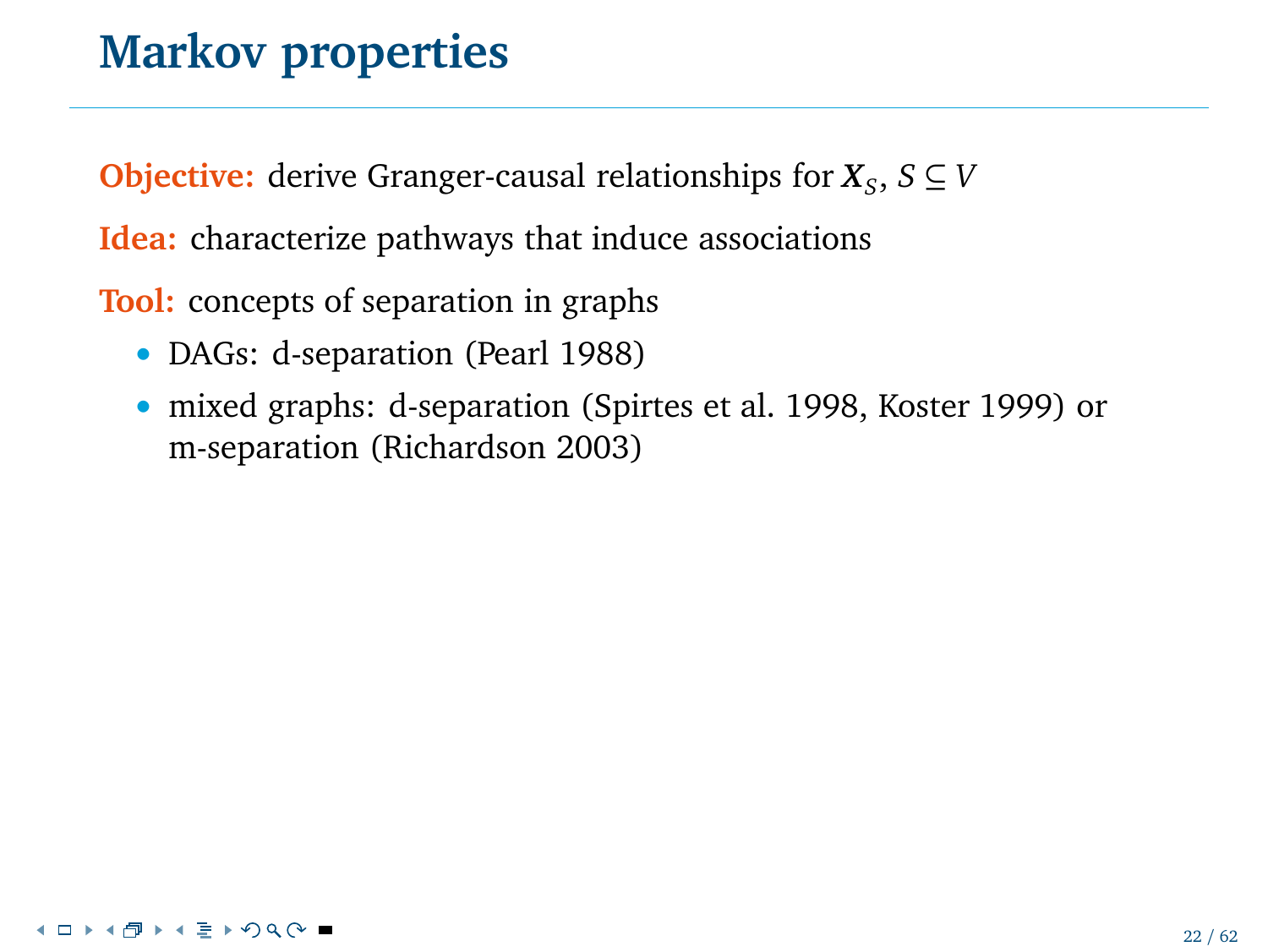**Acyclic directed graph (DAG):**

- Graph  $G = (V, E)$  with edges of type  $\rightarrow$
- No directed cylces  $i \rightarrow \dots \rightarrow i$

*Applications:* expert systems, Bayesian networks

**Recursive factorization**

$$
p(x) = \prod_{i=1}^{n} p(x_i | x_{i-1}, \dots, x_1)
$$

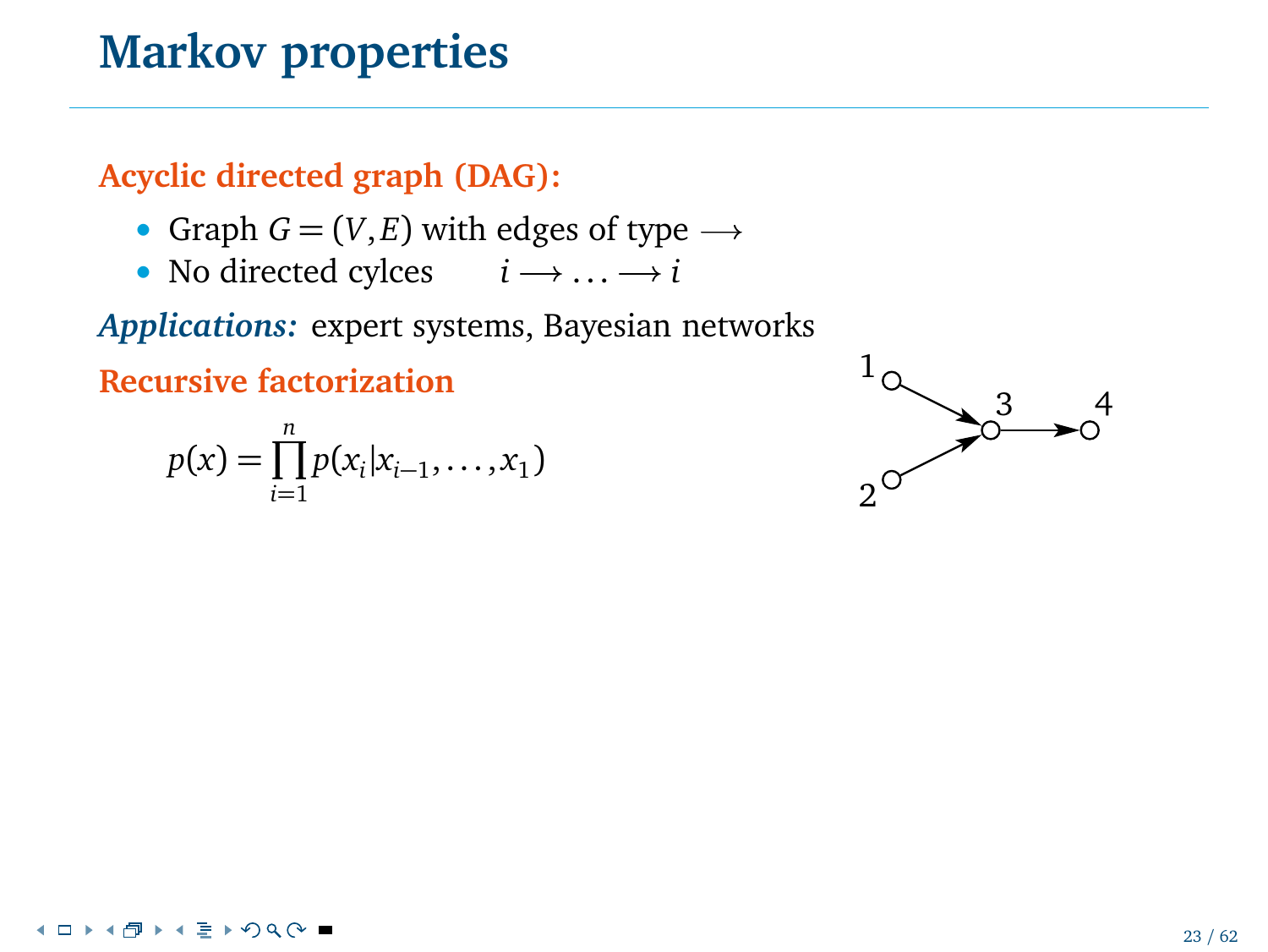**Acyclic directed graph (DAG):**

- Graph  $G = (V, E)$  with edges of type  $\rightarrow$
- No directed cylces  $i \rightarrow \dots \rightarrow i$

*Applications:* expert systems, Bayesian networks

**Recursive factorization** with respect to DAG *G*

$$
p(x) = \prod_{i=1}^{n} p(x_i | x_{i-1}, \dots, x_1) = \prod_{i=1}^{n} p(x_i | x_{pa(i)})
$$

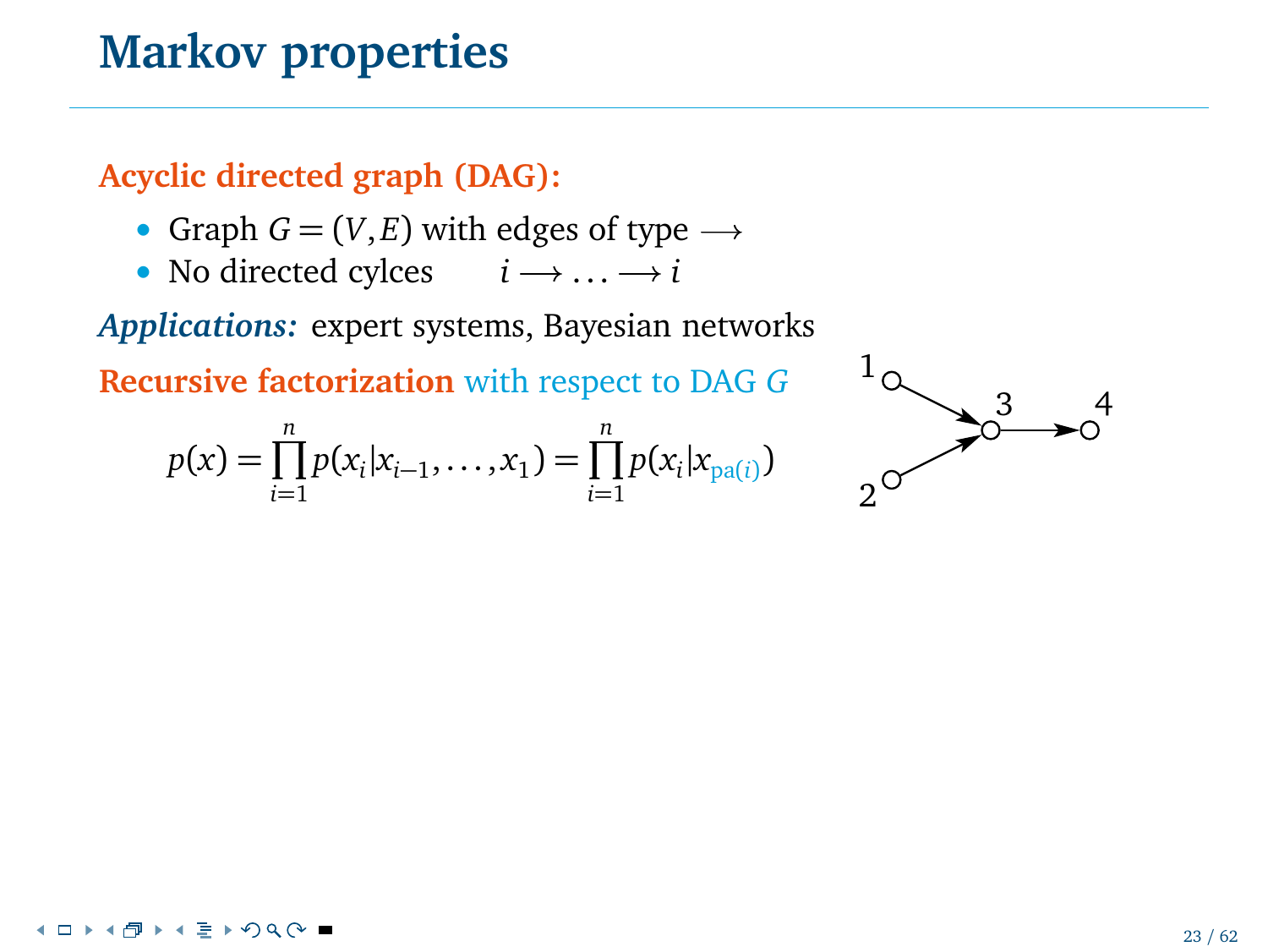**Acyclic directed graph (DAG):**

- Graph  $G = (V, E)$  with edges of type  $\rightarrow$
- No directed cylces  $i \rightarrow \dots \rightarrow i$

*Applications:* expert systems, Bayesian networks

**Recursive factorization** with respect to DAG *G*

$$
p(x) = \prod_{i=1}^{n} p(x_i | x_{i-1}, \dots, x_1) = \prod_{i=1}^{n} p(x_i | x_{pa(i)})
$$



*Example:*

$$
p(x_4, x_3, x_2, x_1) = p(x_4 | x_3)
$$

$$
\bullet \ X_4 \perp \!\!\! \perp X_1, X_2 \mid X_3
$$

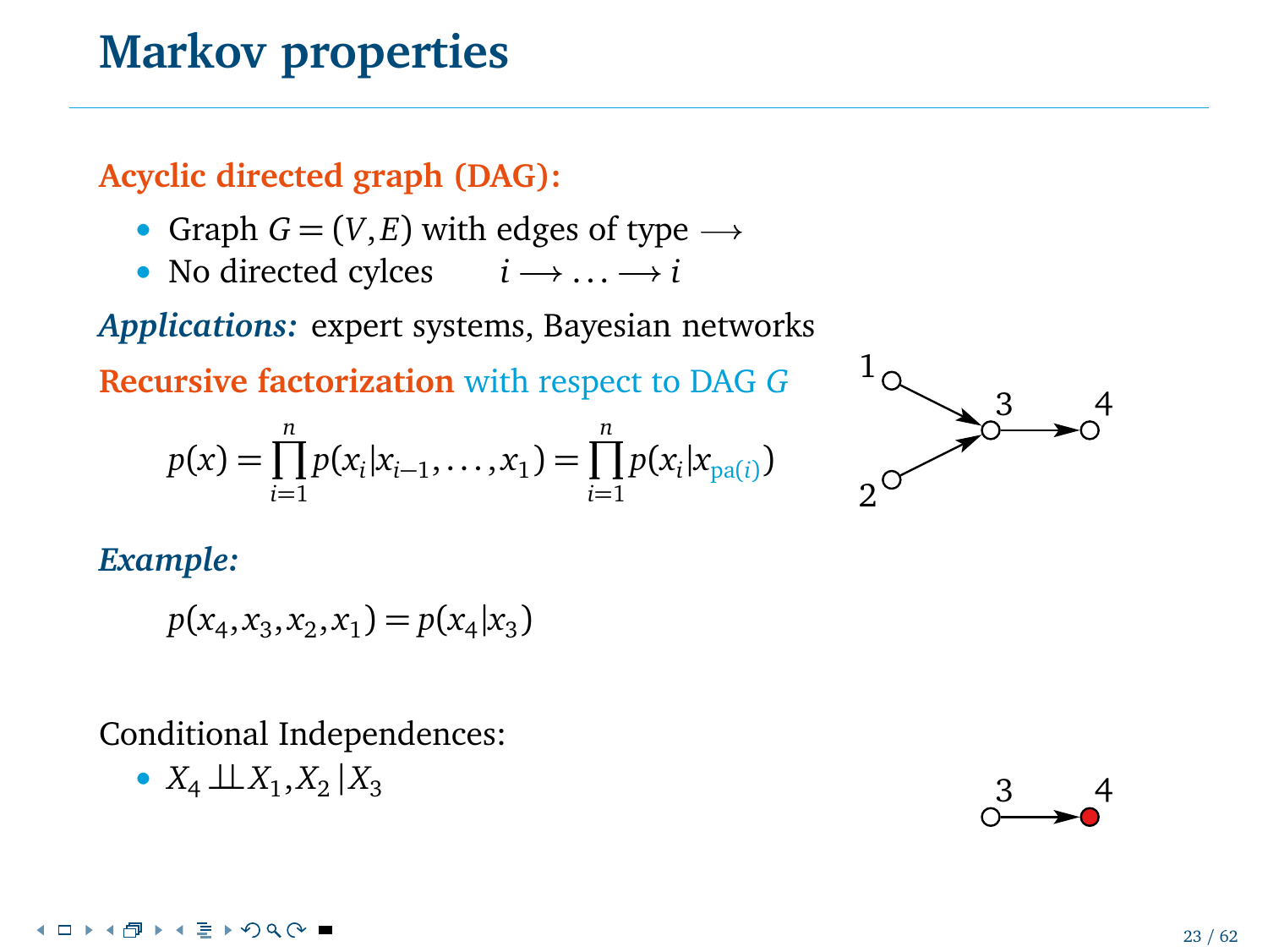**Acyclic directed graph (DAG):**

- Graph  $G = (V, E)$  with edges of type  $\rightarrow$
- No directed cylces  $i \rightarrow \dots \rightarrow i$

*Applications:* expert systems, Bayesian networks

**Recursive factorization** with respect to DAG *G*

$$
p(x) = \prod_{i=1}^{n} p(x_i | x_{i-1}, \dots, x_1) = \prod_{i=1}^{n} p(x_i | x_{pa(i)})
$$



*Example:*

$$
p(x_4, x_3, x_2, x_1) = p(x_4 | x_3) p(x_3 | x_2, x_1)
$$

Conditional Independences:

•  $X_4 \perp X_1, X_2$ 

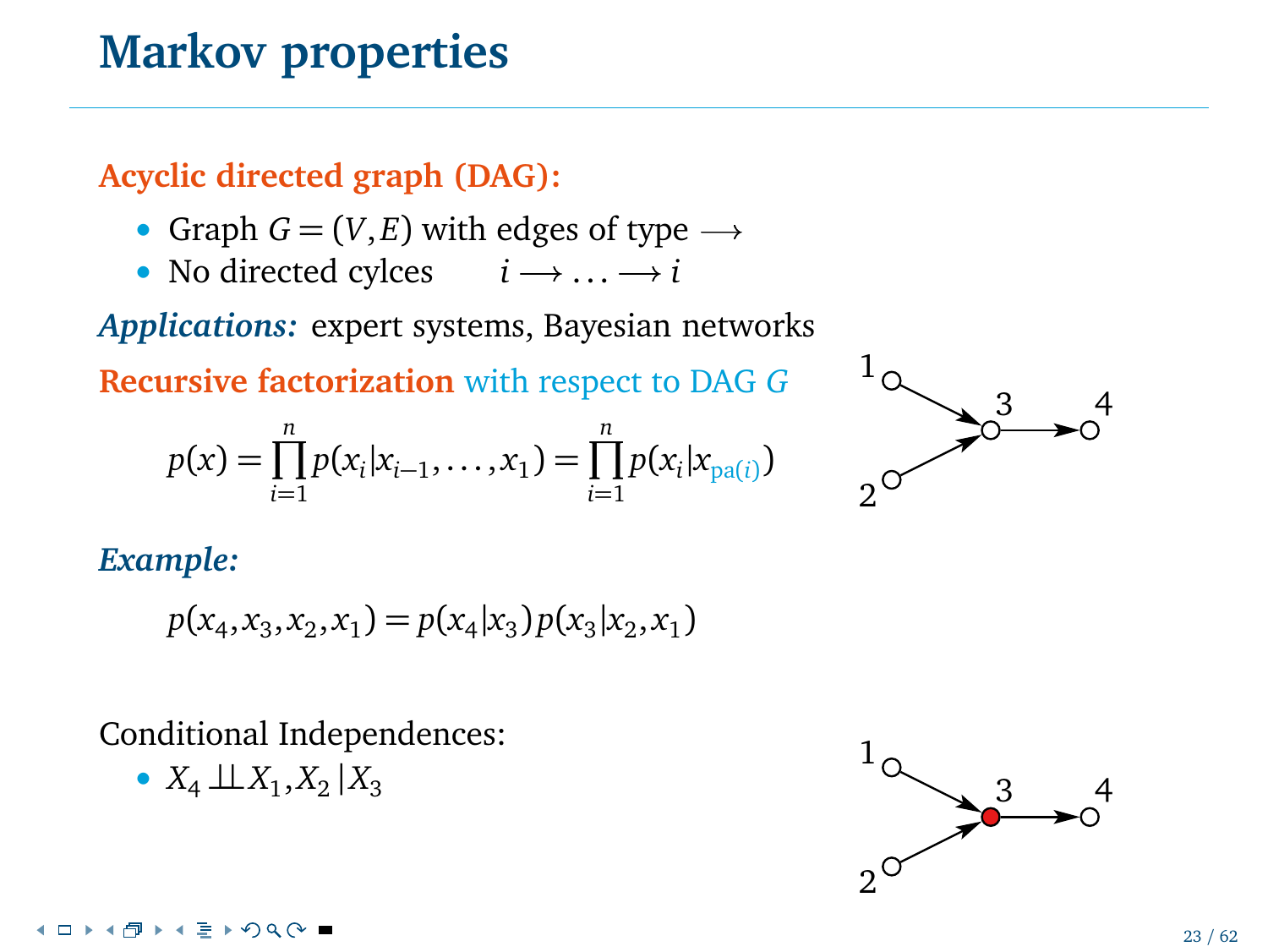**Acyclic directed graph (DAG):**

- Graph  $G = (V, E)$  with edges of type  $\rightarrow$
- No directed cylces  $i \rightarrow \dots \rightarrow i$

*Applications:* expert systems, Bayesian networks

**Recursive factorization** with respect to DAG *G*

$$
p(x) = \prod_{i=1}^{n} p(x_i | x_{i-1}, \dots, x_1) = \prod_{i=1}^{n} p(x_i | x_{pa(i)})
$$



*Example:*

$$
p(x_4, x_3, x_2, x_1) = p(x_4|x_3)p(x_3|x_2, x_1)p(x_2)
$$

- $X_4 \perp\!\!\!\perp X_1, X_2 \mid X_3$
- $X_2 \perp\!\!\!\perp X_1$

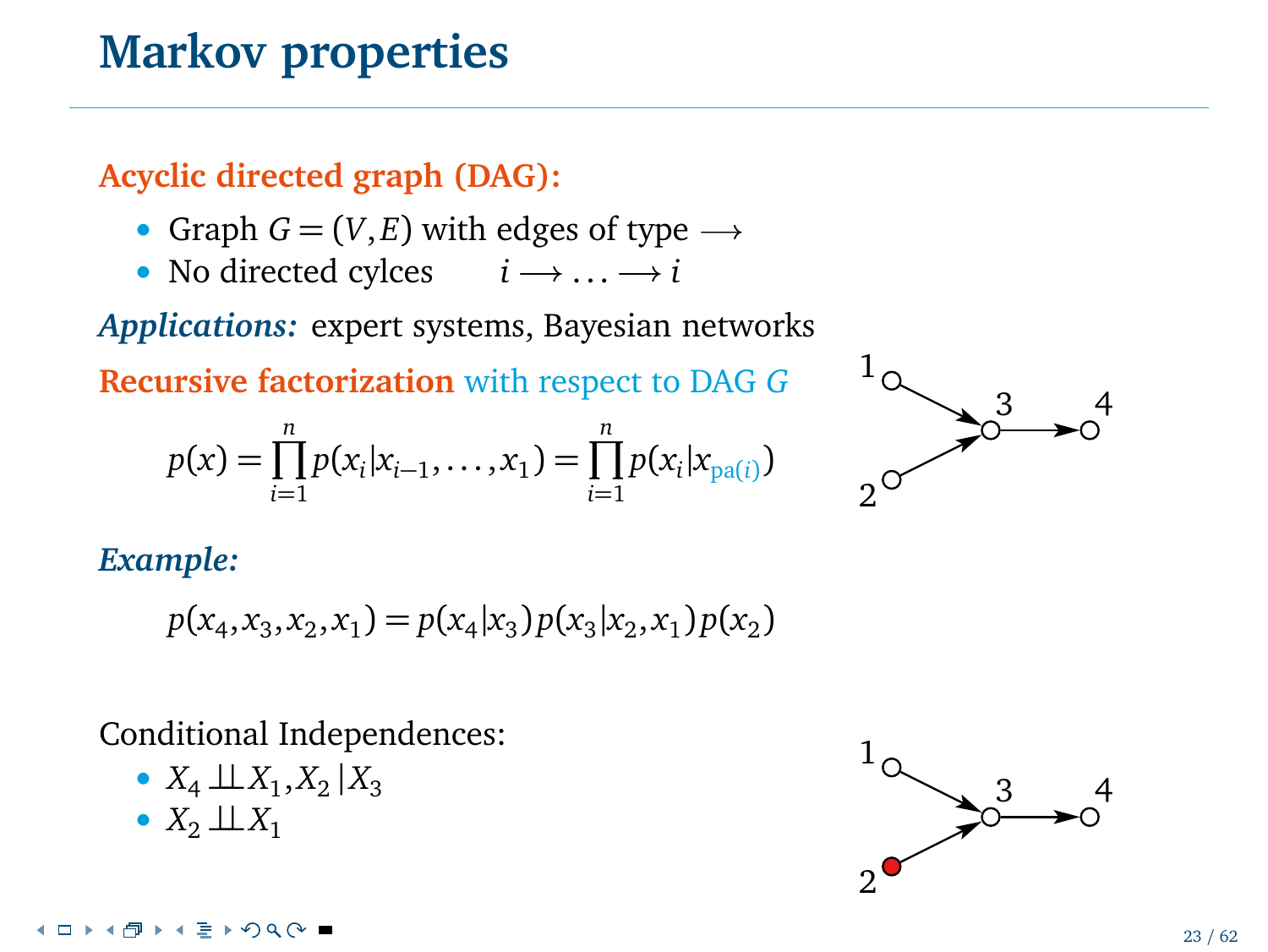**Acyclic directed graph (DAG):**

- Graph  $G = (V, E)$  with edges of type  $\rightarrow$
- No directed cylces  $i \rightarrow \dots \rightarrow i$

*Applications:* expert systems, Bayesian networks

**Recursive factorization** with respect to DAG *G*

$$
p(x) = \prod_{i=1}^{n} p(x_i | x_{i-1}, \dots, x_1) = \prod_{i=1}^{n} p(x_i | x_{pa(i)})
$$



*Example:*

$$
p(x_4, x_3, x_2, x_1) = p(x_4|x_3)p(x_3|x_2, x_1)p(x_2)p(x_1)
$$

- $X_4 \perp\!\!\!\perp X_1, X_2 \mid X_3$
- $X_2 \perp\!\!\!\perp X_1$

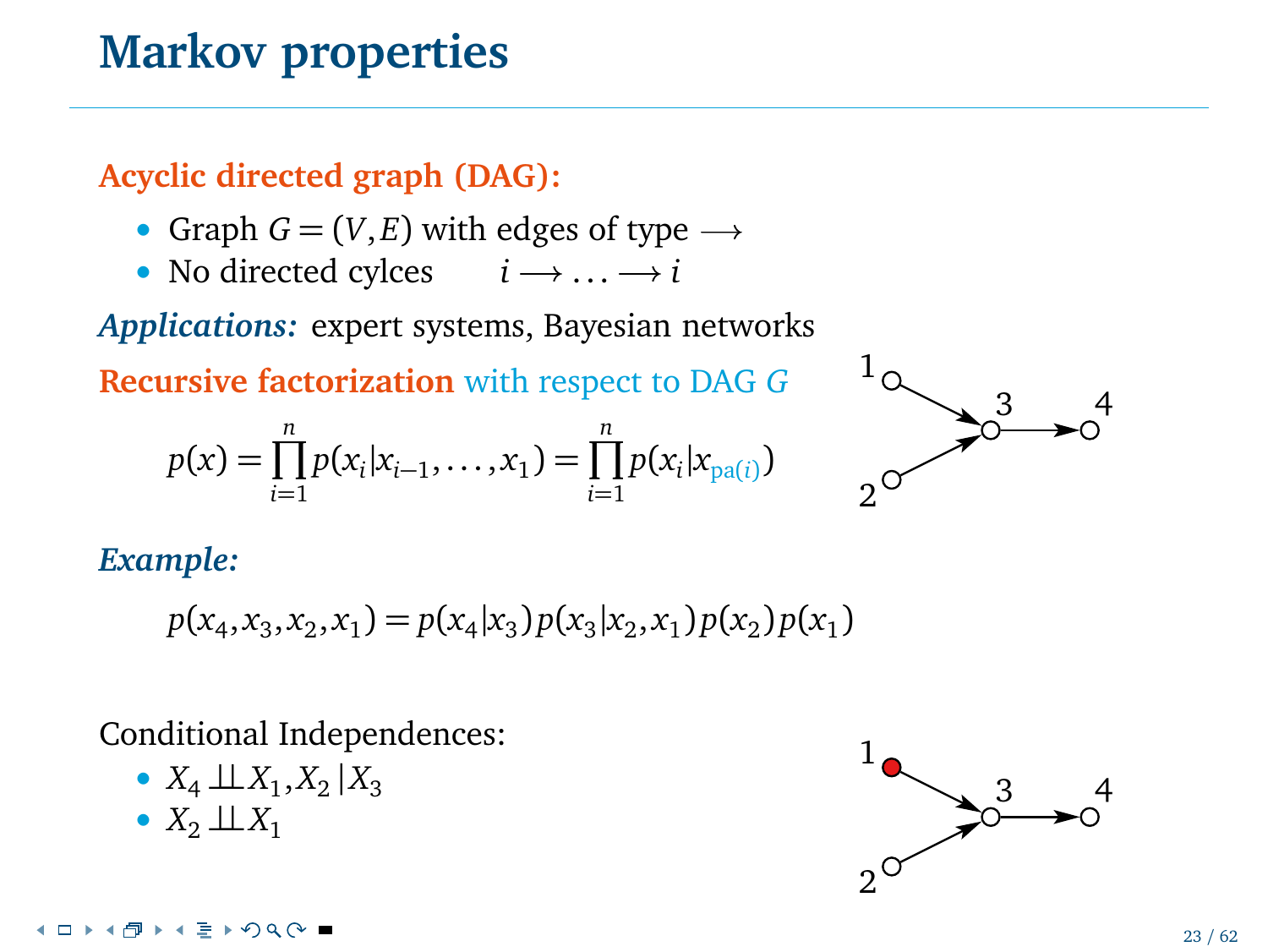**Acyclic directed graph (DAG):**

- Graph  $G = (V, E)$  with edges of type  $\rightarrow$
- No directed cylces  $i \rightarrow \dots \rightarrow i$

*Applications:* expert systems, Bayesian networks

**Recursive factorization** with respect to DAG *G*

$$
p(x) = \prod_{i=1}^{n} p(x_i | x_{i-1}, \dots, x_1) = \prod_{i=1}^{n} p(x_i | x_{pa(i)})
$$



*Example:*

$$
p(x_4, x_3, x_2, x_1) = p(x_4|x_3)p(x_3|x_2, x_1)p(x_2)p(x_1)
$$

- $X_4 \perp\!\!\!\perp X_1, X_2 \mid X_3$
- $X_2 \perp\!\!\!\perp X_1$
- $X_1 \perp X_2 | X_3$  ?

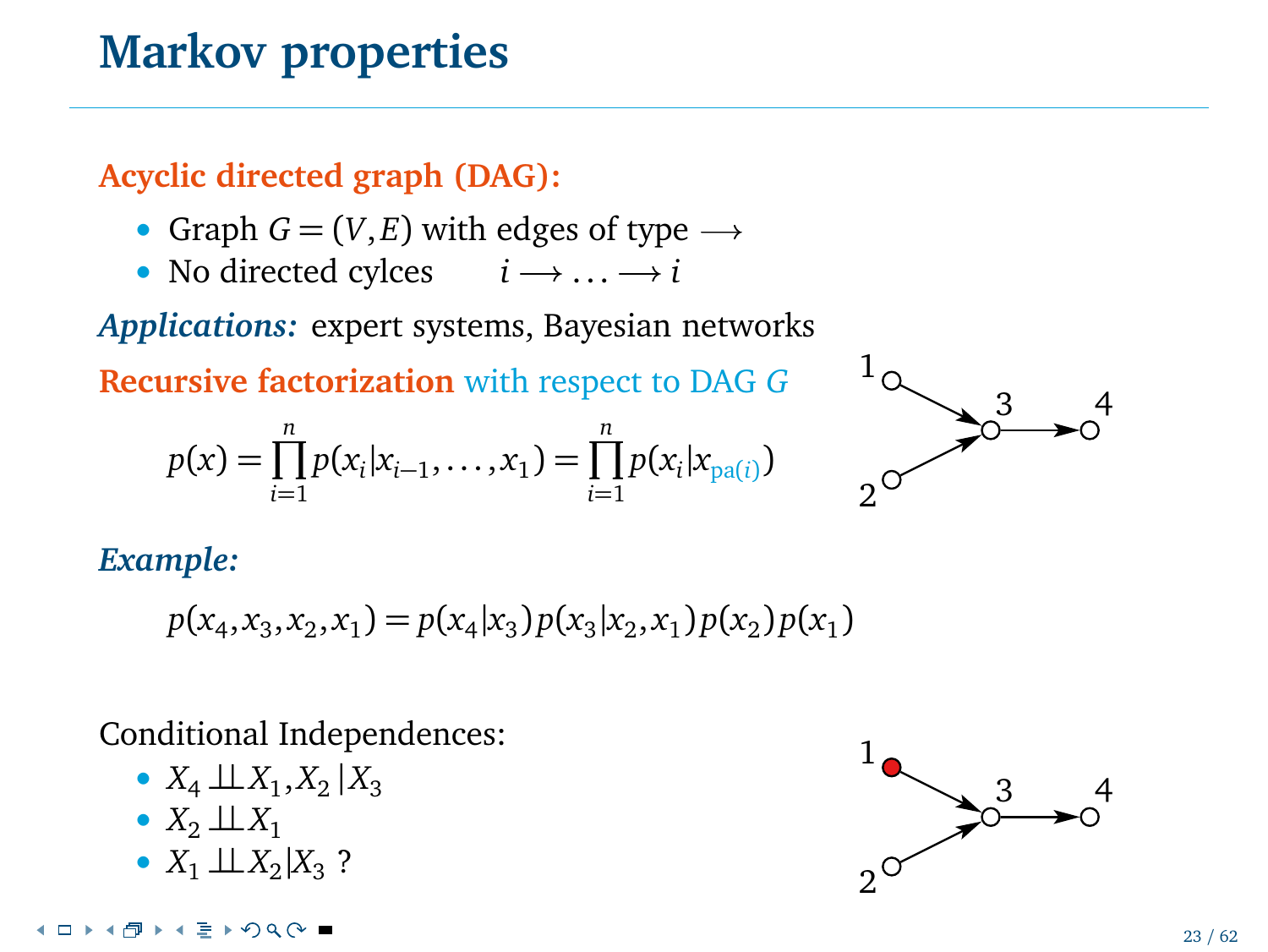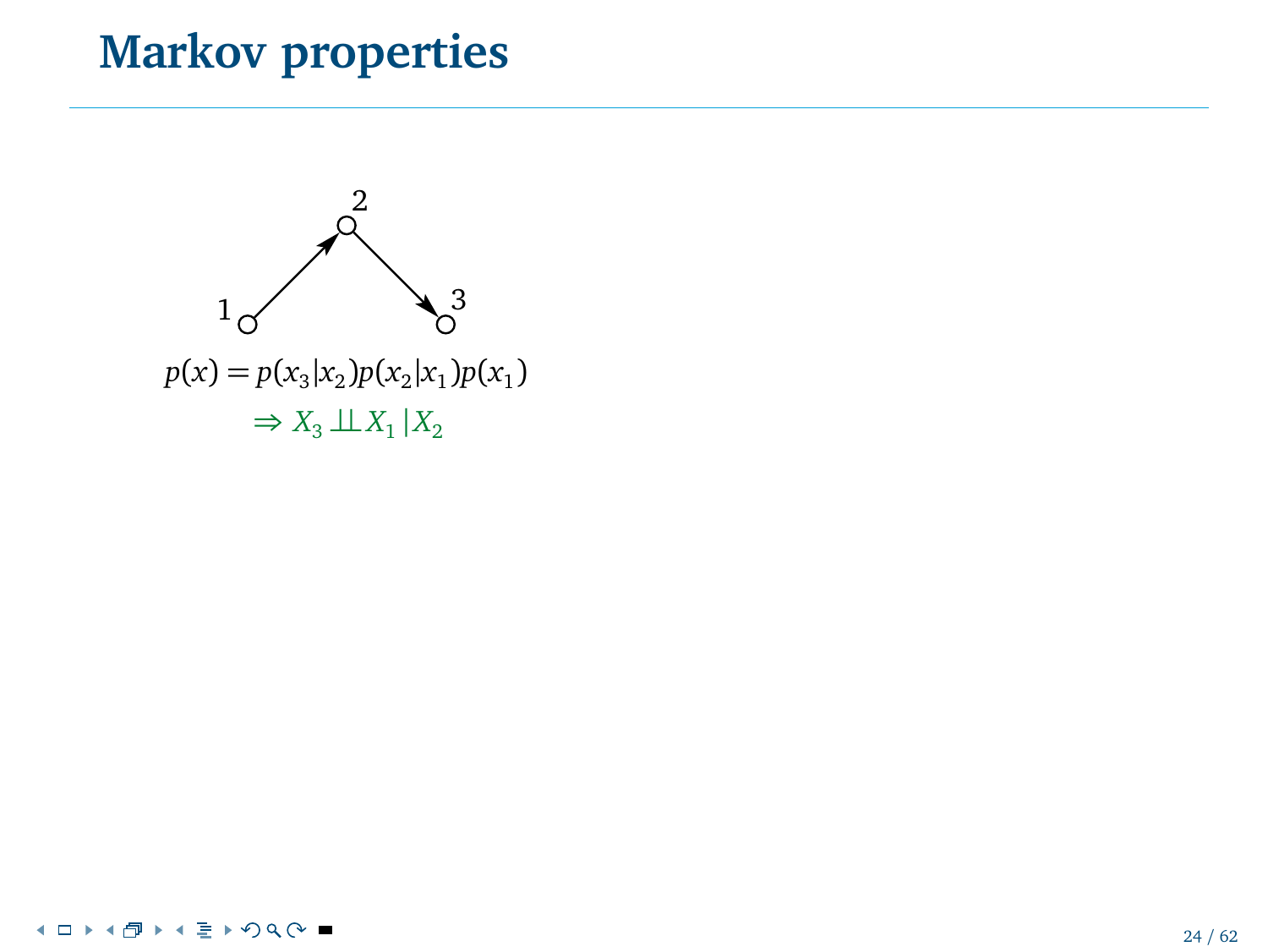

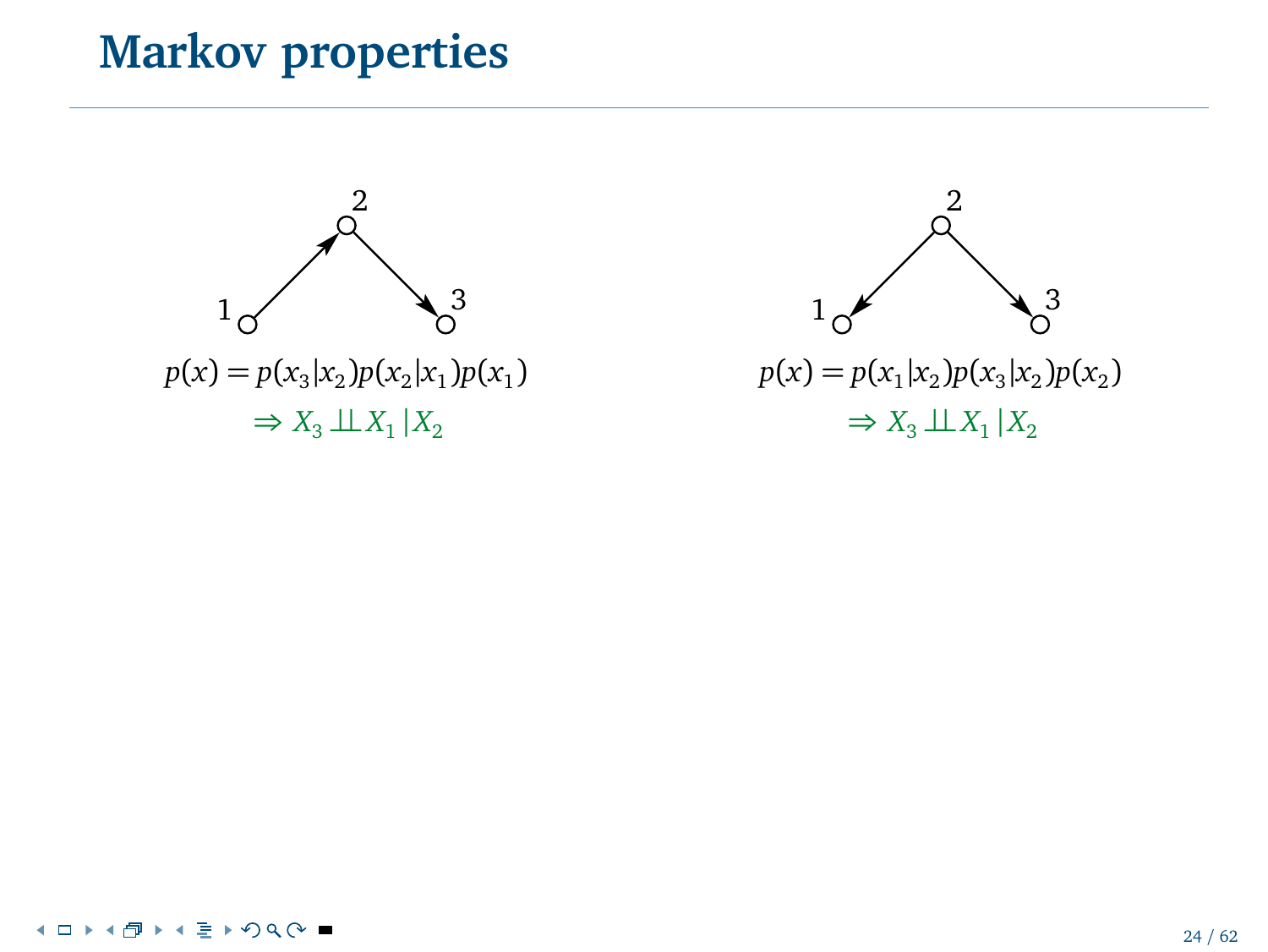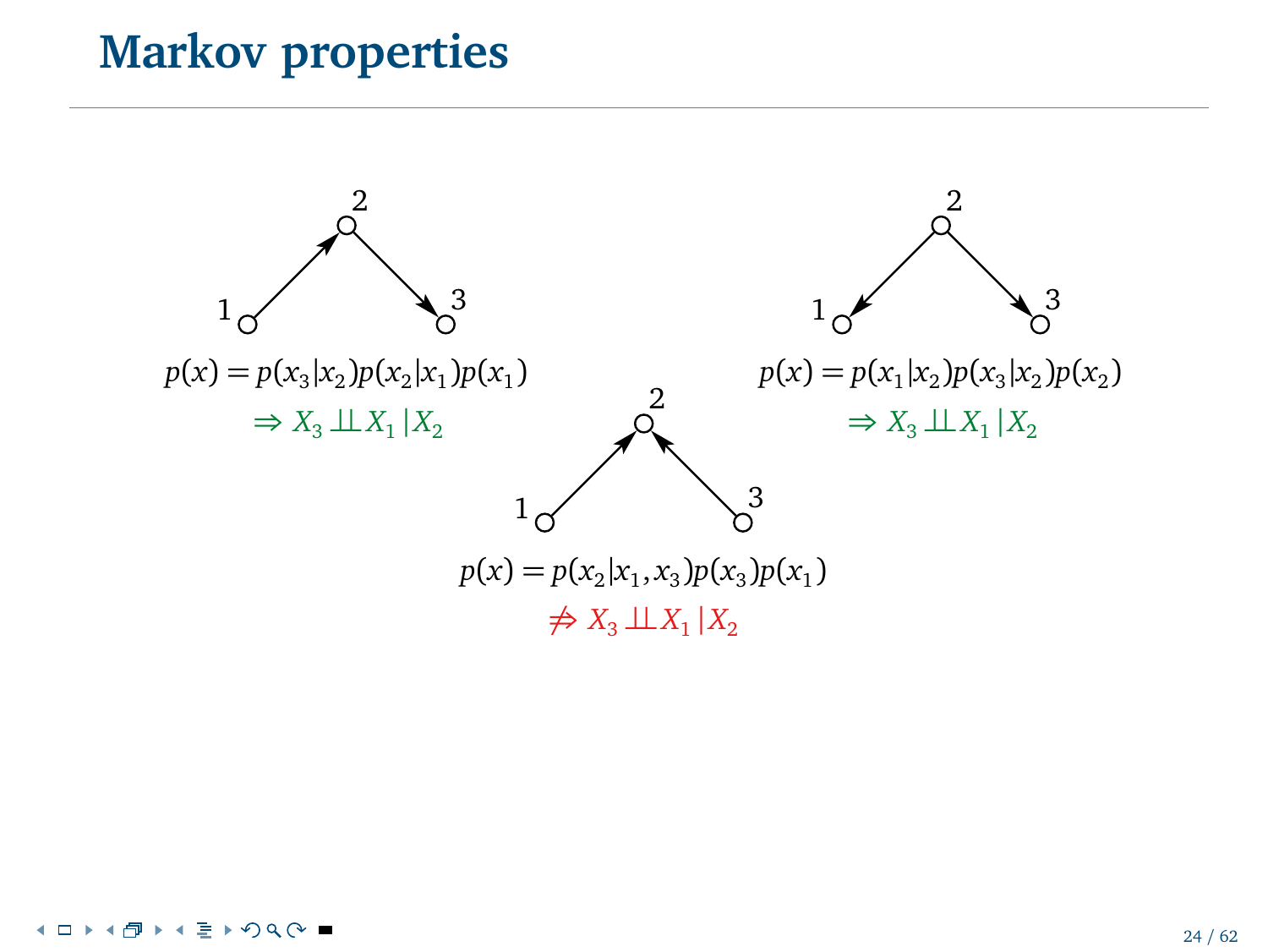# **Global Granger-causal Markov property**

**Separation in mixed graphs**

**Question:** What type of paths induce Granger causal relations between variables?

*Note:* Granger (non)causality is not symmetric

**Idea:** consider only paths ending with a directed edge  $\rightarrow$ 

*Examples:*  $1 \longrightarrow 2 \leftarrow 3 \longrightarrow 4$  entails

- $X_1$  does not Granger cause  $X_4$  with respect to  $X_1, X_4$
- $X_1$  does not Granger cause  $X_4$  with respect to  $X_1, X_3, X_4$
- $X_1$  does not Granger cause  $X_4$  with respect to  $X_1, X_2, X_3, X_4$ but **not**
	- $X_1$  does not Granger cause  $X_4$  with respect to  $X_1, X_2, X_4$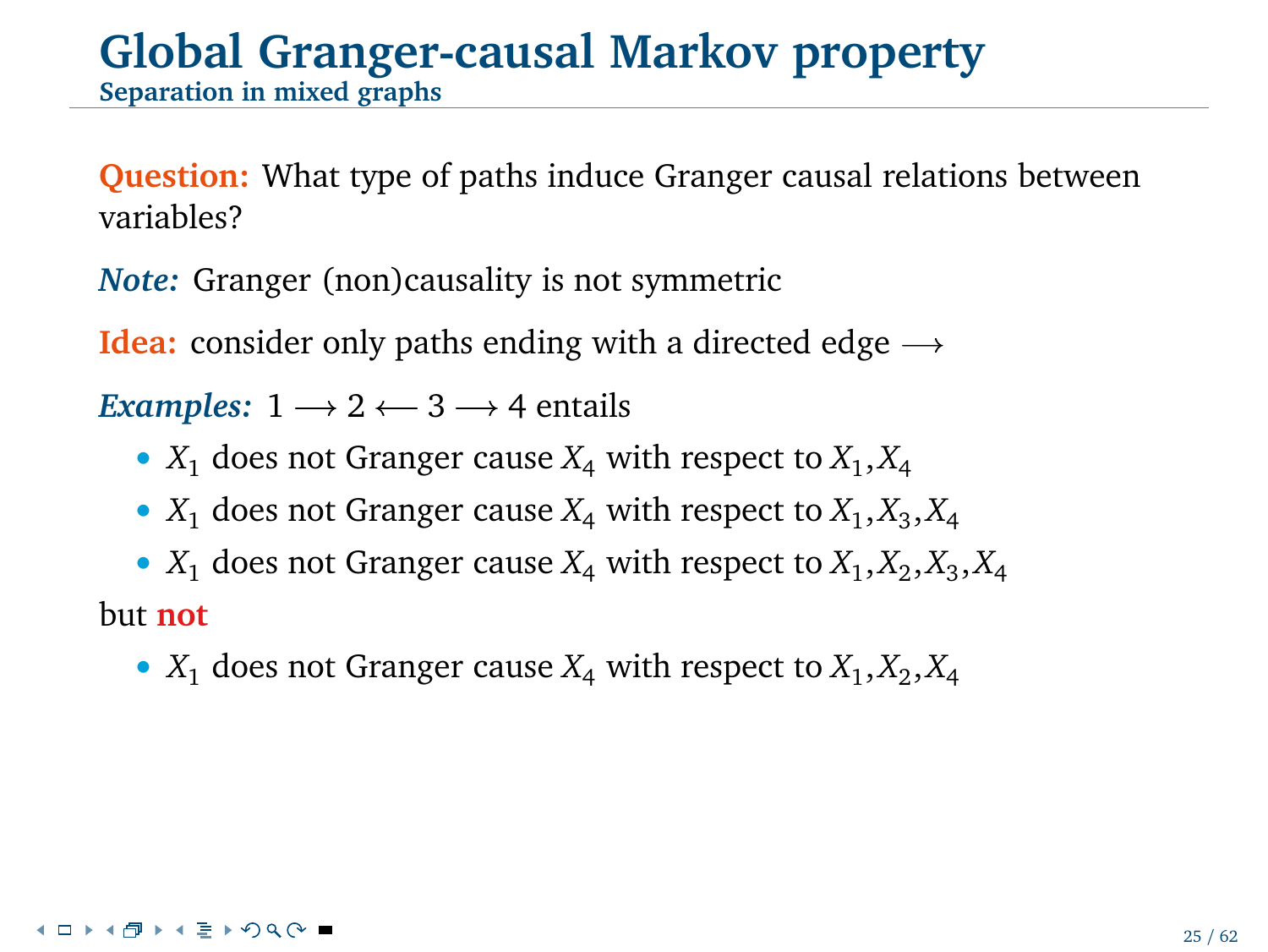# **Outline**

- Causality concepts
- Graphical representation
	- Definition
	- Markov properties
	- Extension: systems with latent variables
- **Causal learning**
	- Basic principles
	- Identification from empirical relationships
- Non-Markovian constraints
	- Trek-separation in graphs
	- Tetrad representation theorem
	- Testing for tetrad constraints
- Open problems and conclusions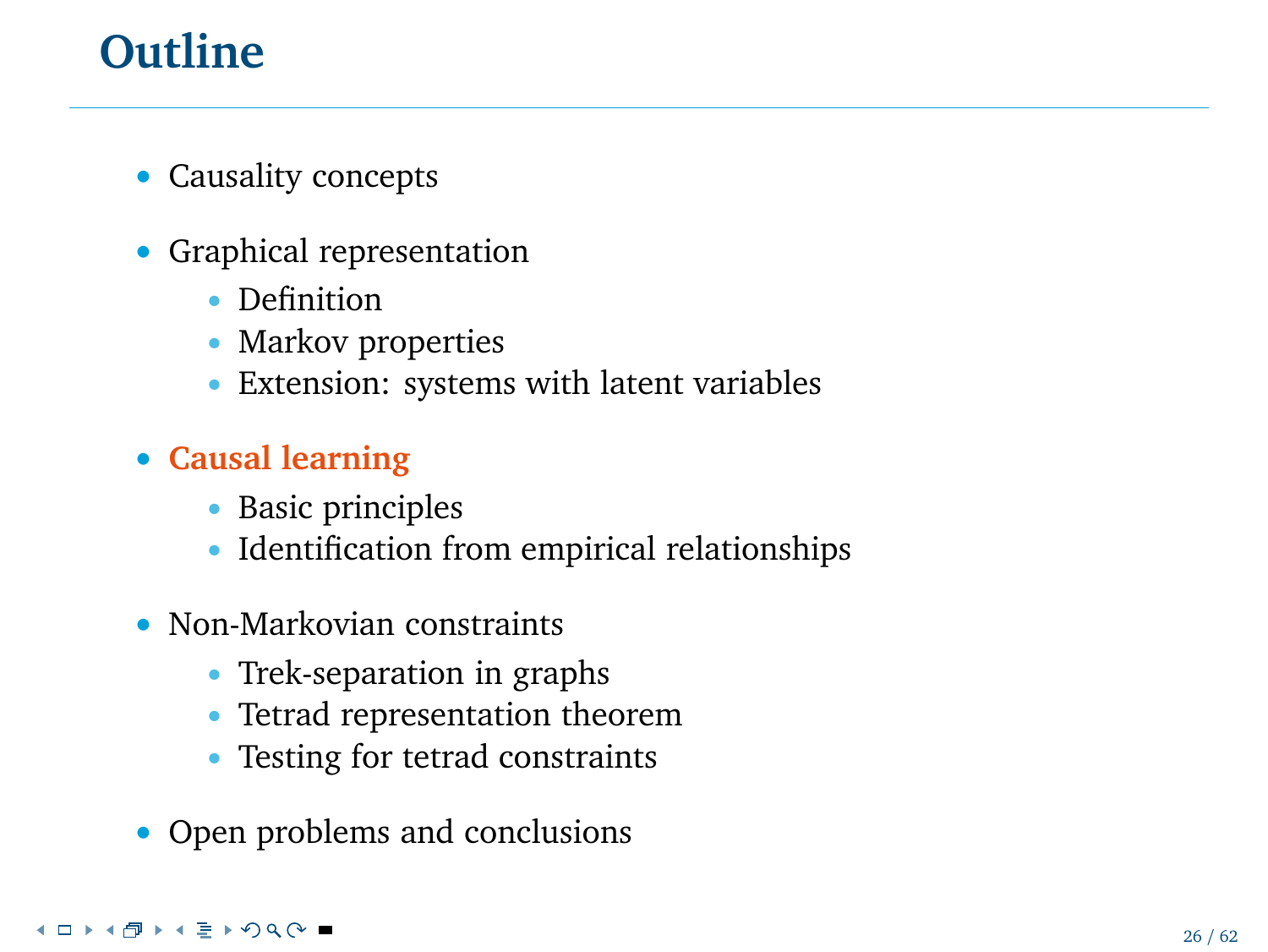# **Principles of causal inference**

**Objective:** identify causal structure of process *X*

**Question:** What to use in practise?

- Granger causality or Sims causality
- bivariate or fully multivariate analysis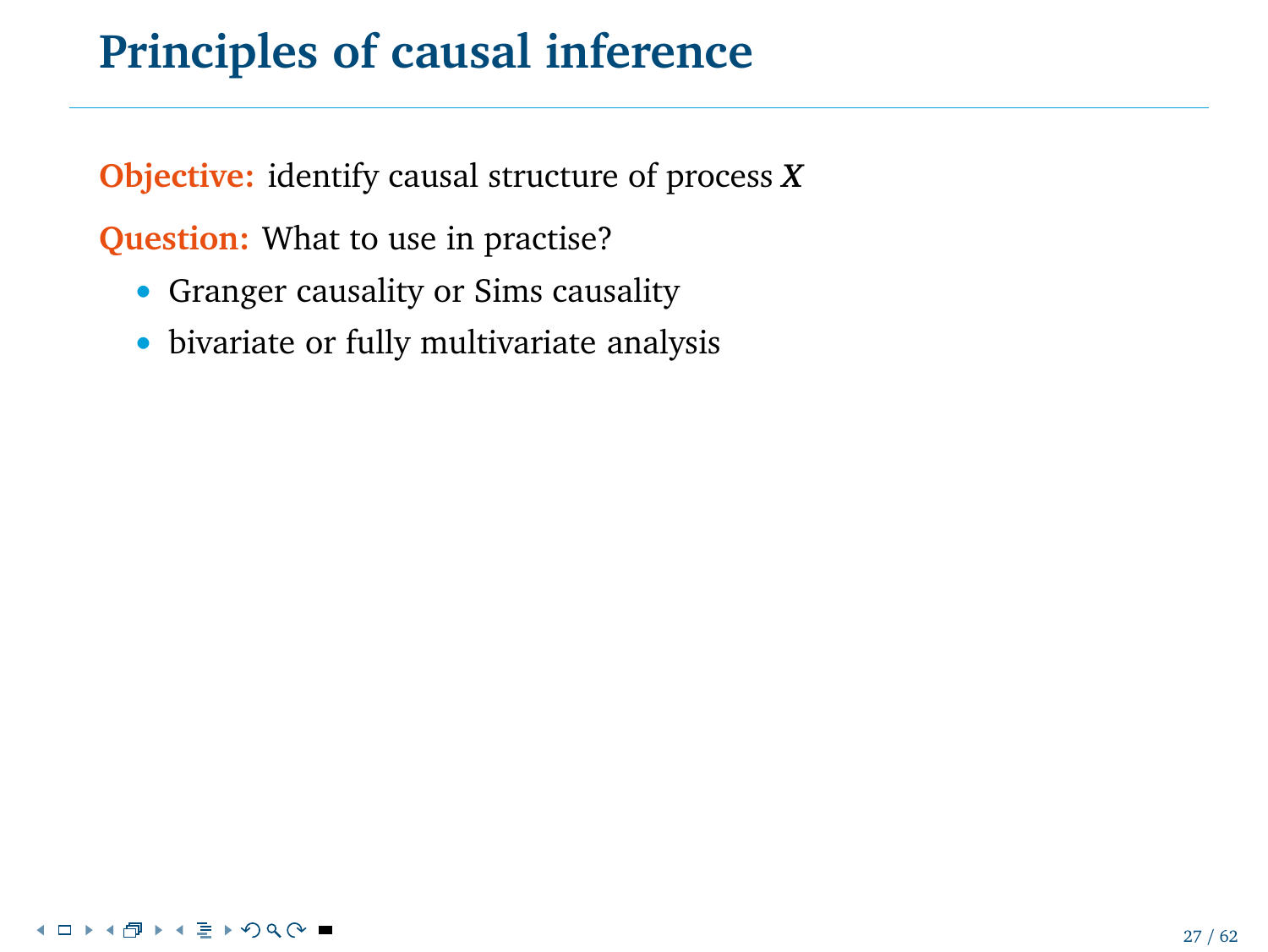# **Principles of causal inference**

**Objective:** identify causal structure of process *X*

**Question:** What to use in practise?

- Granger causality or Sims causality
- bivariate or fully multivariate analysis

**Answer:**

For causal inference ... *all and more*.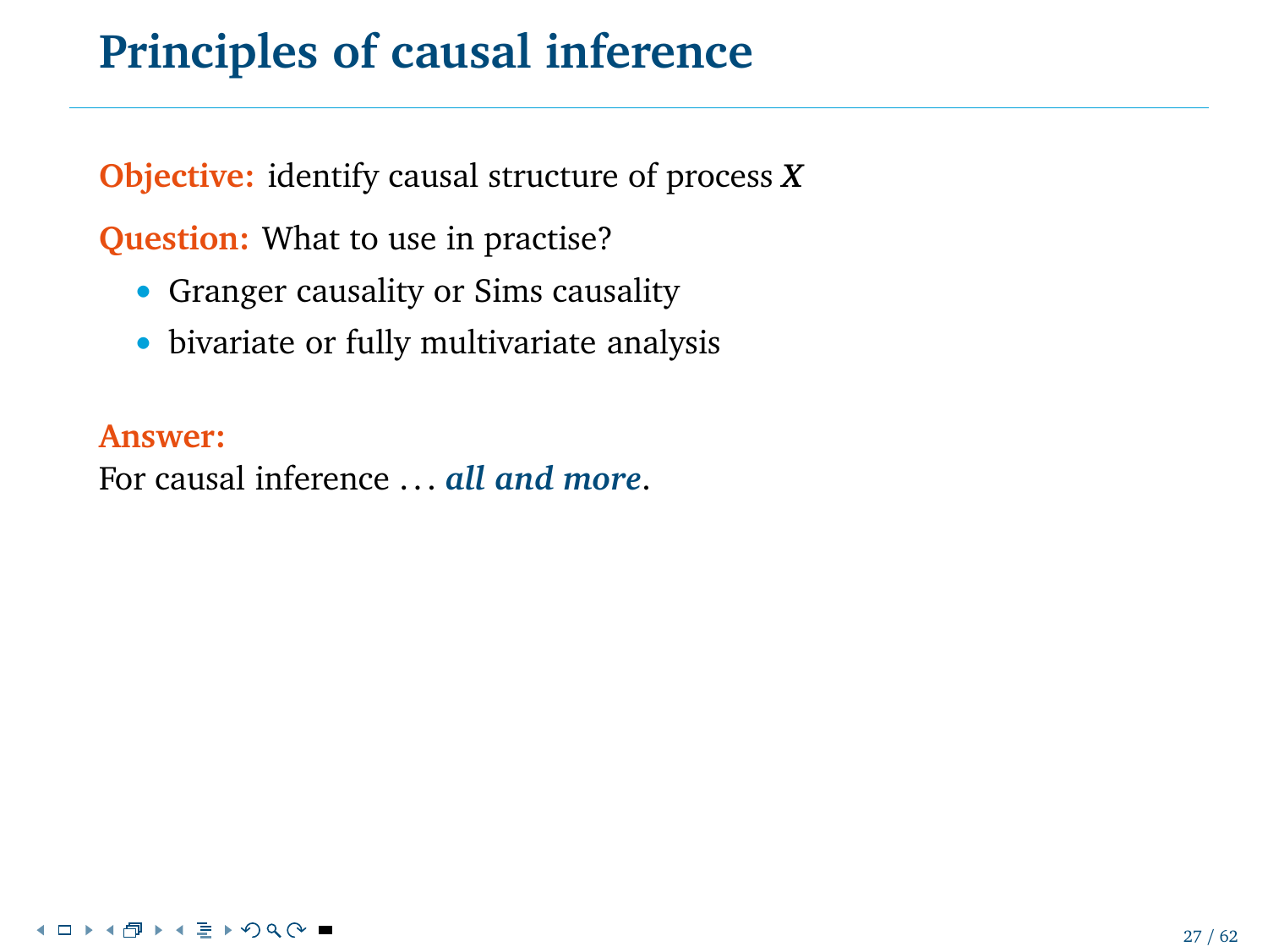### **Principles of identification**

*An example of indirect causality:*



implies for the bivariate submodel

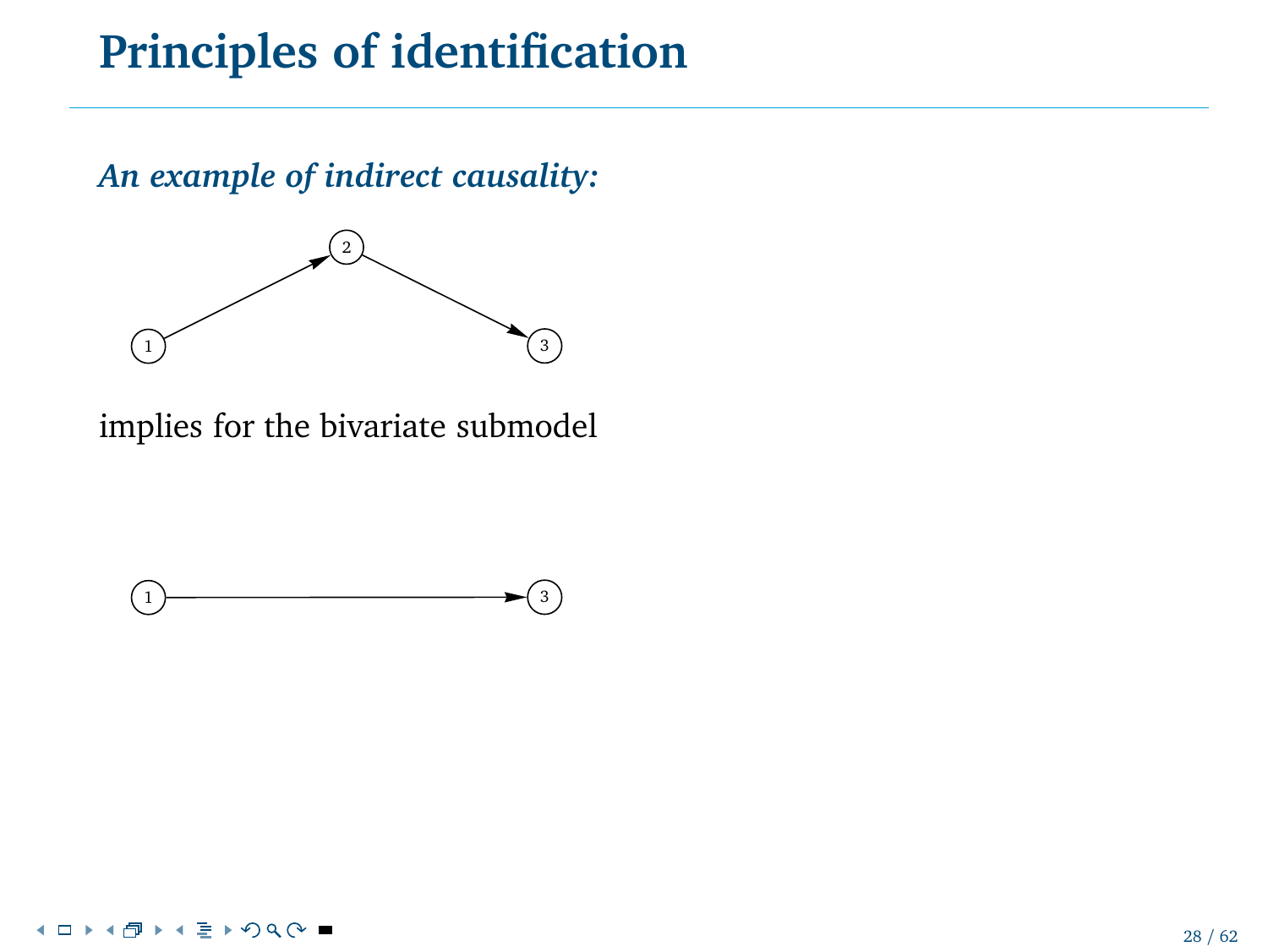# **Principles of identification**

*An example of spurious causality:*



implies for the trivariate and bivariate submodels



 $\begin{pmatrix} 1 \end{pmatrix}$  (3)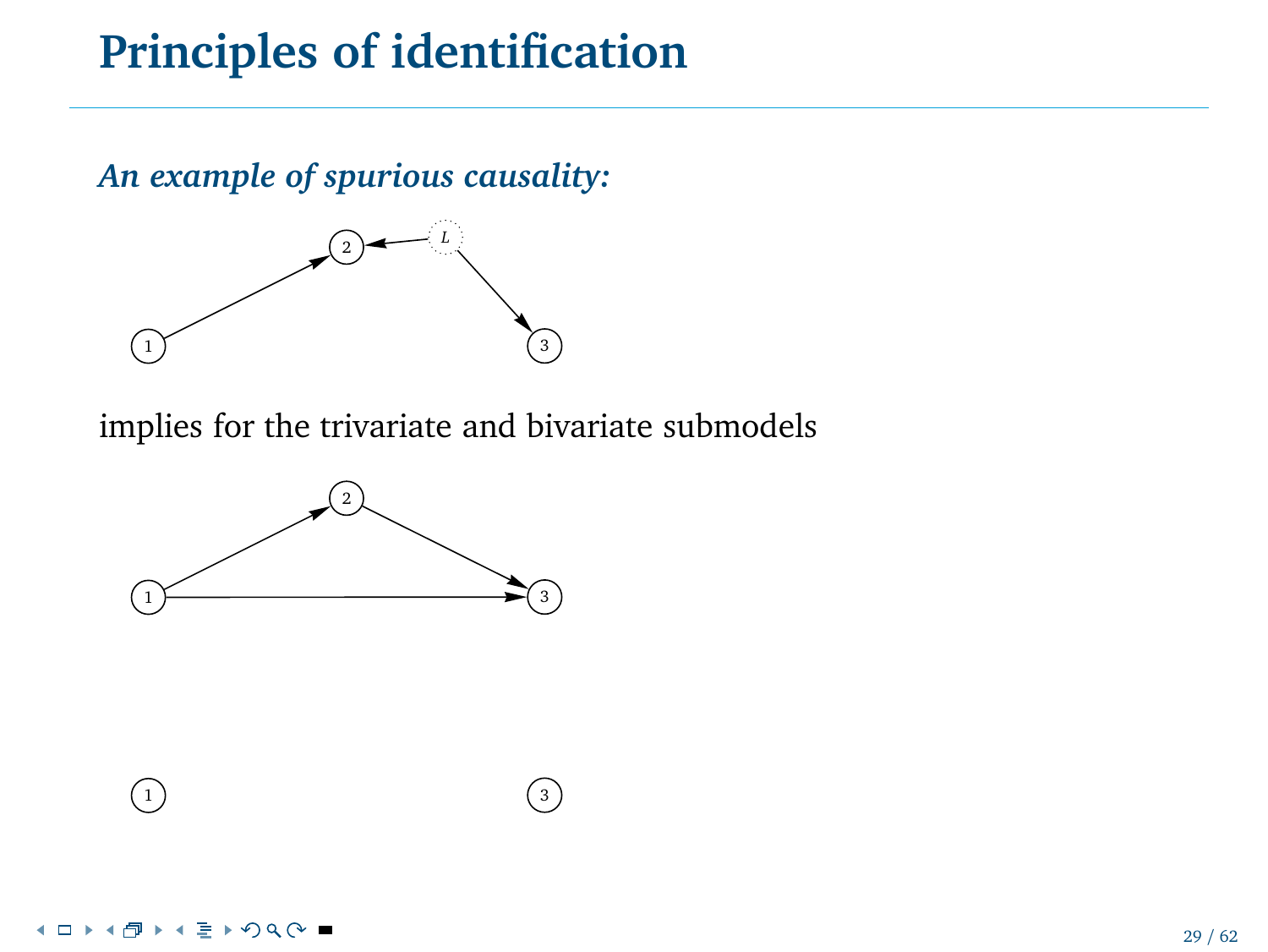#### **Inverse problem:**

What can we say about the full system based on observed Granger-noncausal relations for the observed (sub)process?

Suppose

- $X_a \rightarrow X_c$  [ $X_s$ ] for all  $\{a, c\} \subseteq S \subseteq V$
- $X_c \to X_b \ [X_S]$  for all  $\{c, b\} \subseteq S \subseteq V$

#### **Rules of causal inference**

• *Indirect causality rule:*  $X_a$  truely causes  $X_b$  if

 $X_a \rightarrow X_b$  [*S*] for some *S* ⊆ *V* with *c* ∈ *S* 

• *Spurious causality rule:*  $X_a$  is a spurious cause of  $X_b$  if

 $X_a \rightarrow X_b$  [*S*] for some *S* ⊆ *V* with *c* ∉ *S*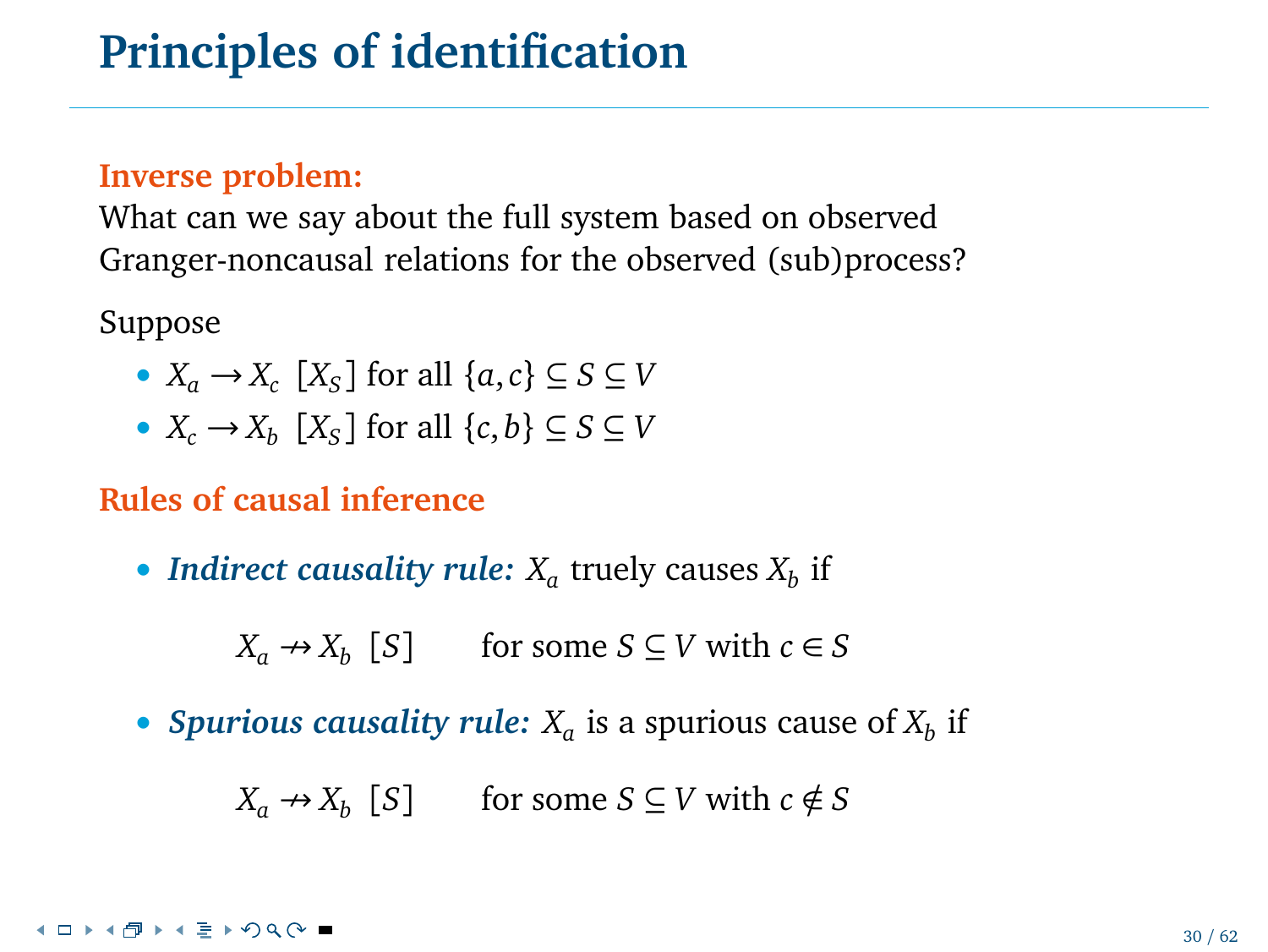### **Principles of causal inference**

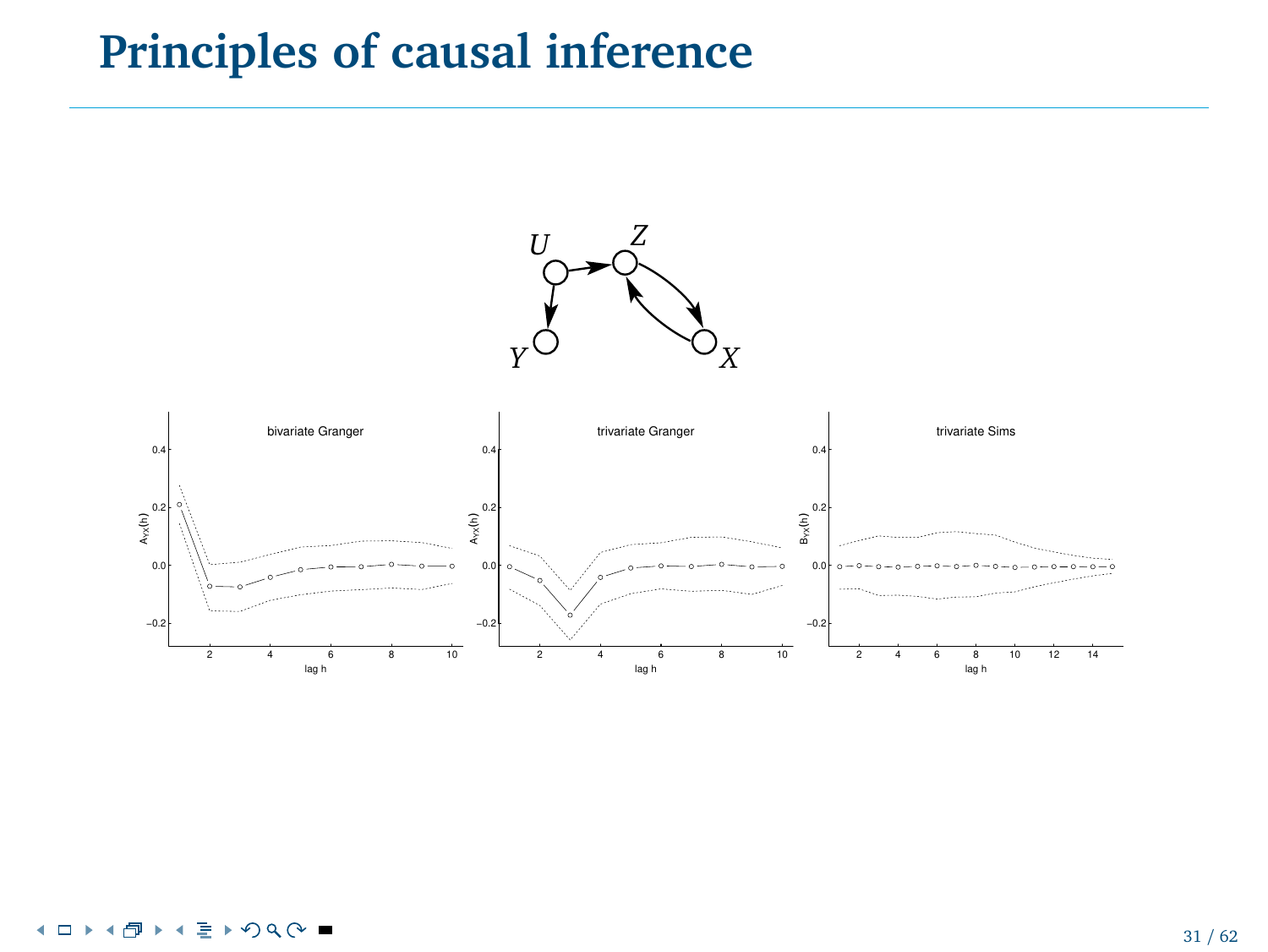### **Principles of causal inference**

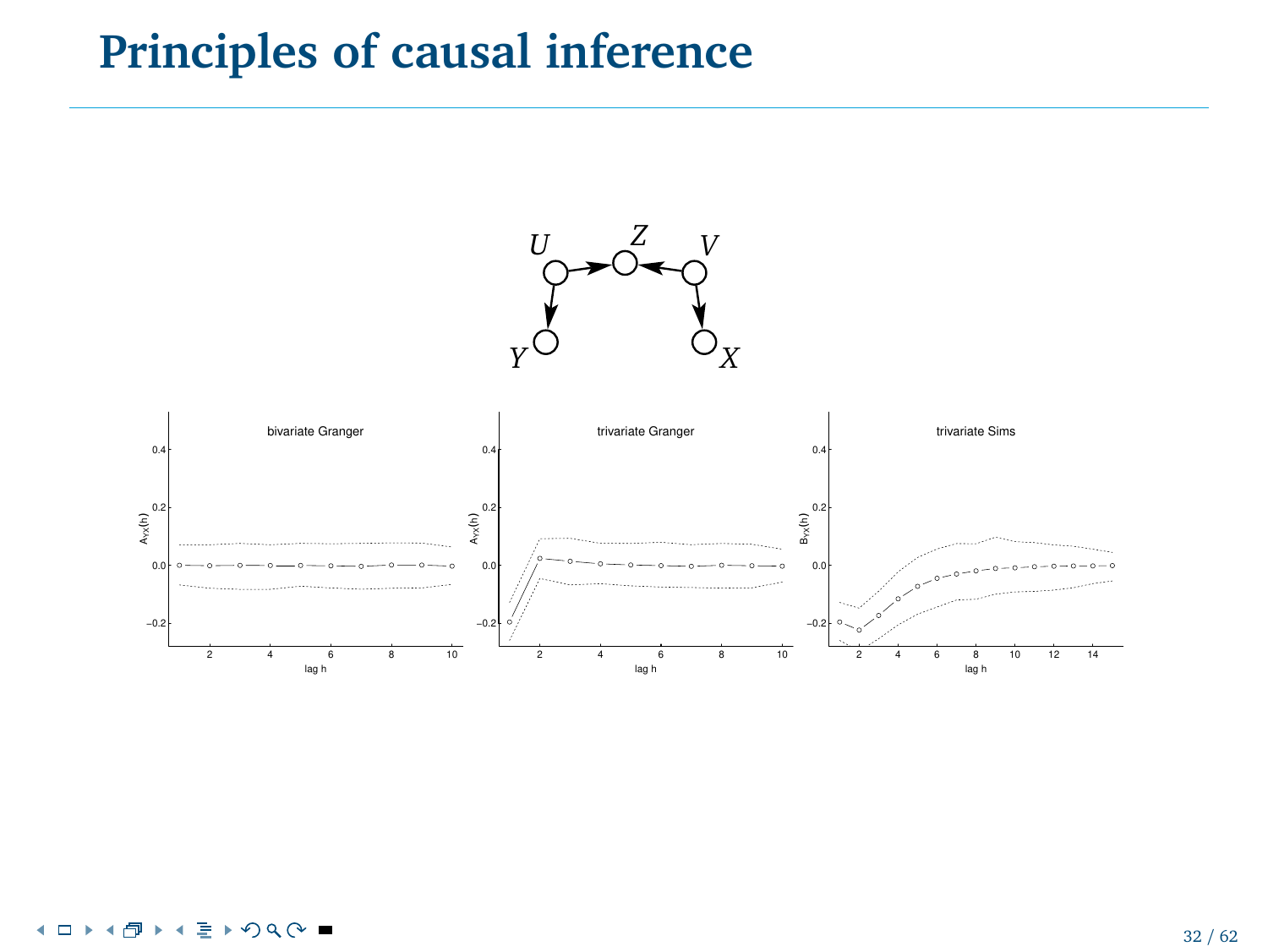**Algorithm:** identification of adjacencies

- insert  $a \rightarrow b$  whenever  $X_a$  and  $X_b$  are not contemporaneously independent
- insert  $a \rightarrow b$  whenever
	- $X_b \to X_a$   $[X_S]$  for all  $S \subseteq V$  with  $a, b \in S$ ;
	- $X_a(t-k)\cancel{\perp} X_b(t+1) | \mathscr{F}_{S_1}(t) \vee \mathscr{F}_{S_2}(t-k) \vee \mathscr{F}_a(t-k-1)$ for all  $k \in \mathbb{N}$ ,  $t \in \mathbb{Z}$ , for all disjoint  $S_1, S_2 \subseteq V$  with  $b \in S_1$  and  $a \notin S_1 \cup S_2$ .

(combination of Granger and Sims causality)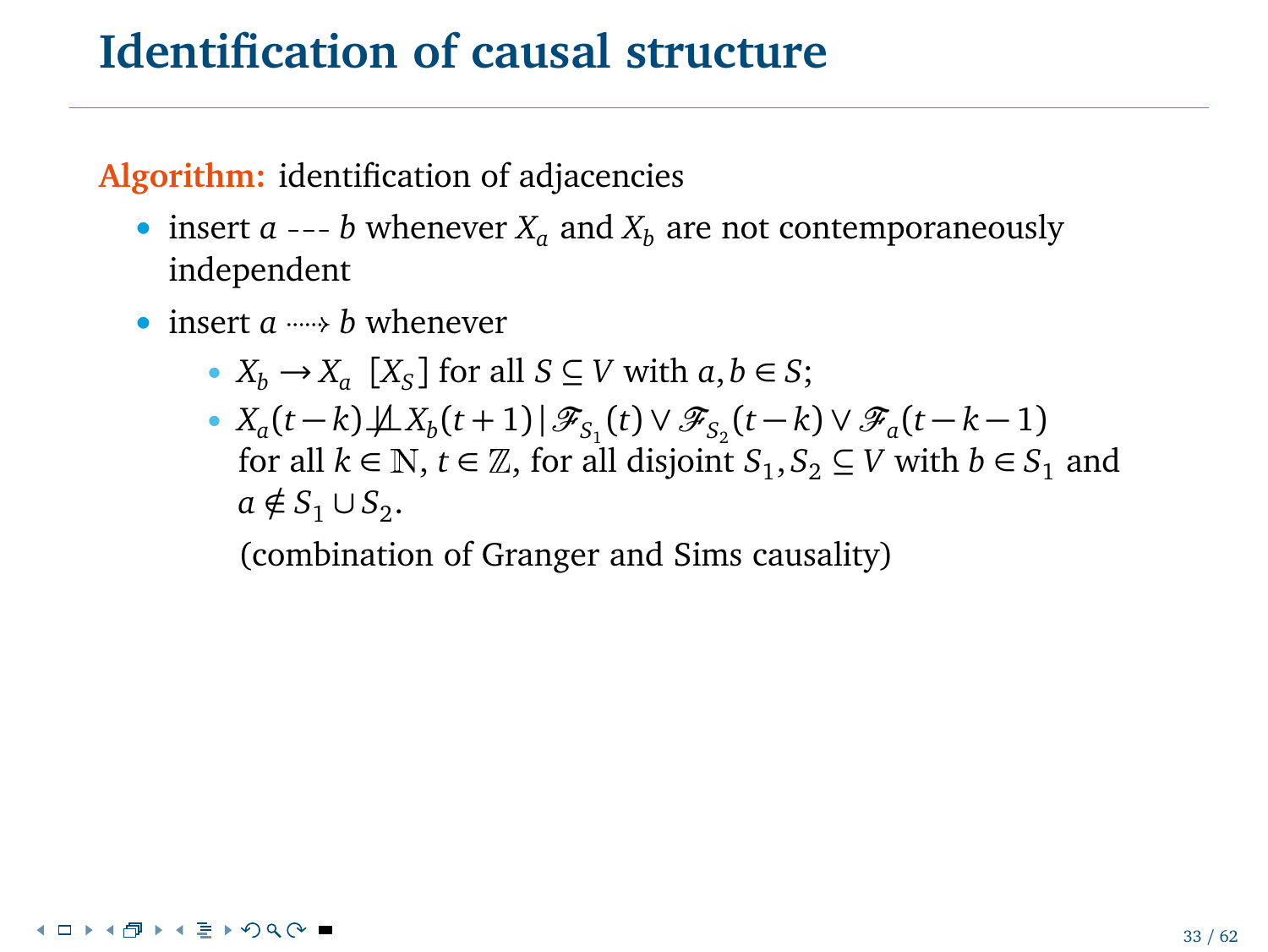**Algorithm:** identification of tails

• *colliders:*

*a c c como*  $b \in G$  *and*  $X_a \nrightarrow X_b$  [ $X_S$ ] for some *S* such that  $c \notin S$  $\Rightarrow$   $c \rightarrow b \rightarrow c \rightarrow b$ 

• *non-colliders:*

*a c c c c c d*  $K_a \rightarrow X_b$  [ $X_s$ ] for some *S* such that *c*  $\in$  *S*  $\Rightarrow$   $c \rightarrow b \rightarrow c \rightarrow b$ 

#### • *ancestors:*

 $a \rightarrow \ldots \rightarrow b$  in  $G \Rightarrow a \rightarrow b \rightarrow a \rightarrow b$ 

• *discriminating paths:* e.g. Ali et al. (2004)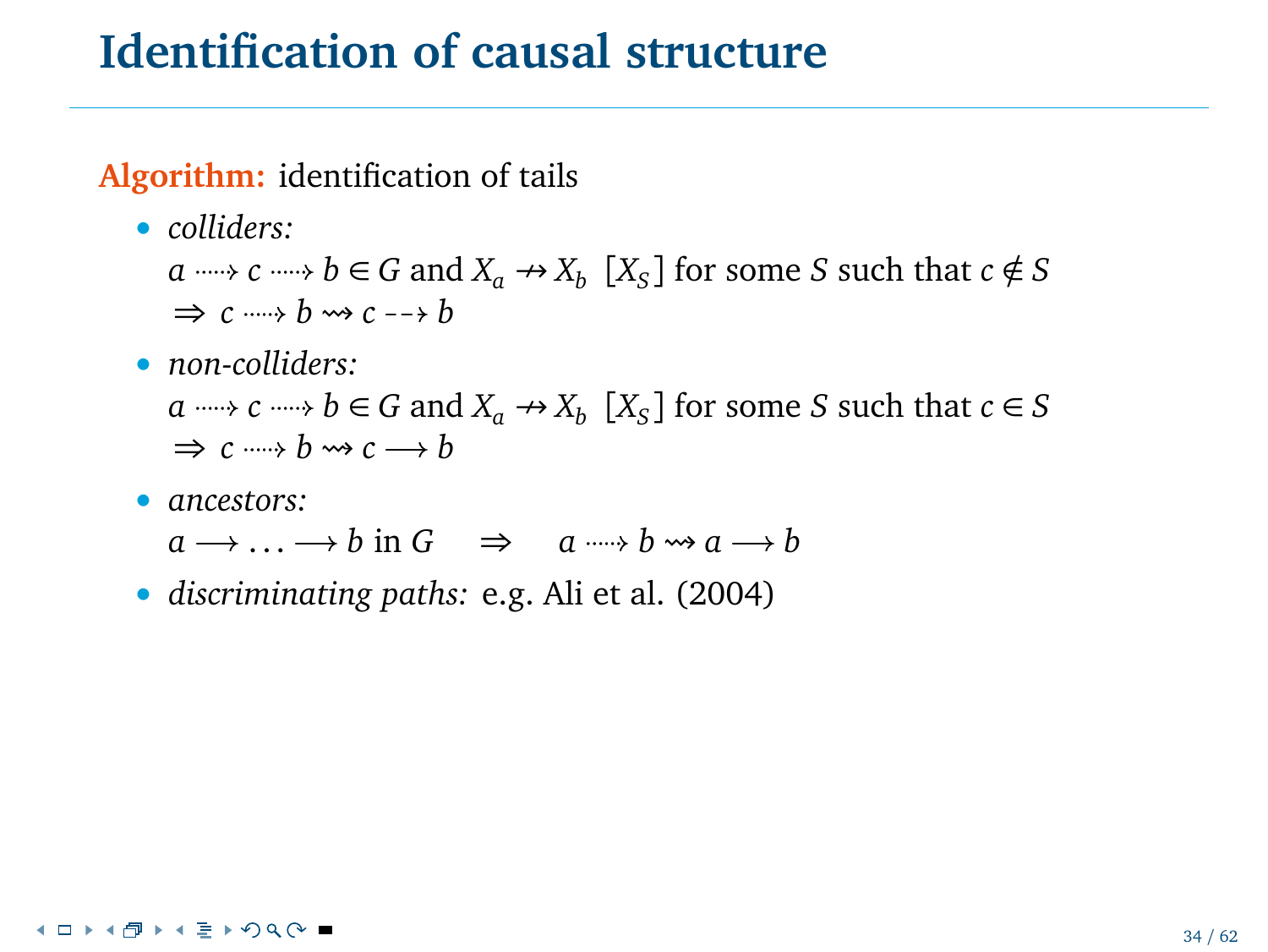**Example:** application to neural spike train data



4 D F 目 ▶ つく(\*) ■ × ٠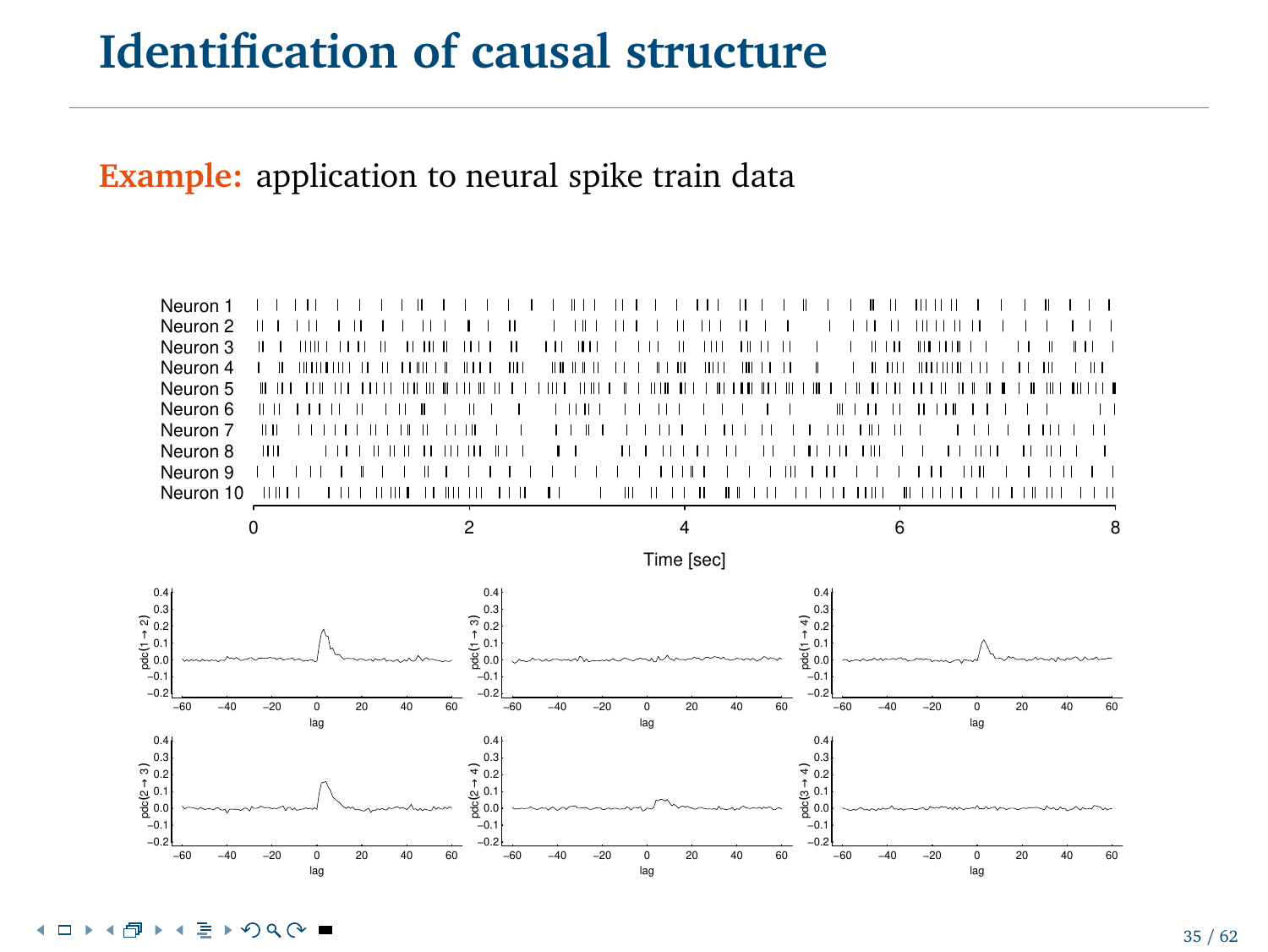**Example:**

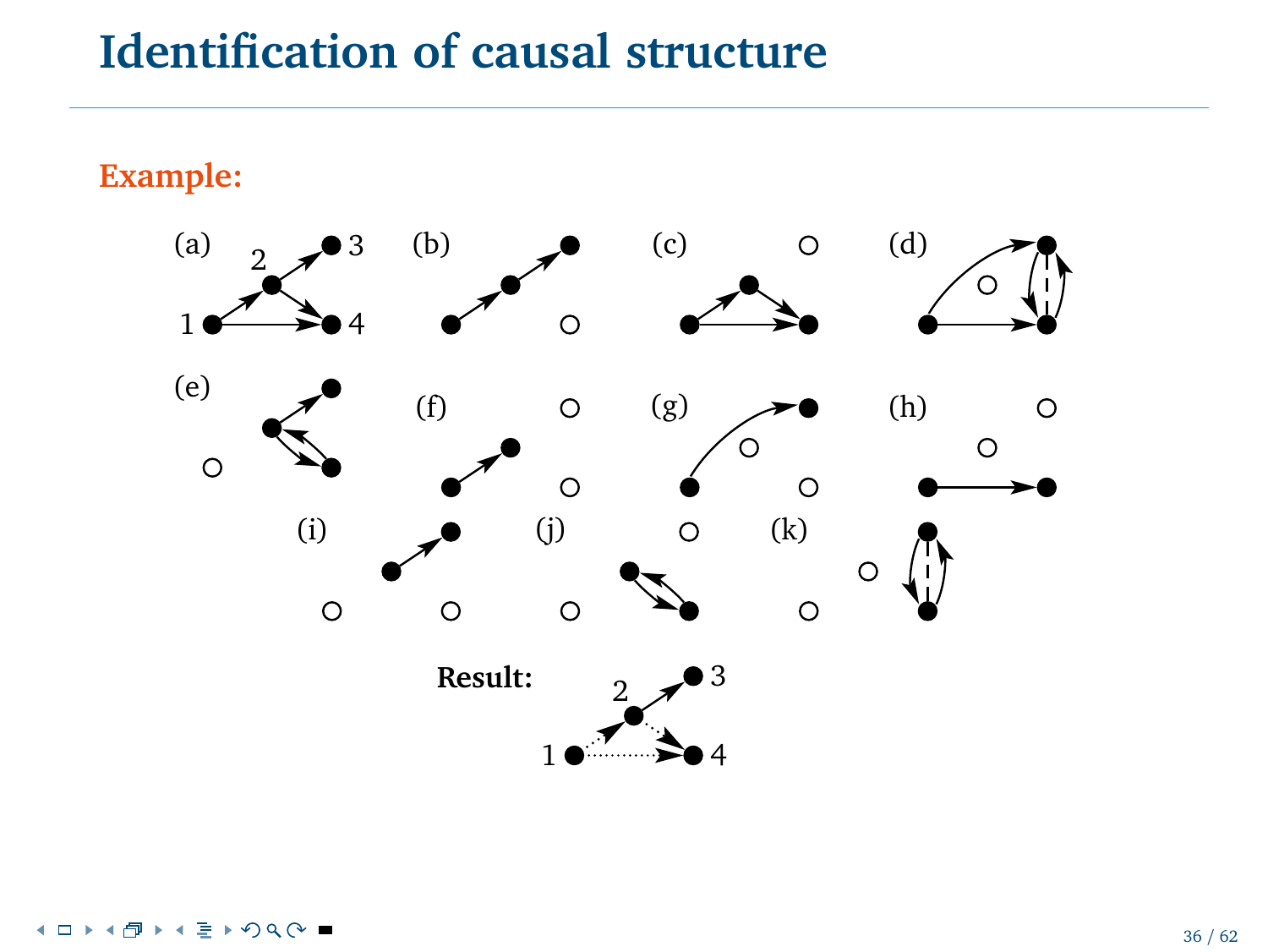*Question:* What can we learn from the graphical analysis about the true causal structure?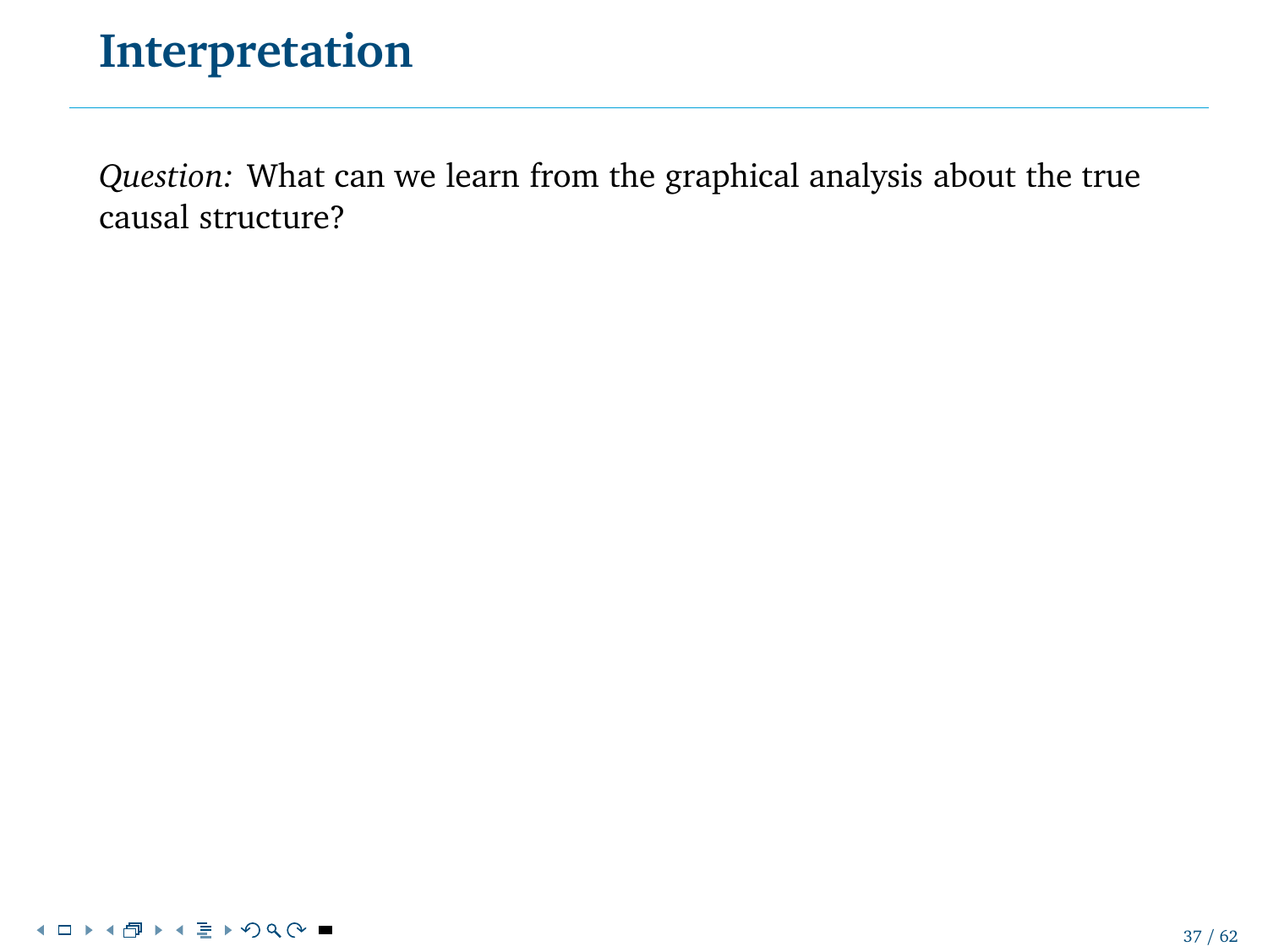*Question:* What can we learn from the graphical analysis about the true causal structure?

#### • *Causal Markov assumption:*

all observed dependencies are due to causal influences; key assumption underlying all approaches to causal inference from observational data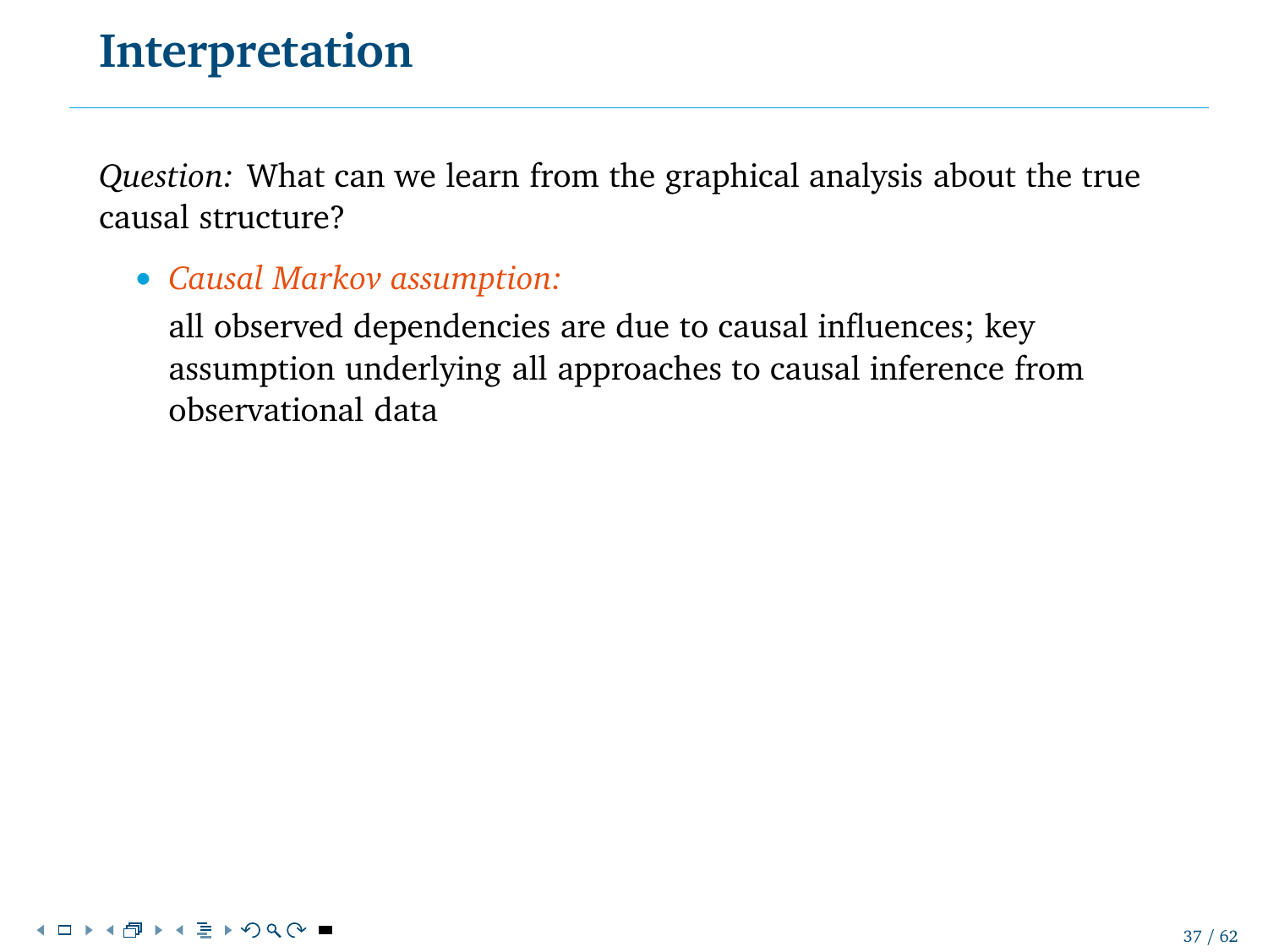*Question:* What can we learn from the graphical analysis about the true causal structure?

#### • *Causal Markov assumption:*

all observed dependencies are due to causal influences; key assumption underlying all approaches to causal inference from observational data

• *Faithfulness assumption:*

the independencies observed are structural and not due to several influences exactly cancelling out  $(\rightarrow)$  spurious causality of type I)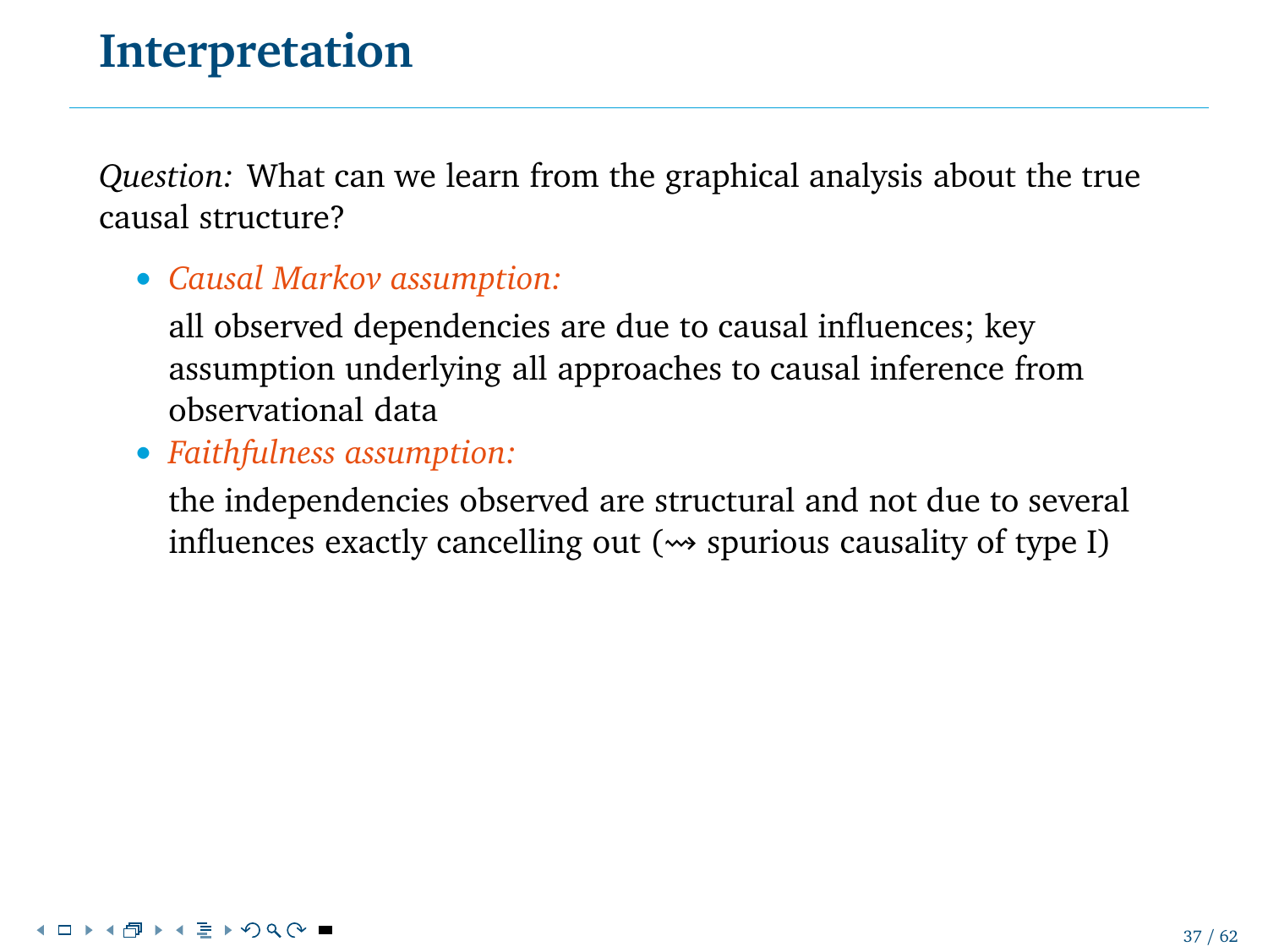*Question:* What can we learn from the graphical analysis about the true causal structure?

• *Causal Markov assumption:*

all observed dependencies are due to causal influences; key assumption underlying all approaches to causal inference from observational data

• *Faithfulness assumption:*

the independencies observed are structural and not due to several influences exactly cancelling out  $(\rightarrow)$  spurious causality of type I)

• *Invariance of edges:*

only edges that are invariant in the Markov equivalence class are identified as

- causes if the edge is  $\rightarrow$ ;
- spurious causes if the edge is  $\rightarrow$ .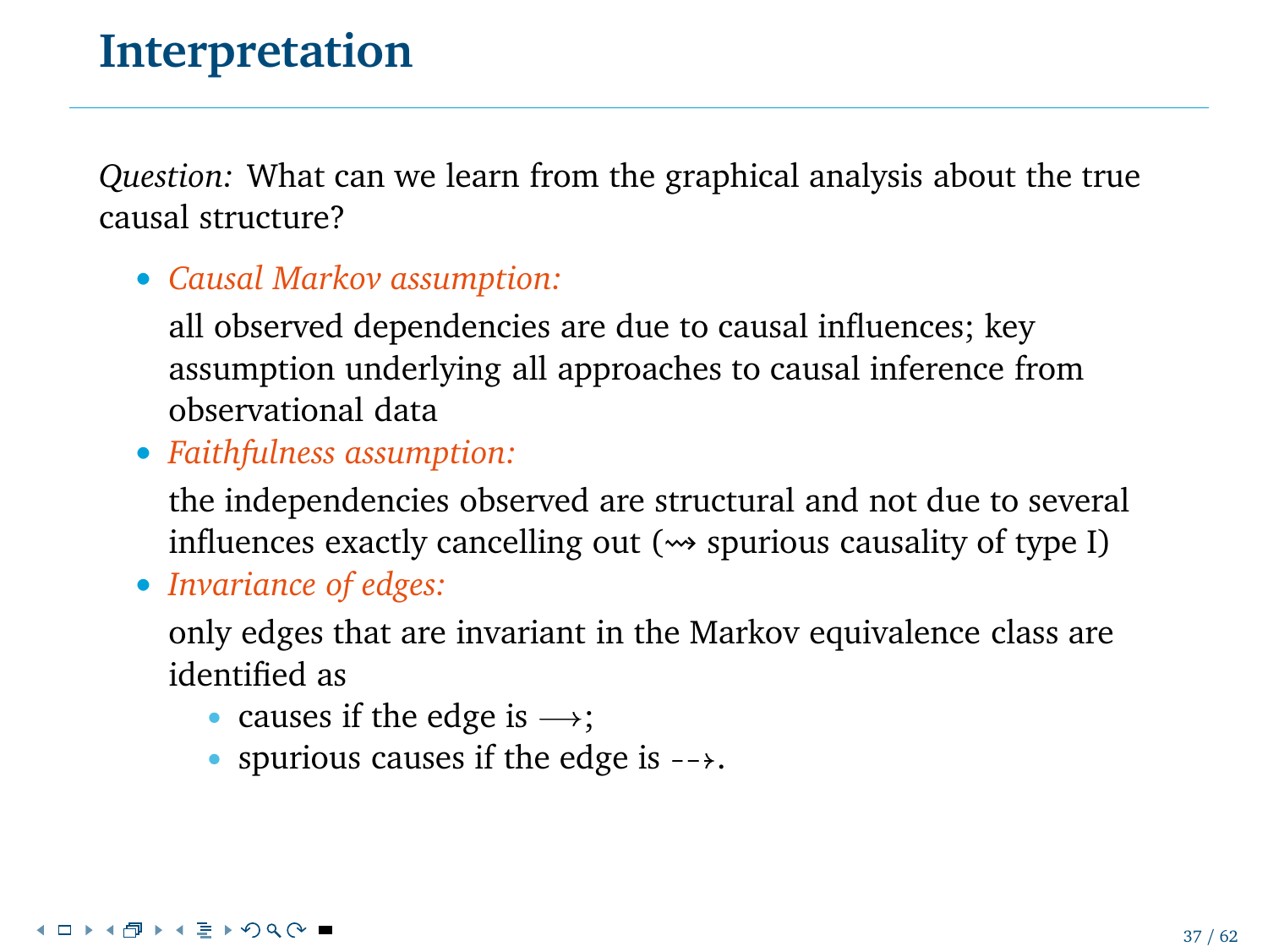*Question:* What can we learn from the graphical analysis about the true causal structure?

• *Causal Markov assumption:*

all observed dependencies are due to causal influences; key assumption underlying all approaches to causal inference from observational data

• *Faithfulness assumption:*

the independencies observed are structural and not due to several influences exactly cancelling out  $(\rightarrow)$  spurious causality of type I)

• *Invariance of edges:*

only edges that are invariant in the Markov equivalence class are identified as

- causes if the edge is  $\rightarrow$ ;
- spurious causes if the edge is  $\rightarrow$ .
- *Ancestrality of graphs:*

Directed edges cannot be interpreted as direct causes, but signify a causal link.

**K ロ ト K 倒 ト K ミ K の Q (V ■**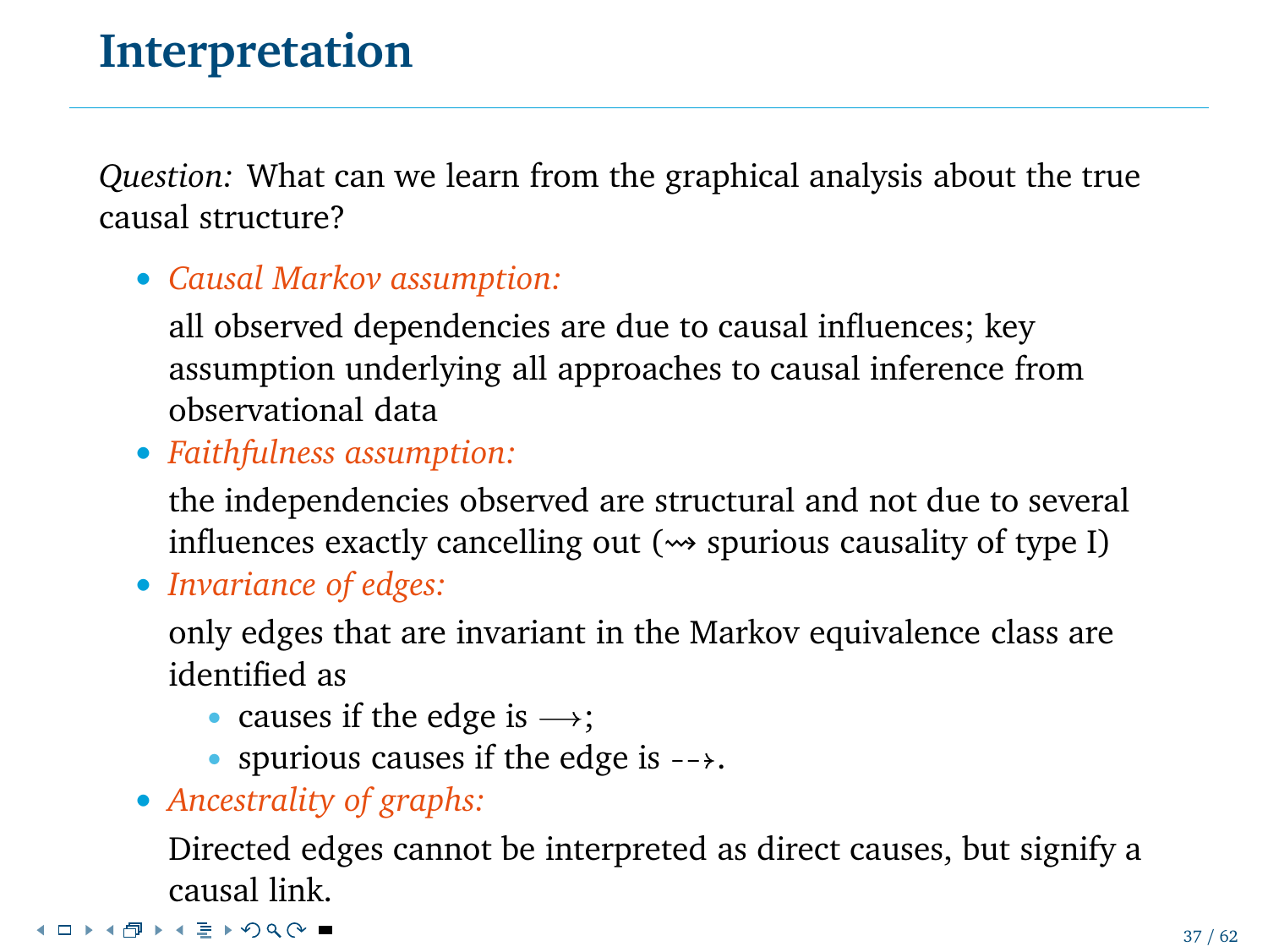# **Outline**

- Causality concepts
- Graphical representation
	- Definition
	- Markov properties
	- Extension: systems with latent variables
- Causal learning
	- Basic principles
	- Identification from empirical relationships
- **Non-Markovian constraints**
	- Trek-separation in graphs
	- Tetrad representation theorem
	- Testing for tetrad constraints
- Open problems and conclusions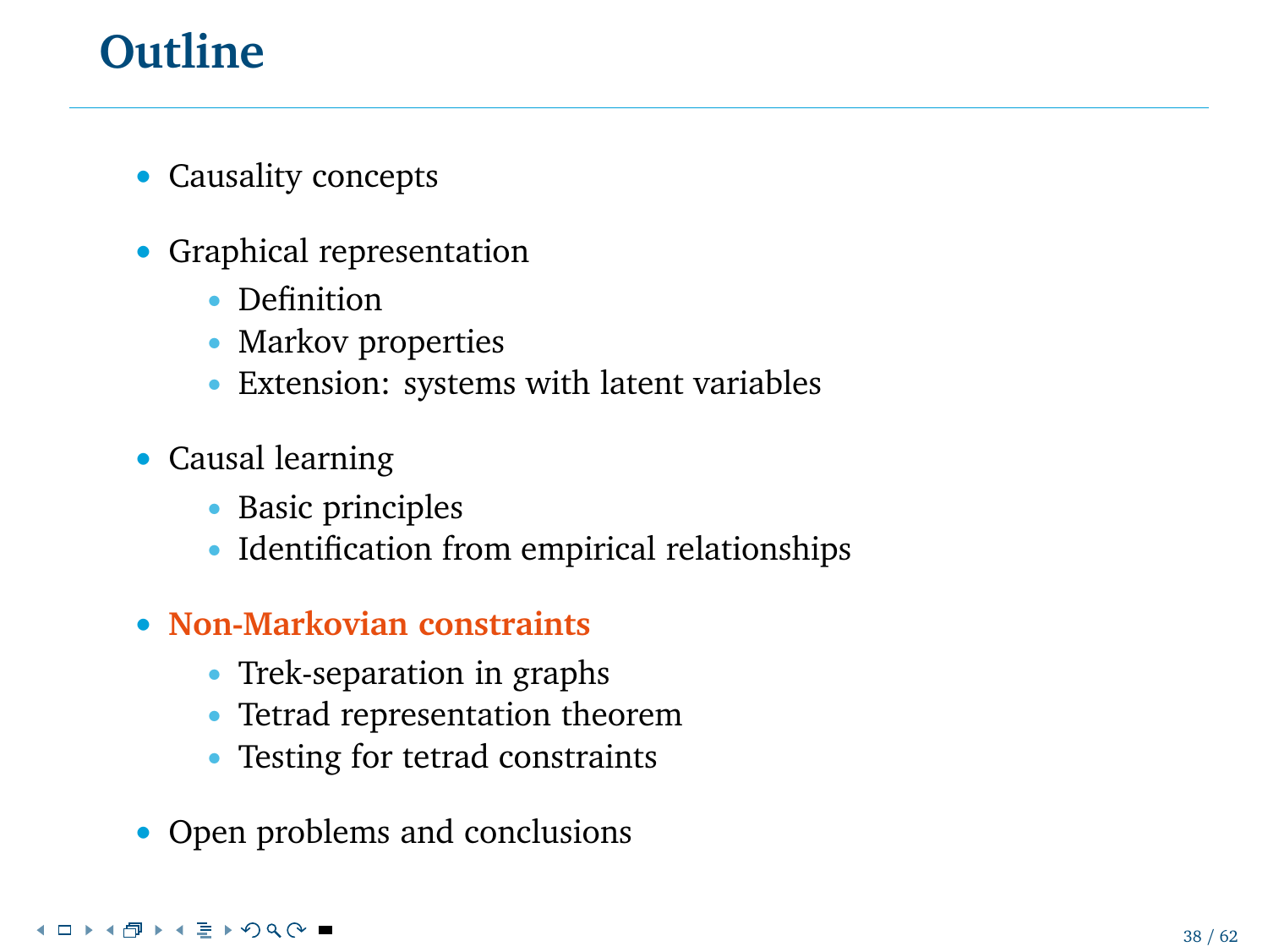# **Problem**

#### **Example:**



- *X*<sup>1</sup> ,*X*<sup>2</sup> ,*X*<sup>3</sup> ,*X*<sup>4</sup> are conditionally independent given *L*
- no conditional independences among  $X_1, \ldots, X_4$ .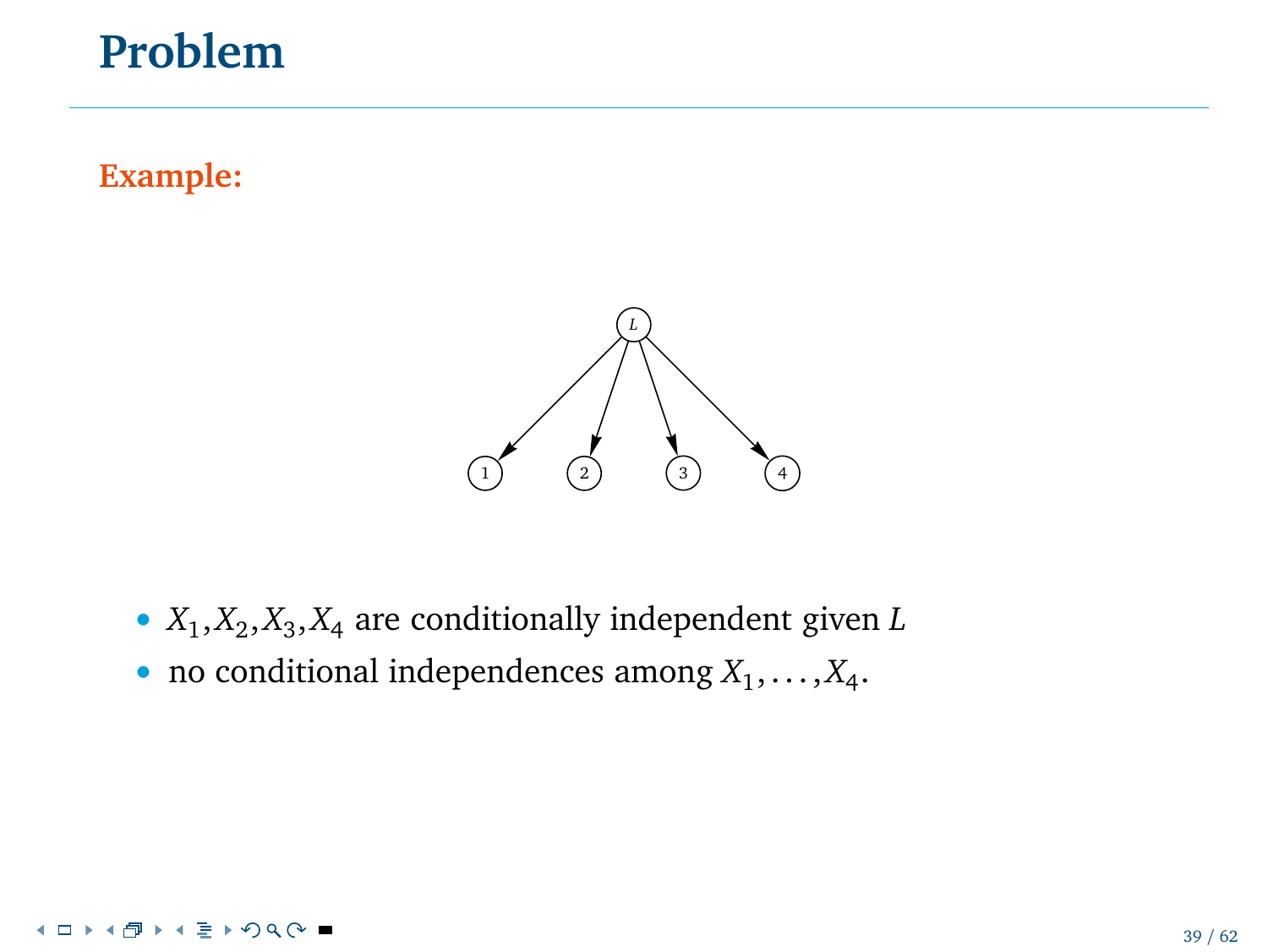# **Trek separation**

#### **Problem:**

- conditional independences are not sufficient to describe processes that involve latent variables
- identification of such structures relies on sparsity that is often not given

**Approach:** Sullivant et al (2011) for multivariate Gaussian distributions

- new concept of separation in graphs
- encodes rank constraints on minors of covariance matrix
- generalizes other concepts of separation
- special case: conditional independences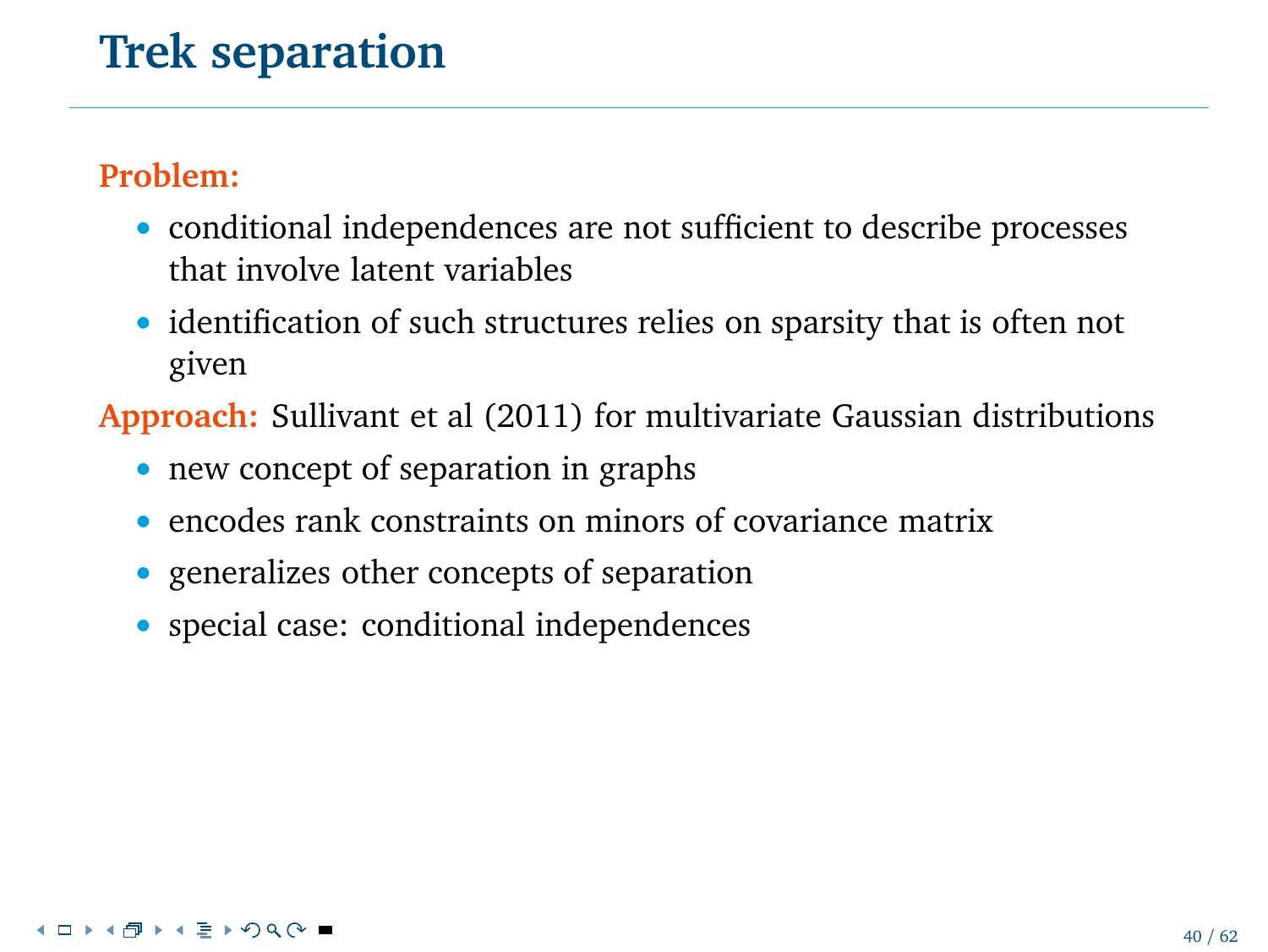### **Trek separation**

 $\bm{A}$  *trek* between nodes *i* and *j* is a path  $\pi = (\pi_L, \pi_M, \pi_R)$  such that

- $\pi_L$  is a directed path from some node  $k_L$  to *i*;
- $\pi_R$  is a directed path from some node  $k_R$  to *j*;
- $\pi_M$  is an undirected edge  $k_L$  ---  $k_R$  or a path of length zero ( $k_L = k_R$ ).

 $\mathcal{F}$  *Examples:*  $i \leftarrow k_R \leftarrow k_L \rightarrow j, i \leftarrow v \leftarrow k \rightarrow j, i \rightarrow v \rightarrow j, i \leftarrow j$ 

#### **Definition (trek separation)**

 $(C_L, C_R)$  *t-separates* sets *A* and *B* if for every trek  $(\pi_L, \pi_M, \pi_R)$ 

- *π<sup>L</sup>* contains a vertex in *C<sup>L</sup>* or
- $\pi_R$  contains a vertex in  $C_R$ .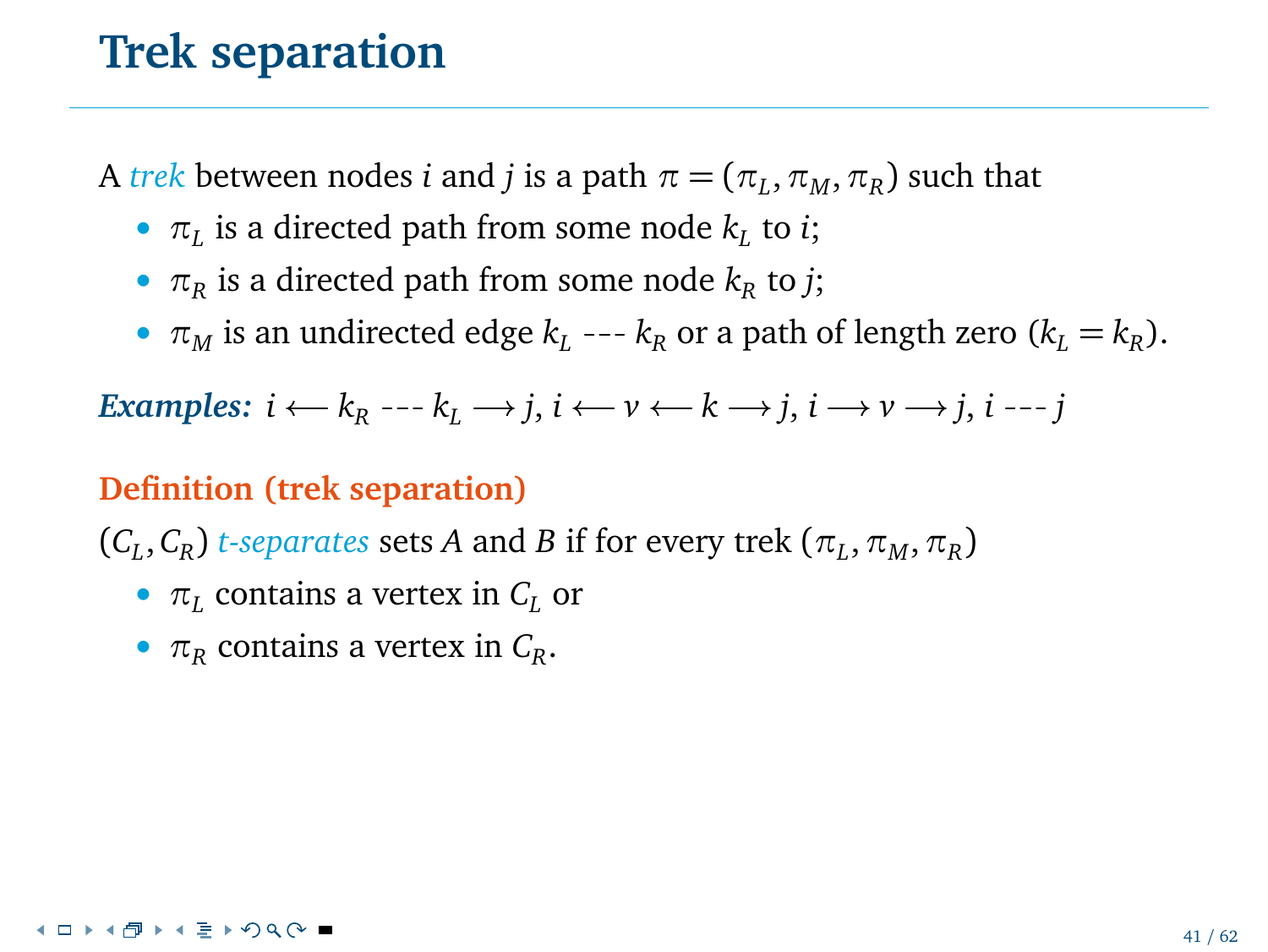### **Trek separation**

Let *X* be a stationary Gaussian process with spectral matrix *Σ*(*ω*) satisfying

$$
\Sigma(\omega) = \frac{1}{2\pi} \sum_{u=-\infty}^{\infty} \text{cov}(X_t, X_{t-u}) e^{-iu \omega}.
$$

#### **Theorem**

Let *X* be *G*-Markov. Then the following are equivalent:

- rank $(\Sigma_{AB}(\omega)) \leq r$  for all  $\omega \in [-\pi, \pi]$
- *A* and *B* are t-separated by some  $(C_L, C_R)$  with  $|C_L| + |C_R| \le r$ .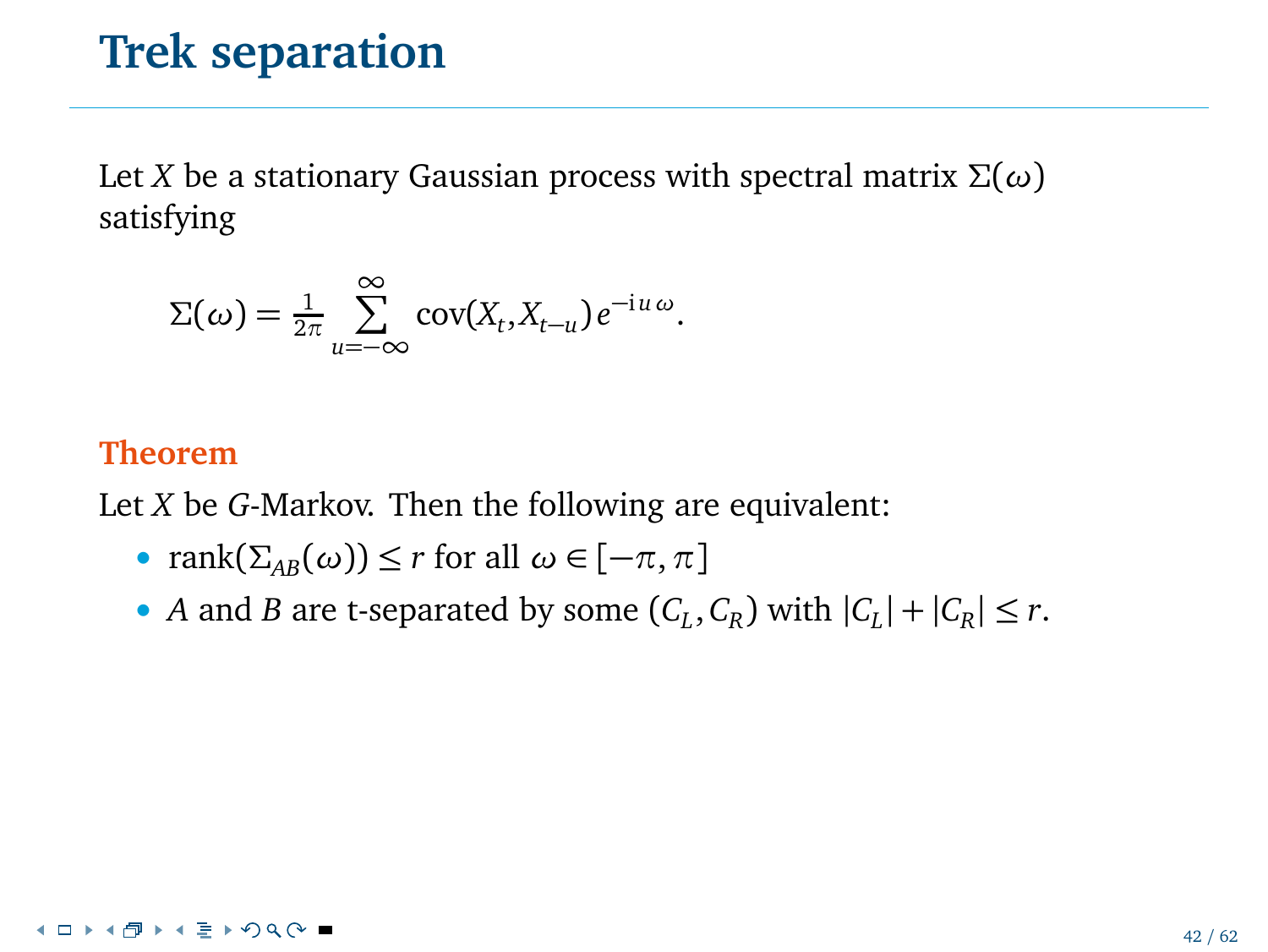## **Trek separation**

### **Corollaries:**

Let *X* be Gaussian stationary process. Then

```
X_A \perp \!\!\! \perp X_B | X_C \Leftrightarrow \text{rank}(\Sigma_{A \cup C, B \cup C}) = |C|.
```
Furthermore the following are equivalent:

- *X<sup>A</sup>* ⊥⊥*X<sup>B</sup>* |*X<sup>C</sup>* for all *G*-Markov processes *X*;
- $(C_A, C_B)$  t-separates  $A \cup C$  and  $B \cup C$  for some partition  $C = C_A \cup C_B$ .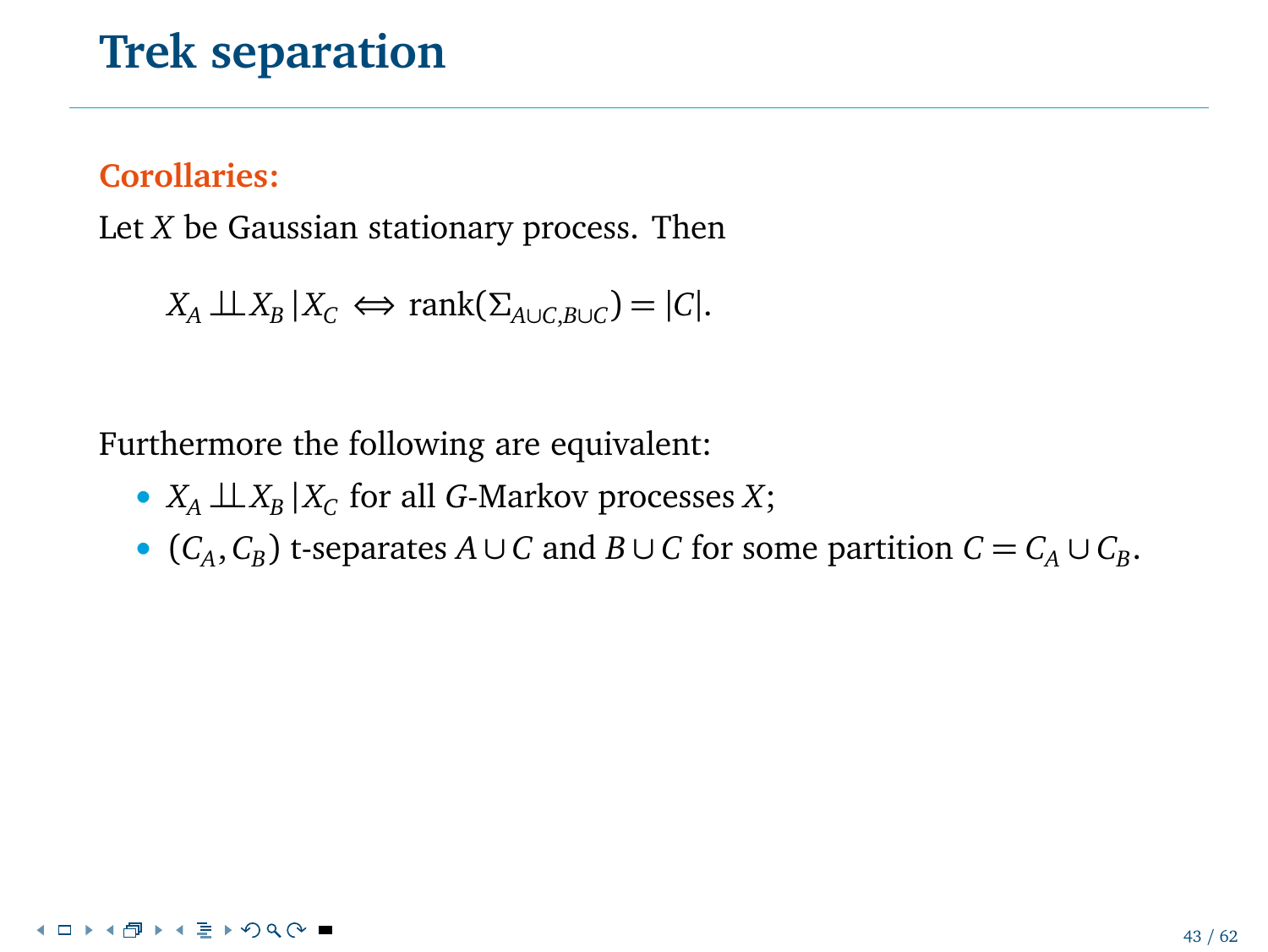## **Tetrad representation theorem**

Consider the class  $\mathcal{M}(G)$  of all *G*-Markov stationary Gaussian processes

### **Proposition**

The following are equivalent:

• The spectral matrices  $\Sigma(\cdot)$  of processes in  $\mathcal{M}(G)$  satisfy

*Σ*<sub>*ik*</sub></sub>(*ω*) *Σ*<sub>*jl*</sub>(*ω*) *− Σ<sub><i>il*</sub></sub>(*ω*) *Σ*<sub>*jk*</sub>(*ω*) = 0;

•  $\{i, j\}$  and  $\{k, l\}$  are t-separated by  $(c, \emptyset)$  or  $(\emptyset, c)$  for some node *c* in *G*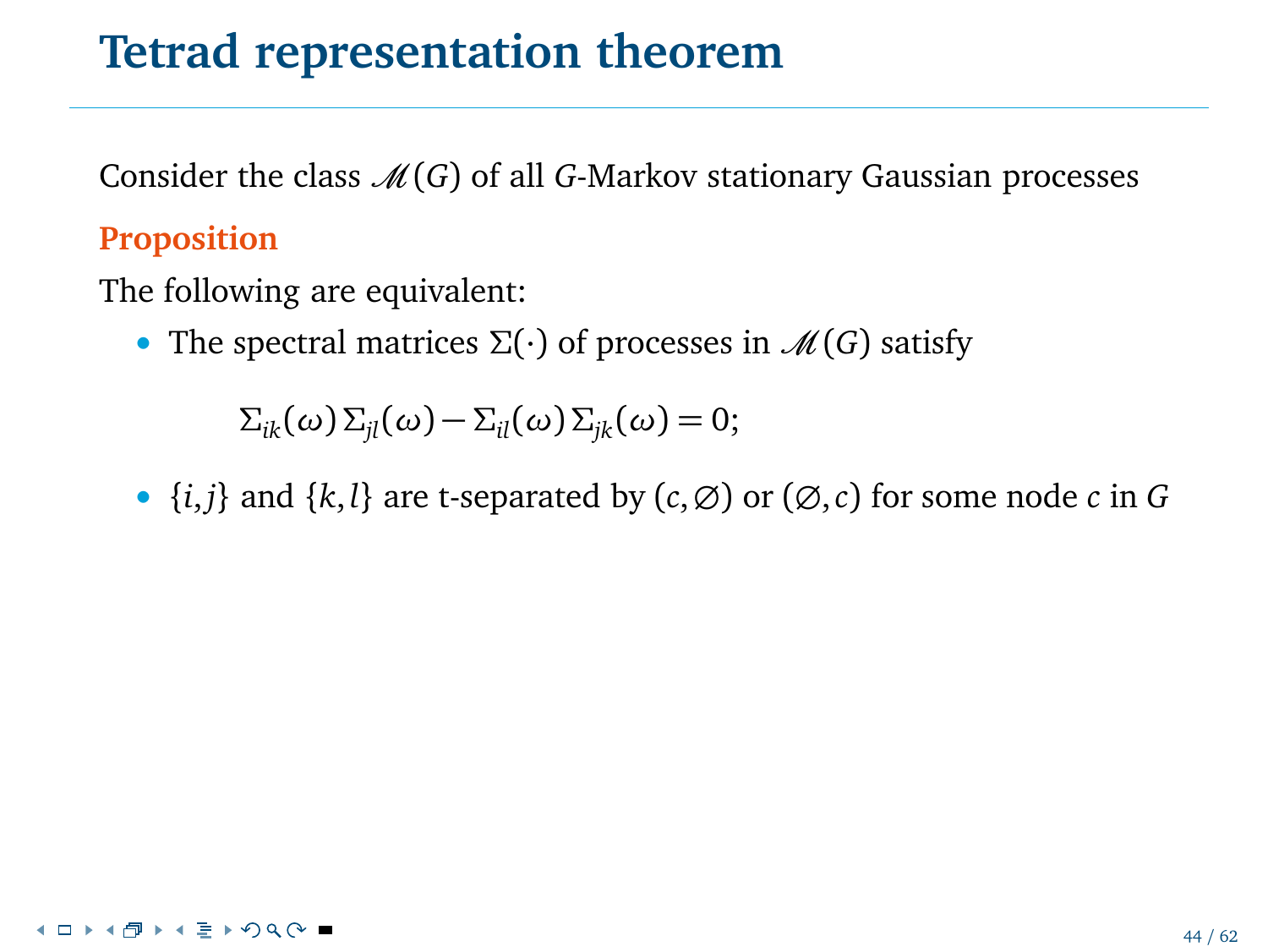## **Tetrad representation theorem**

If the spectral matrix *Σ*(*ω*) satisfies the tetrad constraints

$$
\Sigma_{ik}(\omega)\Sigma_{jl}(\omega) - \Sigma_{il}(\omega)\Sigma_{jk}(\omega) = 0
$$
  

$$
\Sigma_{ij}(\omega)\Sigma_{kl}(\omega) - \Sigma_{il}(\omega)\Sigma_{kj}(\omega) = 0
$$
  

$$
\Sigma_{ik}(\omega)\Sigma_{lj}(\omega) - \Sigma_{ij}(\omega)\Sigma_{lk}(\omega) = 0
$$

then there exists a node  $P$  such that  $X_i, X_j, X_k,$  and  $X_l$  are mutually conditionally independent given *X<sup>P</sup>* .



*Note:* If no such  $X_p$  is among the observed variables,  $X_p$  must be a latent factor.

**≮ロト⊀母ト⊀ ミトのQ ⊙ ■**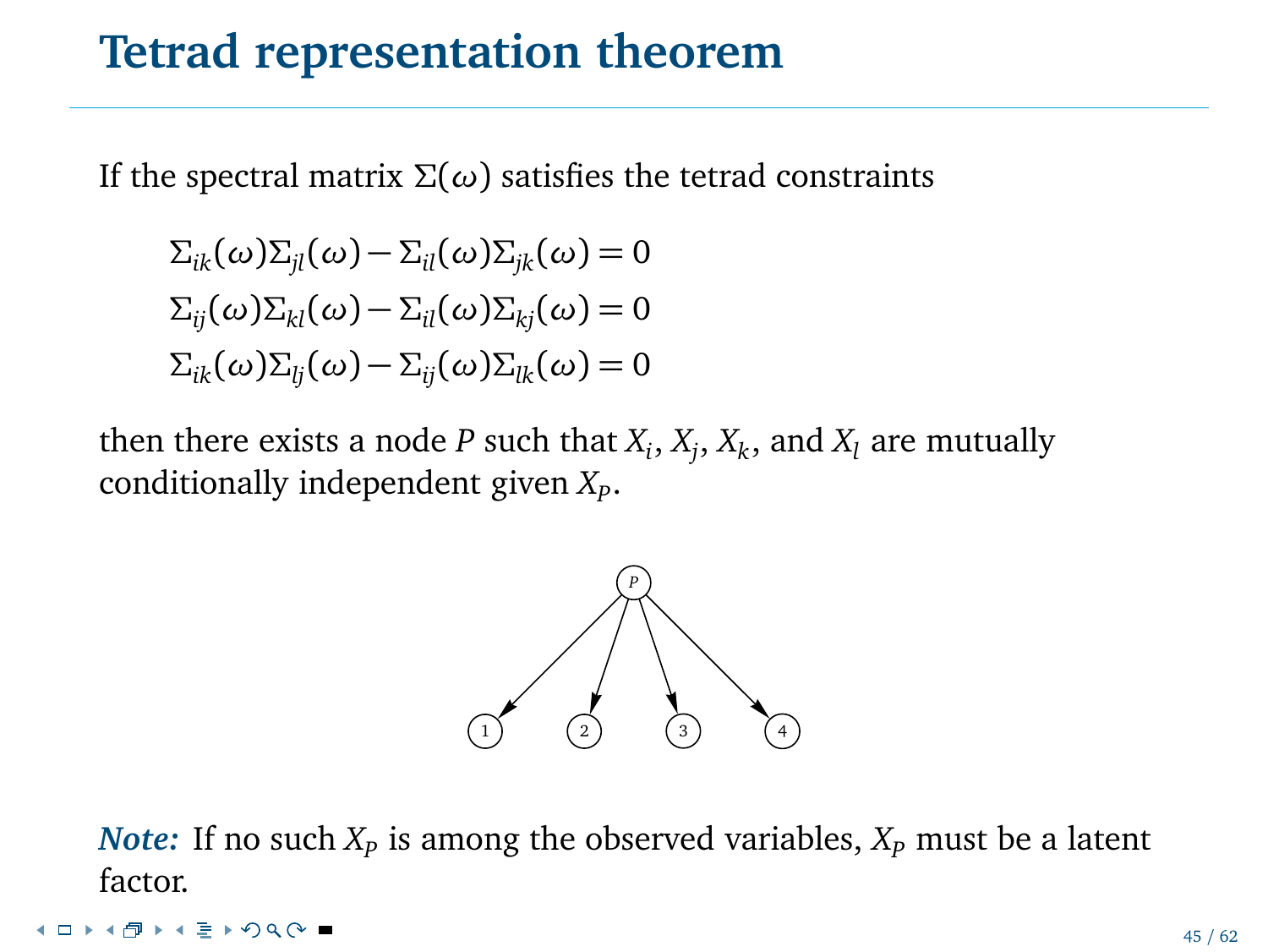*Common identifiability constraint for factor models:*

factors are uncorrelated/independent

**But:** in many applications (eg in neuroscience), we think of latent variables that are causally connected.

- EEG recordings measures neural activity in close cortical regions
- fMRI recordings measure hemodynamic responses which depend on underlying neural activity

**Objective:** recover latent processes and interrelations among them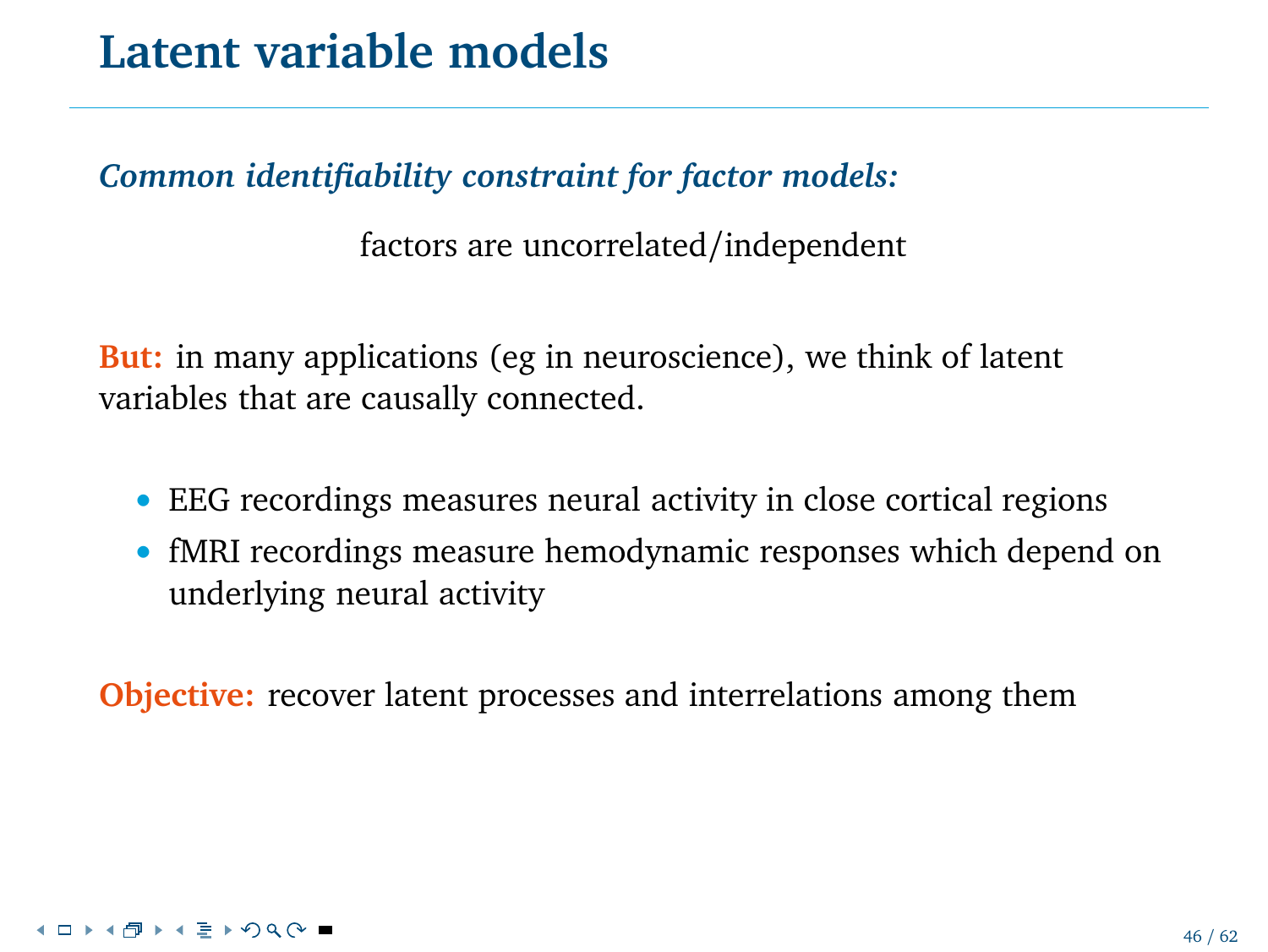Suppose that  $Y(t)$  can be partioned into  $Y_{I_1}(t),...,Y_{I_r}(t)$  such that

*Y*<sub>*I<sub>j</sub>*</sub>(*t*) = *Λ<sub>j</sub> X<sub>j</sub>*(*t*) + *ε*<sub>*I<sub>j</sub>*</sub>(*t*)

and *X*(*t*) is a VAR(*p*) process.

Then the model can be fitted by the following steps:

- identify clusters of variables depending on one latent variable (based on tetrad rules)
- use PCA to determine latent variable processes  $X_j(t)$
- fit VAR model to all latent variable processes jointly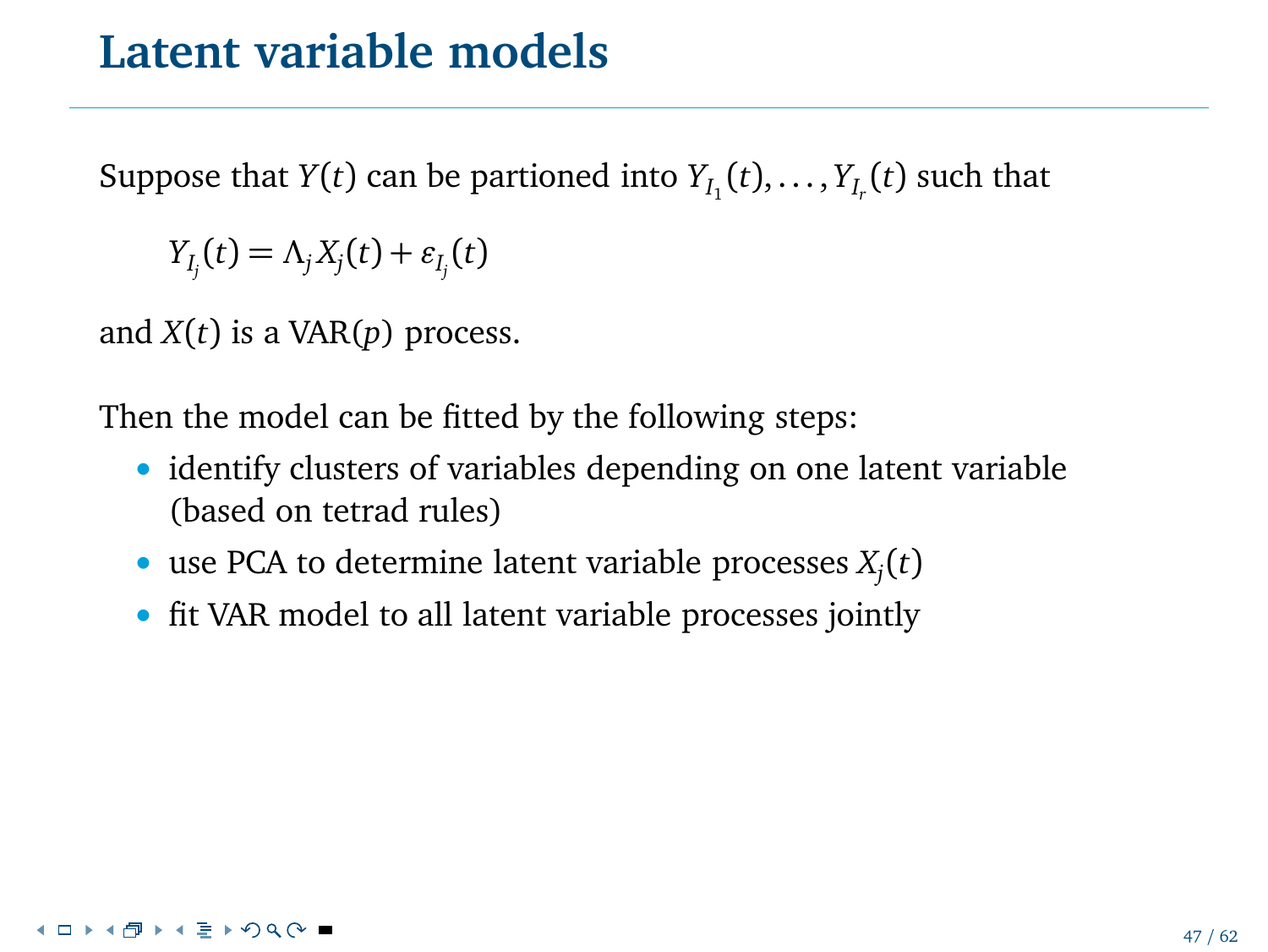## **Latent variable models Example**

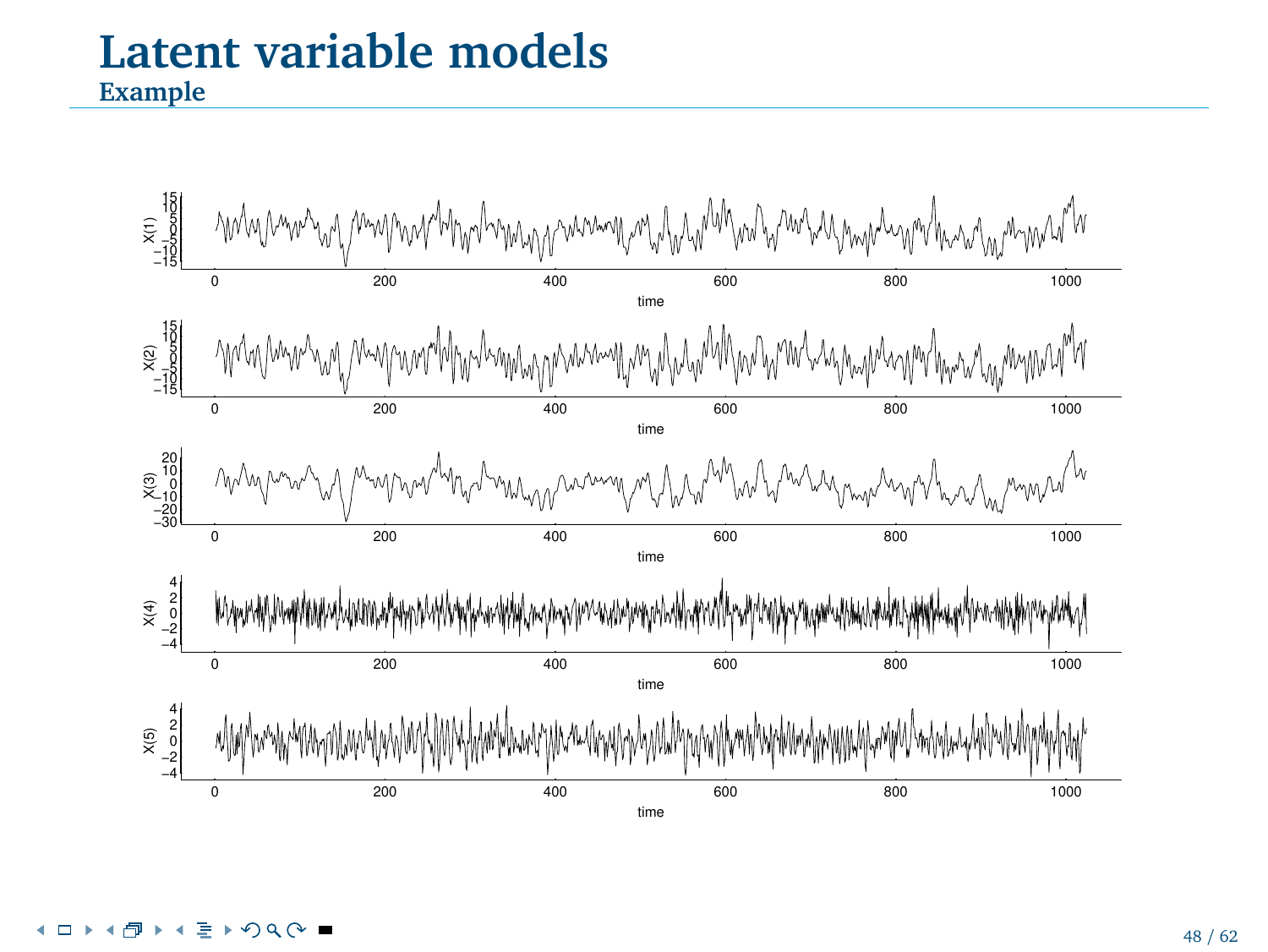### **Example**

## *Set* {1, 2} *with:*

- ${3, 4}$ :  $S = -0.98$
- ${3, 5}$ :  $S = -0.31$
- ${4, 5}$ :  $S = -1.4$



#### $\sqrt{2}$ 4 n.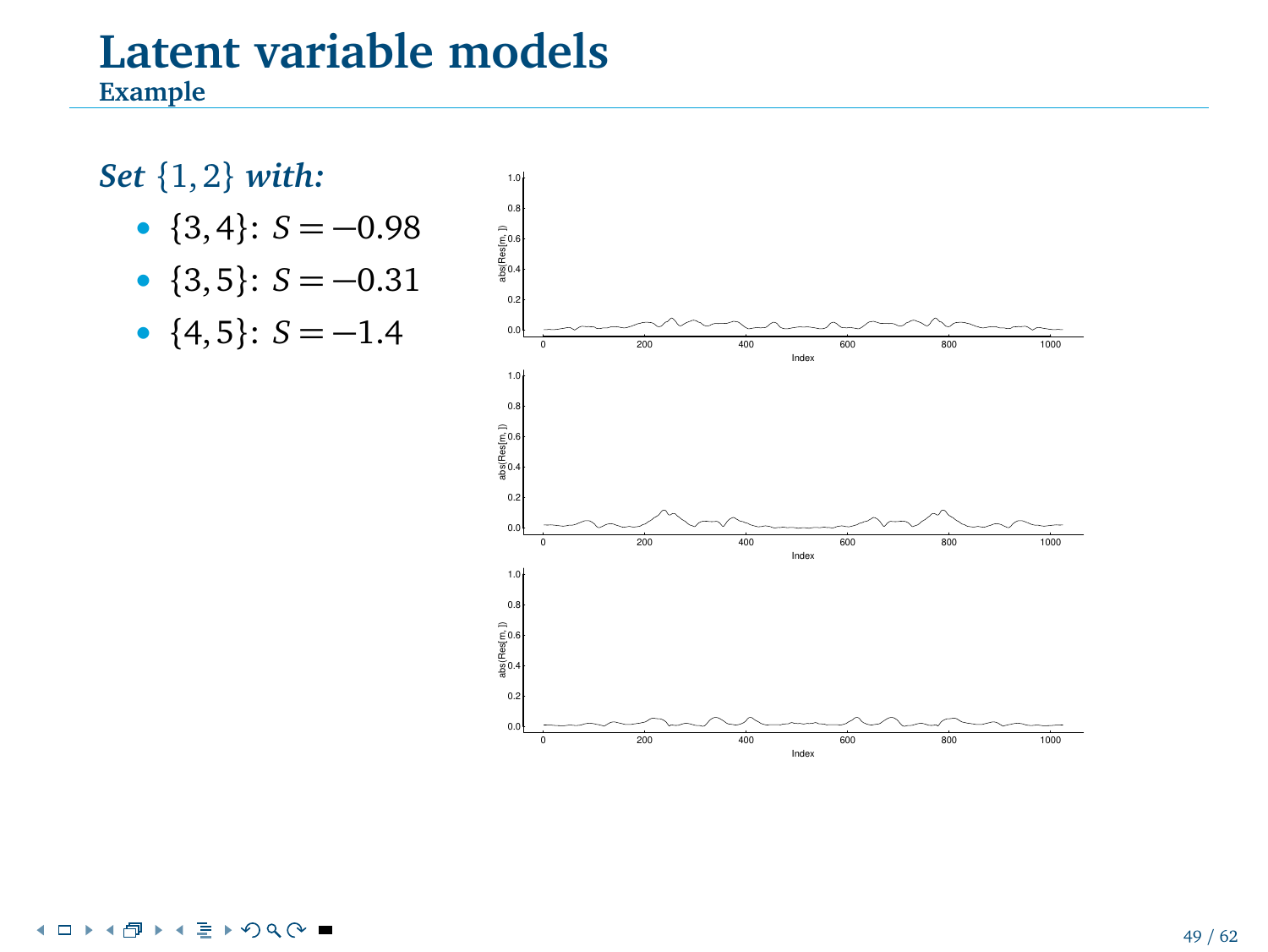### **Example**

#### *Set* {1, 3} *with:* •  ${2, 4}$ :  $S = -1.37$ •  ${2, 5}$ :  $S = 0.76$ •  ${4, 5}$ :  $S = -0.44$ 0.0 0.2 ğ., 0.6 0.8 1.0 Index abs(Res[m, ]) 0 200 400 600 800 1000 0.0  $0.2$ 0.4 0.6 0.8 1.0 Index abs(Res[m, ]) 0 200 400 600 800 1000 0.0  $\alpha$ g., 0.6 0.8 1.0 Index abs(Res[m, ])

#### $\sqrt{2}$ 4 n.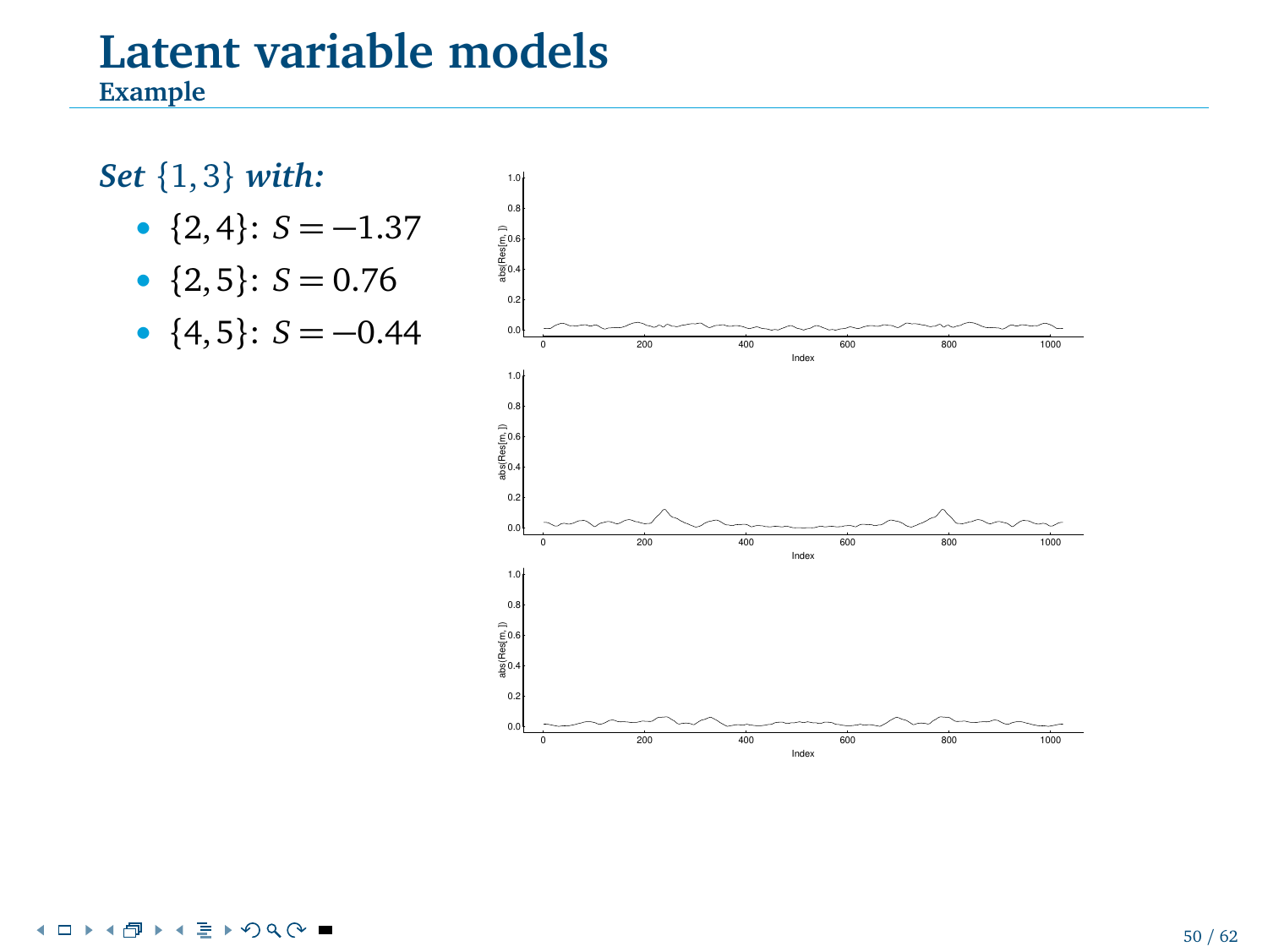### **Example**

## *Set* {1, 4} *with:*

- ${2,3}$ :  $S = -1.19$
- ${2, 5}$ :  $S = 6.54$
- $\{3, 5\}$ :  $S = 6.55$

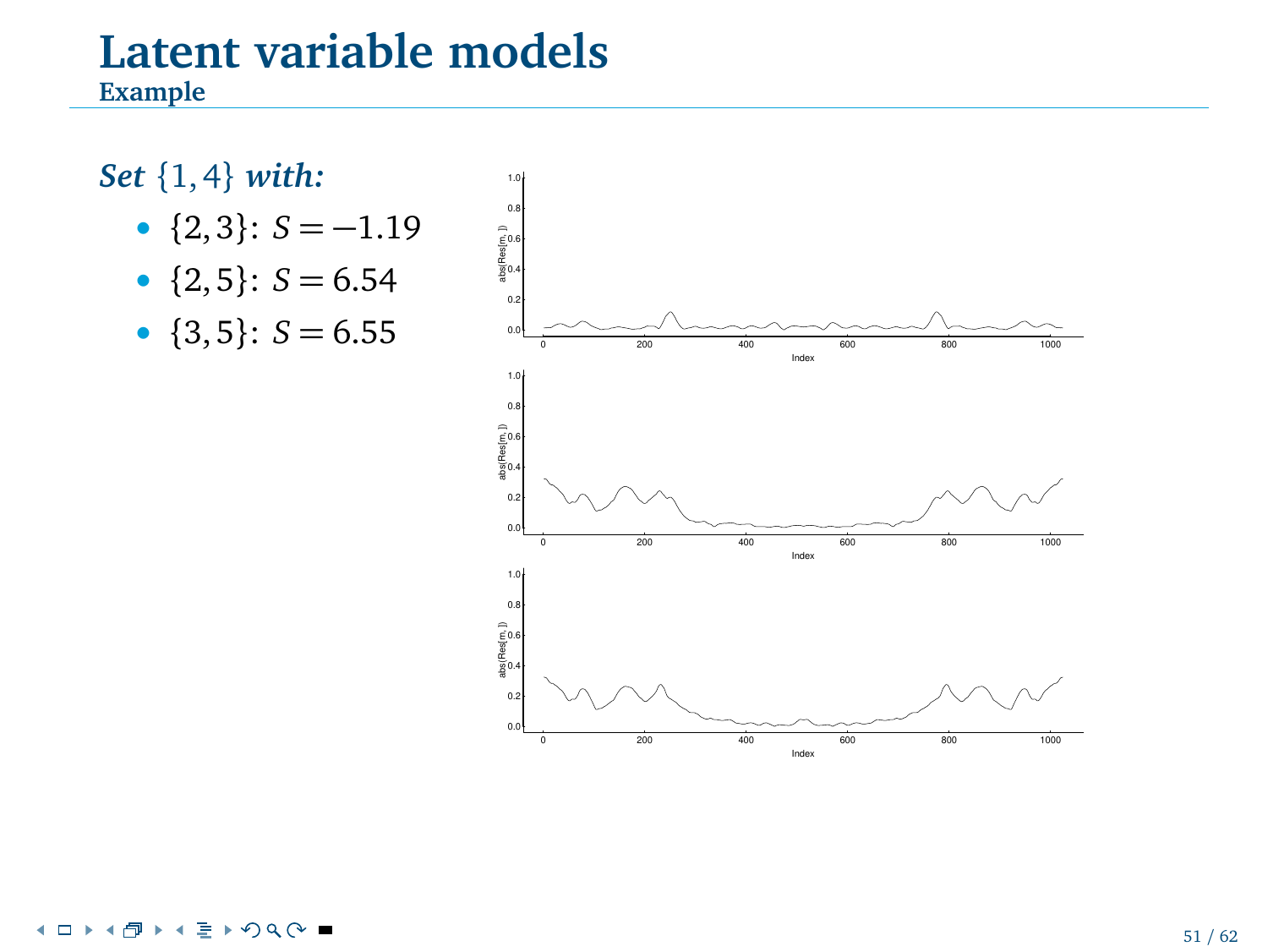### **Example**

## *Set* {1, 5} *with:*

- ${2, 3}$ :  $S = -1.22$
- ${2, 4}$ :  $S = 5.43$
- ${3, 4}$ :  $S = 5.77$

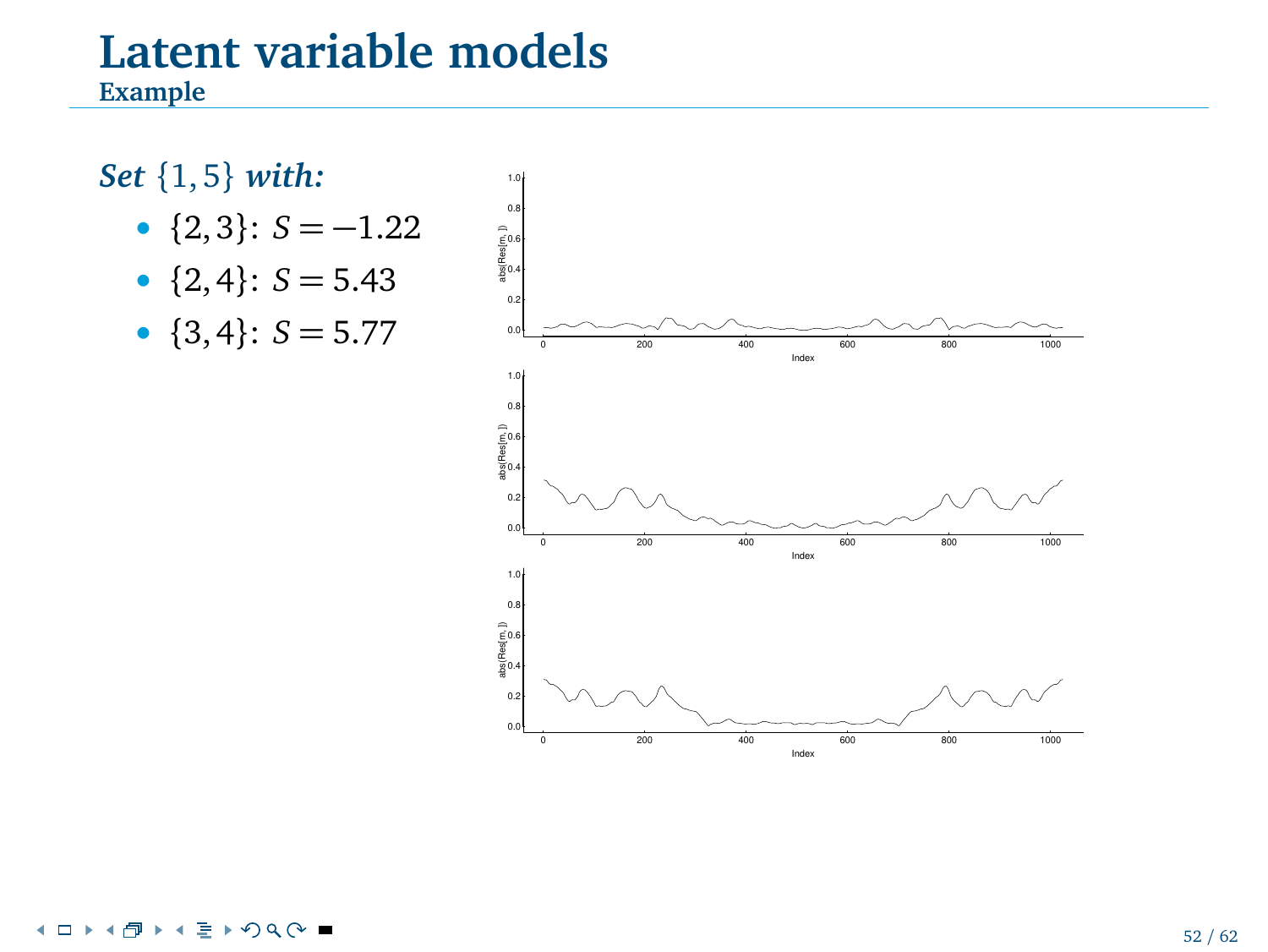### **Example**

## *Set* {2, 3} *with:*

- ${1, 4}$ :  $S = -1.18$
- ${1, 5}$ :  $S = -1.21$
- ${4, 5}$ :  $S = -1.58$



#### $\sqrt{2}$ n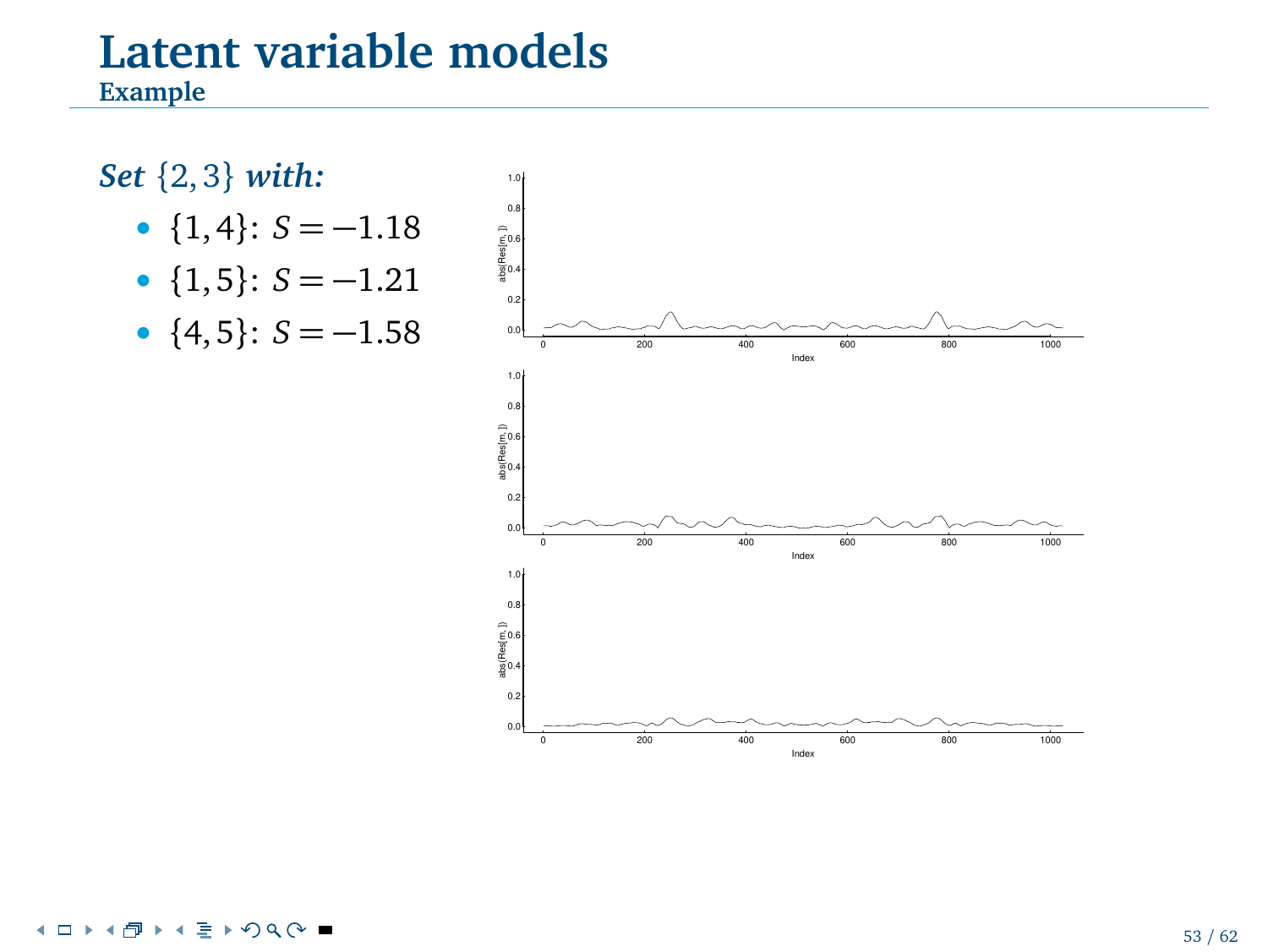### **Example**

#### *Set* {2, 4} *with:* •  ${3, 4}$ : *S* = -1.36 •  ${3, 5}$ : *S* = 5.43 •  ${4, 5}$ :  $S = 5.66$ 0.0  $\alpha$ ğ., 0.6 0.8 1.0 Index abs(Res[m, ]) 0 200 400 600 800 1000 0.0 0.2 0.4 0.6 0.8 1.0 Index abs(Res[m, ]) 0 200 400 600 800 1000 0.0 0.2 0.4 0.6 0.8 1.0 abs(Res[m, ])

Index

#### $290^\circ$ 4 n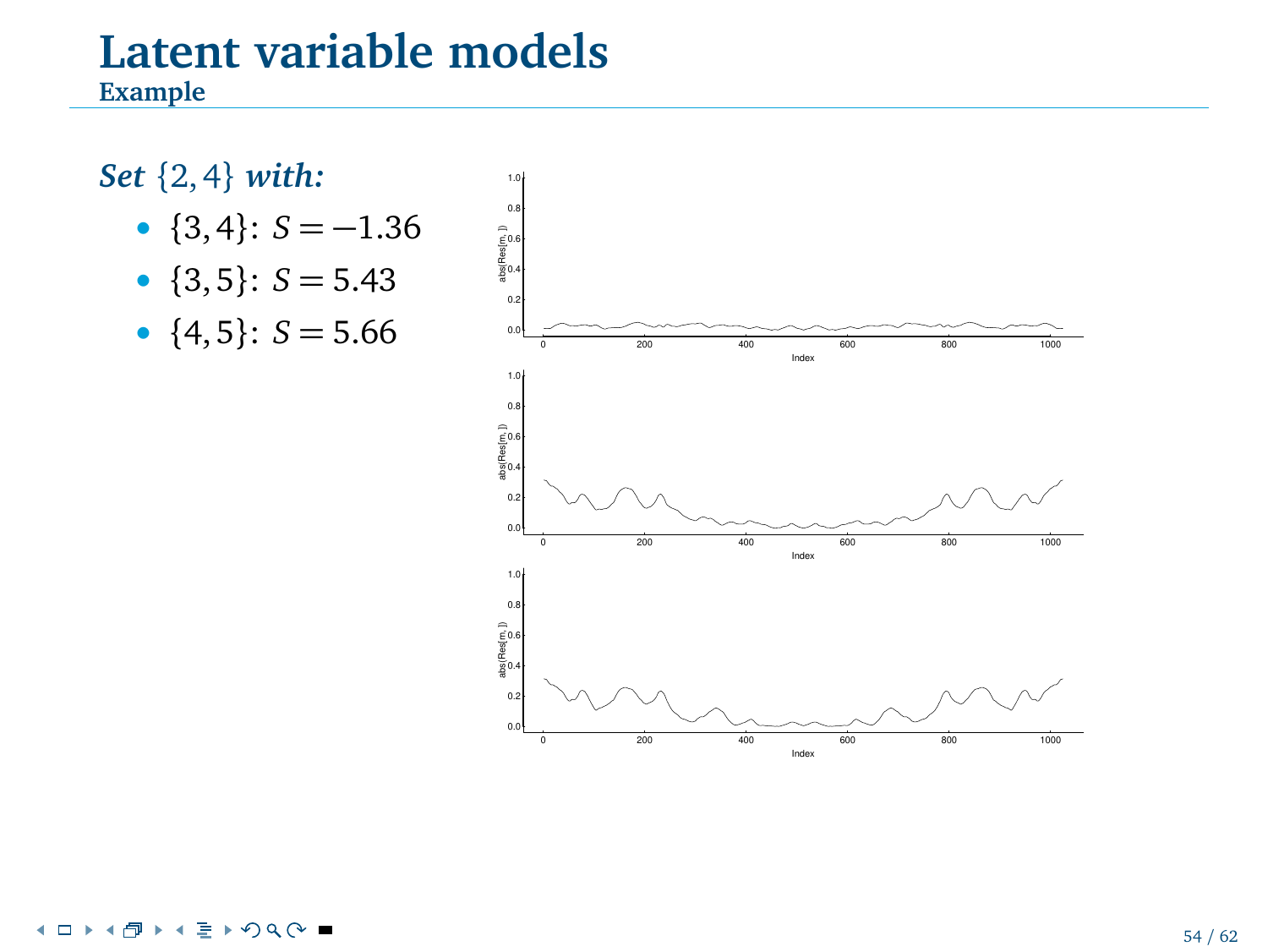### **Example**

## *Set* {2, 5} *with:*

- ${1, 3}$ :  $S = 0.76$
- ${1, 4}$ : *S* = 6.55
- ${3, 4}$ :  $S = 5.73$



#### $290^\circ$ 4 n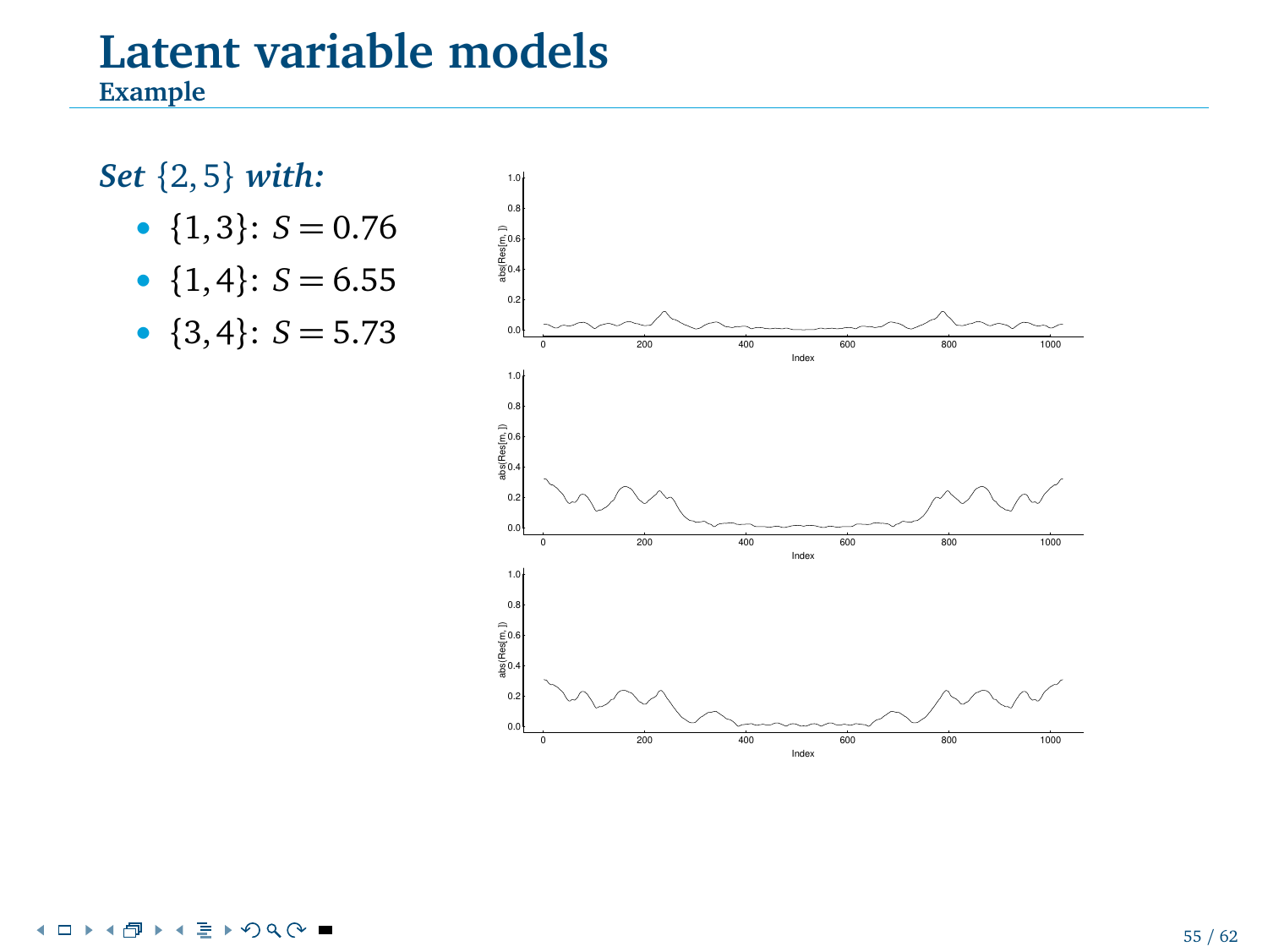### **Example**

## *Set* {3, 4} *with:*

- ${1, 2}$ :  $S = -0.98$
- ${1, 5}$ : *S* = 5.77
- ${2, 5}$ :  $S = 5.73$

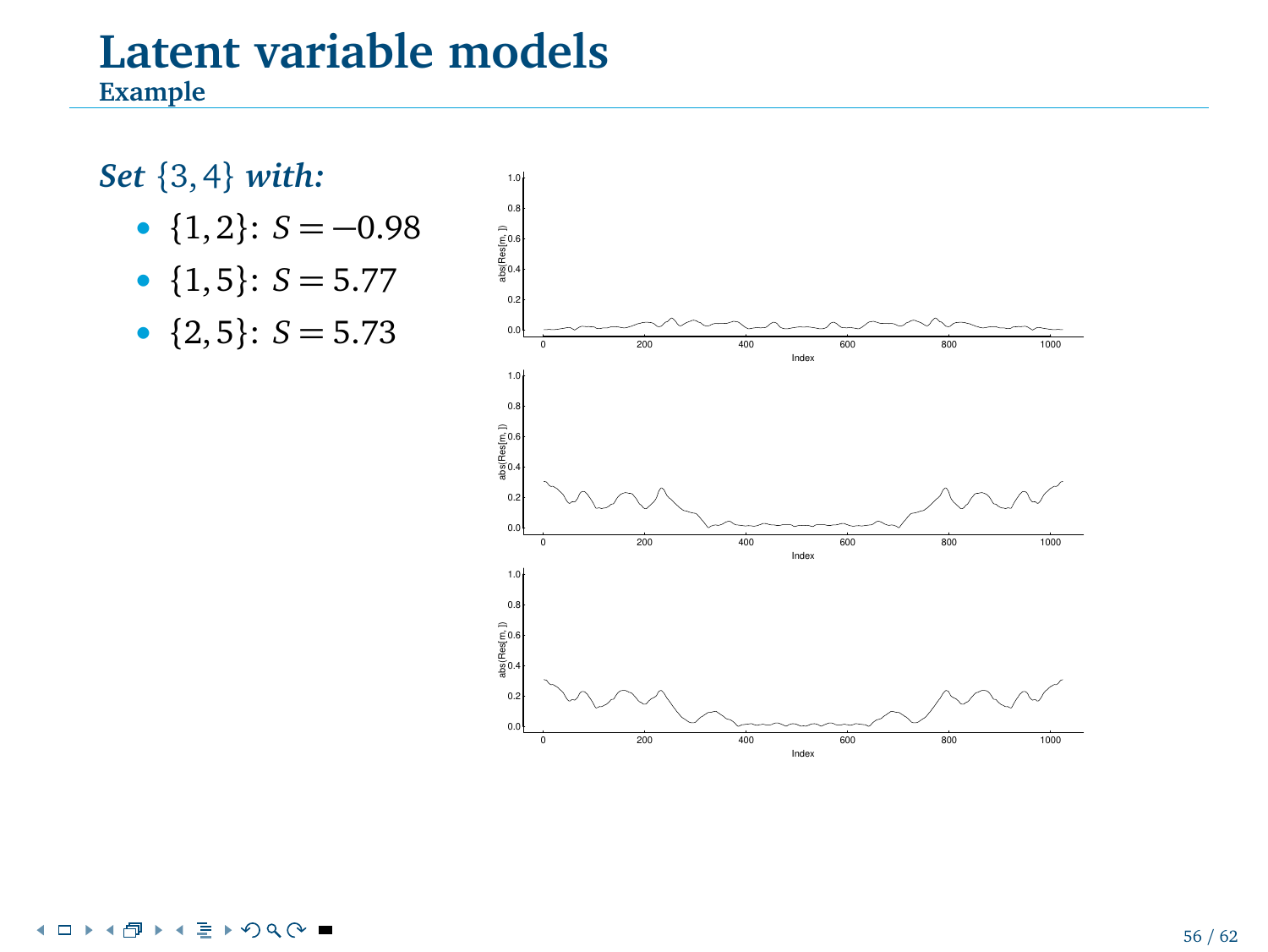**Example**

## *Set* {3, 5} *with:*

- ${1, 2}$ :  $S = -0.31$
- ${1, 4}$ :  $S = 6.54$
- ${2, 4}$ :  $S = 5.66$

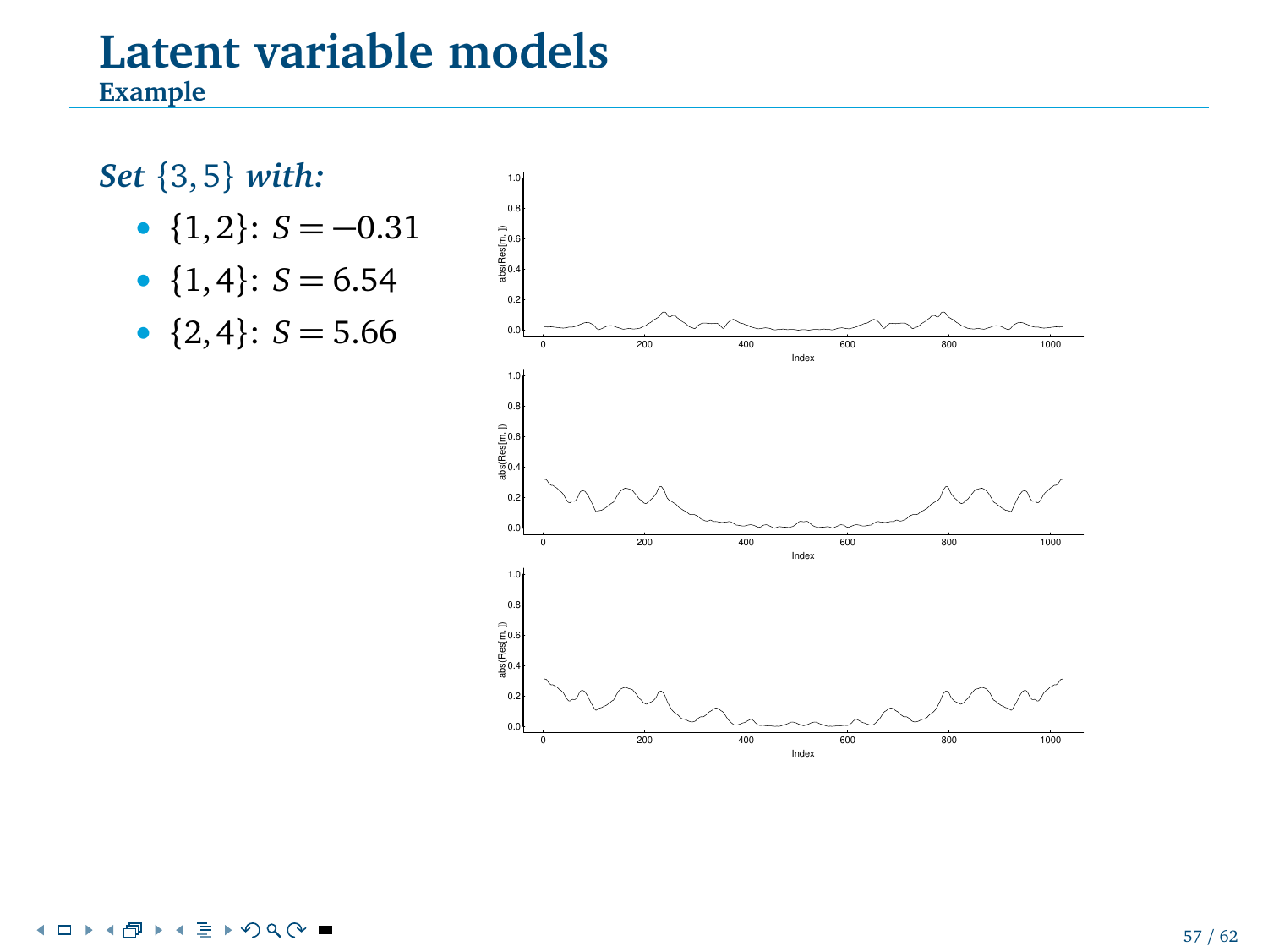**Example**



#### $\sqrt{2}$ 4 n.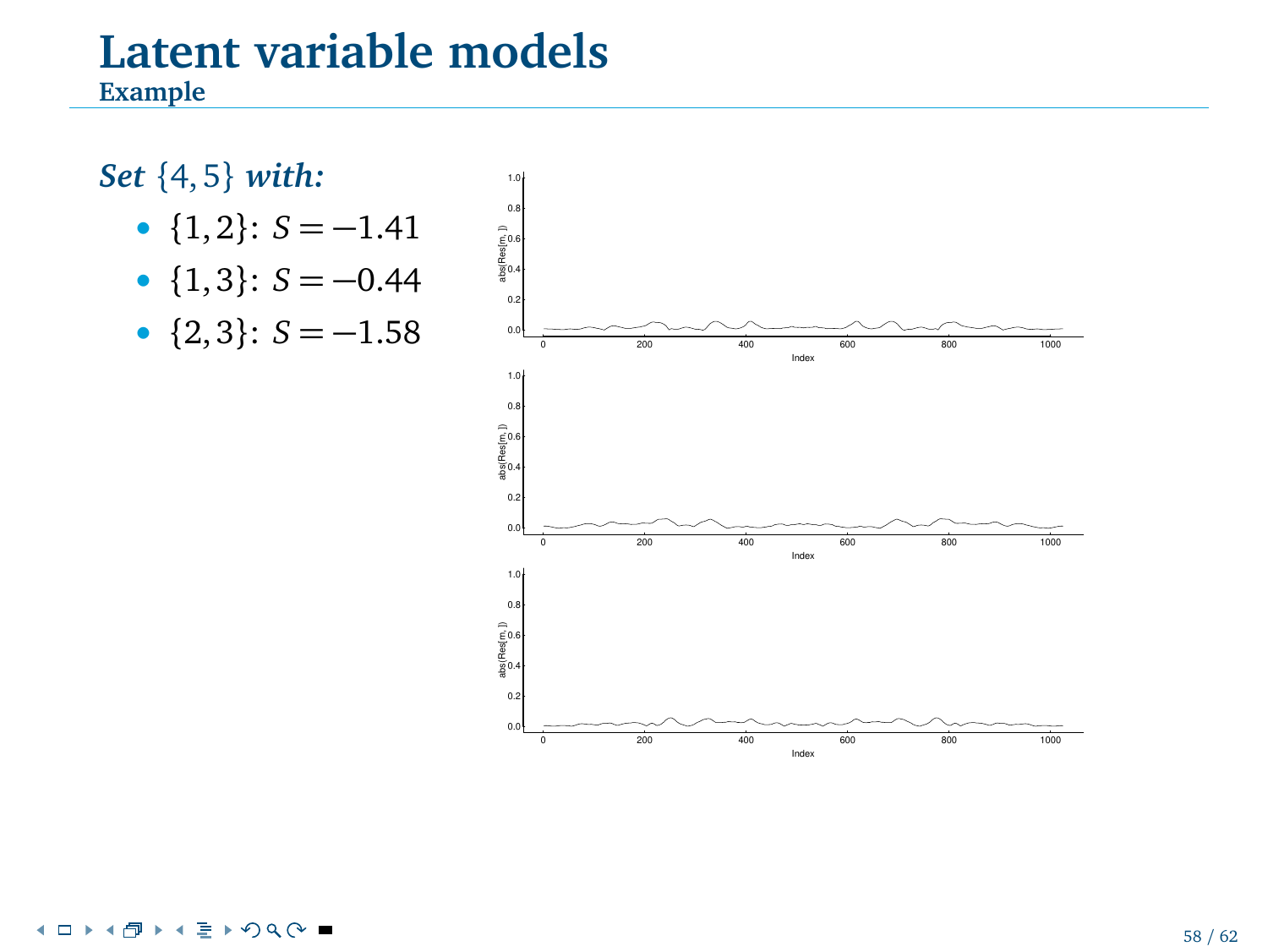## *Example:*

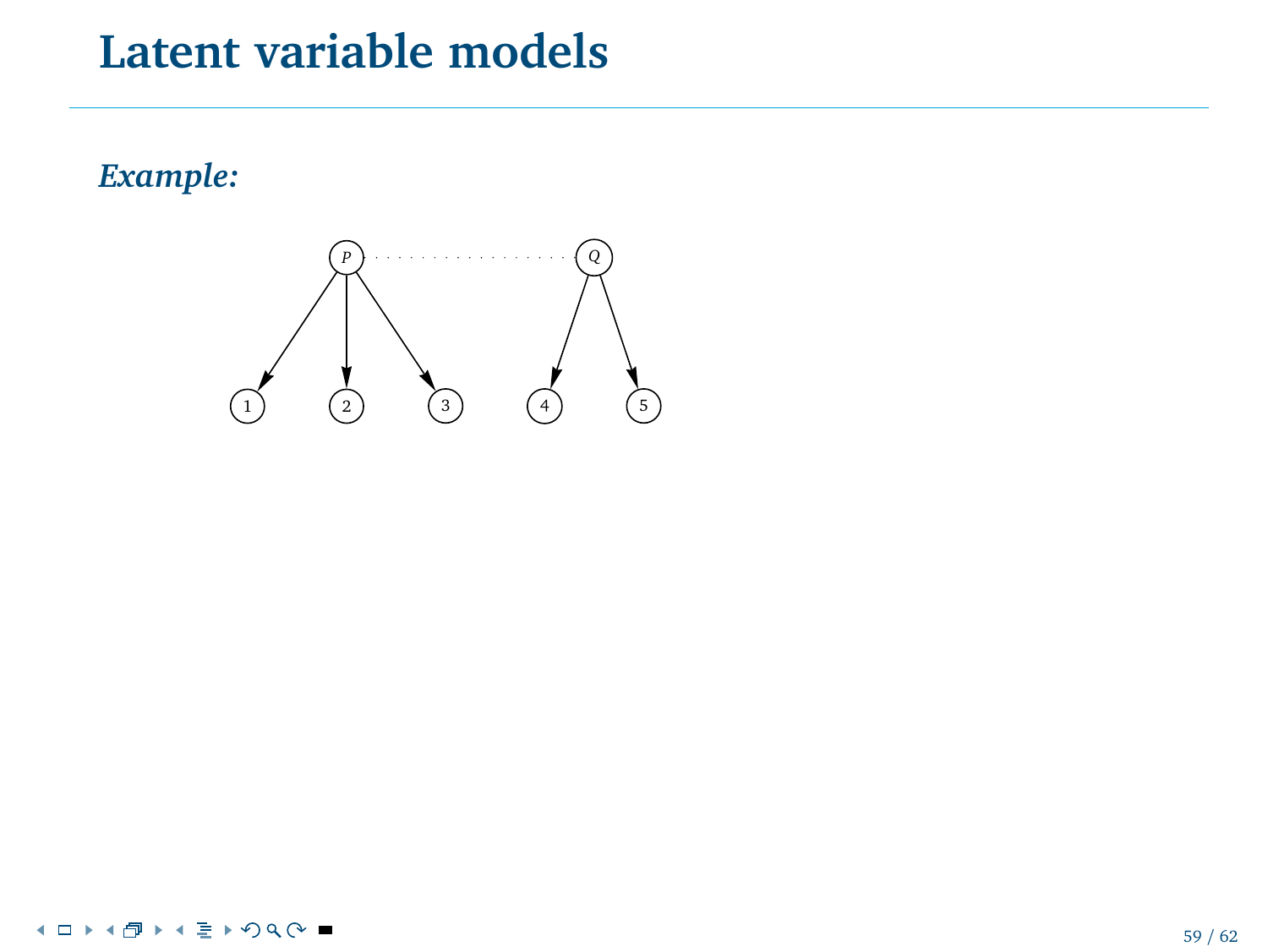## **Conclusion**

**Causal Inference** is a complex task

- requires modelling at all levels (bivariate to fully multivariate)
- requires Granger causality as well as other measures (e.g. Sims) causality)
- definite results may be sparse without further assumptions
- latent variables induces further (non-Markovian) constraints on the distribution

## **Open Problems:**

- merging of information about latent variables; development of algortihms for latent variables
- uncertainty in identification of Granger causal relationships
- instantaneous causality
- aggregation over time (distortion of identification only possible up to Markov equivalence
- non-stationarity and non-linearity

### **≮ロト⊀母ト⊀ ミトのQ ⊙ ■**